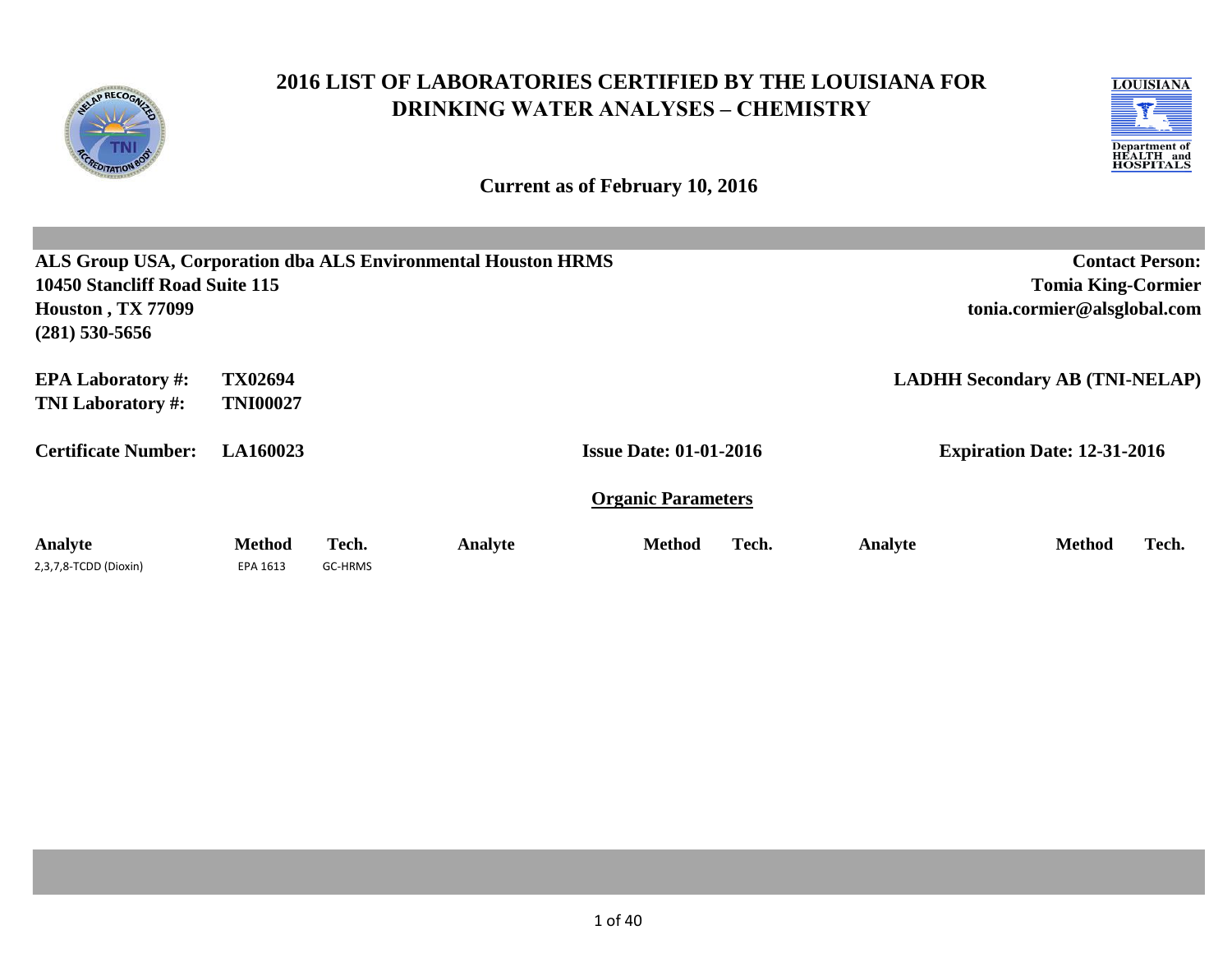**American Water Central Laboratory Contact Person: 1115 South Illinois Street Bill Deckelmann Belleville, IL 62220 bill.deckelmann@amwater.com (618) 235-3600**

| <b>EPA Laboratory #:</b> | <b>IL00028</b>  |
|--------------------------|-----------------|
| <b>TNI Laboratory #:</b> | <b>TNI02194</b> |

**Certificate Number: LA160010 Issue Date: 01-01-2016 Expiration Date: 12-31-2016**

#### $LADHH$  Secondary AB (TNI-NELAP)

# **Inorganic Parameters**

| Analyte                               | <b>Method</b>   | Tech.          | <b>Analyte</b>                          | <b>Method</b>            | Tech.        | Analyte                                 | <b>Method</b> | Tech.        |
|---------------------------------------|-----------------|----------------|-----------------------------------------|--------------------------|--------------|-----------------------------------------|---------------|--------------|
| Alkalinity as CaCO3                   | SM2320B         | <b>TITR</b>    | Aluminum                                | EPA 200.8                | ICP-MS       | Antimony                                | EPA 200.8     | ICP-MS       |
| Arsenic                               | EPA 200.8       | ICP-MS         | Barium                                  | EPA 200.8                | ICP-MS       | Beryllium                               | EPA 200.8     | ICP-MS       |
| <b>Bromate</b>                        | EPA 300.1       | <b>IC-COND</b> | <b>Bromide</b>                          | EPA 300.1                | IC-COND      | Cadmium                                 | EPA 200.8     | ICP-MS       |
| Calcium                               | EPA 200.7       | <b>ICP-AES</b> | Chloride                                | EPA 300.0                | IC-COND      | Chlorite                                | EPA 300.1     | IC-COND      |
| Chromium                              | EPA 200.7       | ICP-AES        | Chromium                                | EPA 200.8                | ICP-MS       | Chromium (VI)                           | EPA 218.7     | IC-UV        |
| Color                                 | SM 2120B        | <b>OTHER</b>   | Conductivity                            | SM 2510B                 | COND         | Copper                                  | EPA 200.8     | ICP-MS       |
| Corrosivity (Langlier Index)          | <b>SM 2330B</b> | <b>OTHER</b>   | Cyanide                                 | EPA 335.4                | AUTO         | Dissolved Organic Carbon (DOC)          | SM 5310C      | TOC-FID      |
| Fluoride                              | EPA 300.0       | IC-COND        | Hardness as CaCO <sub>3</sub> (calcium) | EPA 200.7                | ICP-AES      | Hardness as CaCO <sub>3</sub> (calcium) | SM 2340B      | <b>OTHER</b> |
| Hardness as CaCO <sub>2</sub> (total) | EPA 200.7       | ICP-AES        | Hardness as CaCO <sub>2</sub> (total)   | SM 2340B                 | <b>OTHER</b> | Iron                                    | EPA 200.7     | ICP-AES      |
| Lead                                  | EPA 200.8       | ICP-MS         | Magnesium                               | EPA 200.7                | ICP-AES      | Manganese                               | EPA 200.8     | ICP-MS       |
| Mercury                               | EPA 200.8       | ICP-MS         | Mercury                                 | EPA 245.1                | <b>CVAAS</b> | Molybdenum                              | EPA 200.8     | ICP-MS       |
| Nickel                                | EPA 200.8       | ICP-MS         | Nitrate as N                            | EPA 300.0                | IC-COND      | Nitrate-Nitrite as N                    | EPA 300.0     | IC-COND      |
| Nitrite as N                          | EPA 300.0       | IC-COND        | Odor                                    | SM 2150B                 | <b>OTHER</b> | Orthophosphate as P                     | EPA 300.0     | IC-COND      |
| Perchlorate                           | EPA 314.0       | <b>IC-COND</b> | pH                                      | SM 4500-H <sup>+</sup> B | <b>ISE</b>   | Selenium                                | EPA 200.8     | ICP-MS       |
| Silica as SiO <sub>2</sub>            | EPA 200.7       | ICP-AES        | Silver                                  | EPA 200.8                | ICP-MS       | Sodium                                  | EPA 200.7     | ICP-AES      |
| Sulfate                               | EPA 300.0       | IC-COND        | Thallium                                | EPA 200.8                | ICP-MS       | <b>Total Dissolved Solids (TDS)</b>     | SM 2540C      | GRAV         |
| <b>Total Organic Carbon (TOC)</b>     | SM 5310C        | TOC-FID        | Turbidity                               | EPA 180.1                | <b>TURB</b>  | <b>UV254</b>                            | SM 5910B      | UV/VIS       |
| Zinc                                  | EPA 200.8       | ICP-MS         |                                         |                          |              |                                         |               |              |

#### **Organic Parameters**

| <b>Analyte</b>            | Method           | Tech. | Analvte               | Method    | Tech. | Analvte                   | <b>Method</b> | Tech. |
|---------------------------|------------------|-------|-----------------------|-----------|-------|---------------------------|---------------|-------|
| 1,1,1,2-Tetrachloroethane | EPA 524.2        | GC-MS | 1,1,1-Trichloroethane | EPA 524.2 | GC-MS | 1,1,2,2-Tetrachloroethane | EPA 524.∠     | GC-MS |
| 1,1,2-Trichloroethane     | <b>EPA 524.2</b> | GC-MS | L,1-Dichloroethane    | EPA 524.2 | GC-MS | L,1-Dichloroethylene      | EPA 524.      | GC-MS |

2 of 40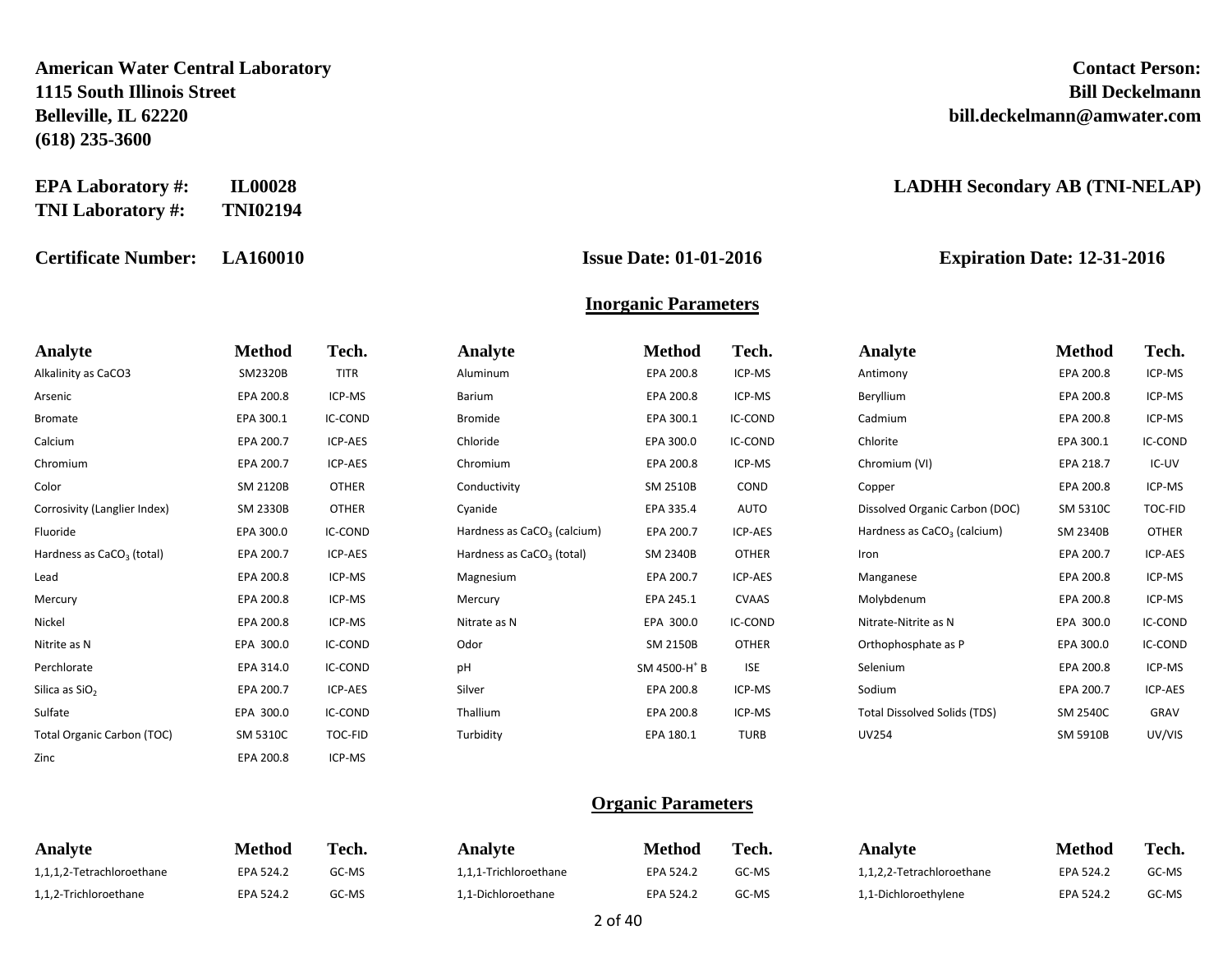| 1,1-Dichloropropene            | EPA 524.2      | GC-MS             | 1,2,3-Trichlorobenzene        | EPA 524.2      | GC-MS             | 1,2,3-Trichloropropane              | EPA 524.2      | GC-MS             |
|--------------------------------|----------------|-------------------|-------------------------------|----------------|-------------------|-------------------------------------|----------------|-------------------|
| 1,2,4-Trichlorobenzene         | EPA 524.2      | GC-MS             | 1,2,4-Trimethylbenzene        | EPA 524.2      | GC-MS             | 1,2-Dibromo-3-chloropropane (DBCP   | EPA 504.1      | GC-ECD            |
| 1,2-Dibromoethane (EDB)        | EPA 504.1      | GC-ECD            | 1,2-Dichlorobenzene           | EPA 524.2      | GC-MS             | 1,2-Dichloroethane                  | EPA 524.2      | GC-MS             |
| 1,2-Dichloropropane            | EPA 524.2      | GC-MS             | 1,3,5-Trimethylbenzene        | EPA 524.2      | GC-MS             | 1,3-Dichlorobenzene                 | EPA 524.2      | GC-MS             |
| 1,3-Dichloropropane            | EPA 524.2      | GC-MS             | 1,4-Dichlorobenzene           | EPA 524.2      | GC-MS             | 2,2-Dichloropropane                 | EPA 524.2      | GC-MS             |
| $2,4-D$                        | EPA 515.3      | GC-ECD            | 2-Chlorotoluene               | EPA 524.2      | GC-MS             | 3-Hydroxycarbofuran                 | EPA 531.1      | <b>HPLC-FLUOR</b> |
| 4-Chlorotoluene                | EPA 524.2      | GC-MS             | 4-Isopropyltoluene            | EPA 524.2      | GC-MS             | Alachlor                            | EPA 525.2      | GC-MS             |
| Aldicarb                       | EPA 531.1      | <b>HPLC-FLUOR</b> | Aldicarb Sulfone              | EPA 531.1      | <b>HPLC-FLUOR</b> | Aldicarb Sulfoxide                  | EPA 531.1      | <b>HPLC-FLUOR</b> |
| Aldrin                         | EPA 525.2      | GC-MS             | Atrazine                      | EPA 525.2      | GC-MS             | Benzene                             | EPA 524.2      | GC-MS             |
| Benzo(a)pyrene (PAHs)          | EPA 525.2      | GC-MS             | Bis(2-ethylhexyl) phthalate   | EPA 525.2      | GC-MS             | <b>Bromoacetic Acid</b>             | EPA 552.3      | GC-ECD            |
| Bromobenzene                   | EPA 524.2      | GC-MS             | Bromochloromethane            | EPA 524.2      | GC-MS             | Bromodichloromethane                | EPA 524.2      | GC-MS             |
| Bromoform                      | EPA 524.2      | GC-MS             | <b>Butachlor</b>              | EPA 525.2      | GC-MS             | Carbaryl                            | EPA 531.1      | <b>HPLC-FLUOR</b> |
| Carbofuran                     | EPA 531.1      | HPLC-FLUOR        | Carbon Tetrachloride          | EPA 524.2      | GC-MS             | Chlordane (tech.)                   | <b>EPA 505</b> | GC-ECD            |
| Chloroacetic Acid              | EPA 552.3      | GC-ECD            | Chlorobenzene                 | EPA 524.2      | GC-MS             | Chloroethane                        | EPA 524.2      | GC-MS             |
| Chloroform                     | EPA 524.2      | GC-MS             | cis-1,2-Dichloroethylene      | EPA 524.2      | GC-MS             | cis-1,3-Dichloropropene             | EPA 524.2      | GC-MS             |
| Dalapon                        | EPA 515.3      | GC-ECD            | Di(2-ethylhexyl) Adipate      | EPA 525.2      | GC-MS             | Dibromoacetic Acid                  | EPA 552.3      | GC-ECD            |
| Dibromochloromethane           | EPA 524.2      | GC-MS             | Dibromomethane                | EPA 524.2      | GC-MS             | Dicamba                             | EPA 515.3      | GC-ECD            |
| Dichloroacetic Acid            | EPA 552.3      | GC-ECD            | Dichlorodifluoromethane       | EPA 524.2      | GC-MS             | Dichloromethane                     | EPA 524.2      | GC-MS             |
| Dieldrin                       | EPA 525.2      | GC-MS             | Dinoseb                       | EPA 515.3      | GC-ECD            | Diquat                              | EPA 549.2      | HPLC-UV           |
| Endothall                      | EPA 548.1      | GC-MS             | Endrin                        | EPA 525.2      | GC-MS             | Ethylbenzene                        | EPA 524.2      | GC-MS             |
| gamma-BHC (Lindane)            | EPA 525.2      | GC-MS             | Glyphosate                    | <b>EPA 547</b> | <b>HPLC-FLUOR</b> | Heptachlor                          | EPA 525.2      | GC-MS             |
| <b>Heptachlor Epoxide</b>      | EPA 525.2      | GC-MS             | Hexachlorobenzene             | EPA 525.2      | GC-MS             | Hexachlorobutadiene                 | EPA 524.2      | GC-MS             |
| Hexachlorocyclopentadiene      | EPA 525.2      | GC-MS             | Isopropylbenzene              | EPA 524.2      | GC-MS             | Methomyl                            | EPA 531.1      | <b>HPLC-FLUOR</b> |
| Methoxychlor                   | EPA 525.2      | GC-MS             | Methyl Bromide (Bromomethane) | EPA 524.2      | GC-MS             | Methyl Chloride (Chloromethane)     | EPA 524.2      | GC-MS             |
| Methyl tert-butyl Ether (MTBE) | EPA 524.2      | GC-MS             | Metolachlor                   | EPA 525.2      | GC-MS             | Metribuzin                          | EPA 525.2      | GC-MS             |
| Molinate                       | EPA 525.2      | GC-MS             | Naphthalene                   | EPA 524.2      | GC-MS             | n-Butylbenzene                      | EPA 524.2      | GC-MS             |
| n-Propylbenzene                | EPA 524.2      | GC-MS             | Oxamyl                        | EPA 531.1      | <b>HPLC-FLUOR</b> | PCBs as Aroclors (screen)           | <b>EPA 505</b> | GC-ECD            |
| Pentachlorophenol              | EPA 515.3      | GC-ECD            | Picloram                      | EPA 515.3      | GC-ECD            | Propachlor                          | EPA 525.2      | GC-MS             |
| sec-Butylbenzene               | EPA 524.2      | GC-MS             | Silvex (2,4,5-TP)             | EPA 515.3      | GC-ECD            | Simazine                            | EPA 525.2      | GC-MS             |
| Styrene                        | EPA 524.2      | GC-MS             | tert-Butylbenzene             | EPA 524.2      | GC-MS             | Tetrachloroethylene                 | EPA 524.2      | GC-MS             |
| Toluene                        | EPA 524.2      | GC-MS             | Total Haloacetic Acids (HAA5) | EPA 552.3      | GC-ECD            | <b>Total Trihalomethanes (THMs)</b> | EPA 524.2      | GC-MS             |
| Toxaphene                      | <b>EPA 505</b> | GC-ECD            | trans-1,2-Dichloroethylene    | EPA 524.2      | GC-MS             | trans-1,3-Dichloropropene           | EPA 524.2      | GC-MS             |
| <b>Trichloroacetic Acid</b>    | EPA 552.3      | GC-ECD            | Trichloroethylene             | EPA 524.2      | GC-MS             | Trichlorofluoromethane              | EPA 524.2      | GC-MS             |
| Vinyl Chloride                 | EPA 524.2      | GC-MS             | Xylenes (total)               | EPA 524.2      | GC-MS             |                                     |                |                   |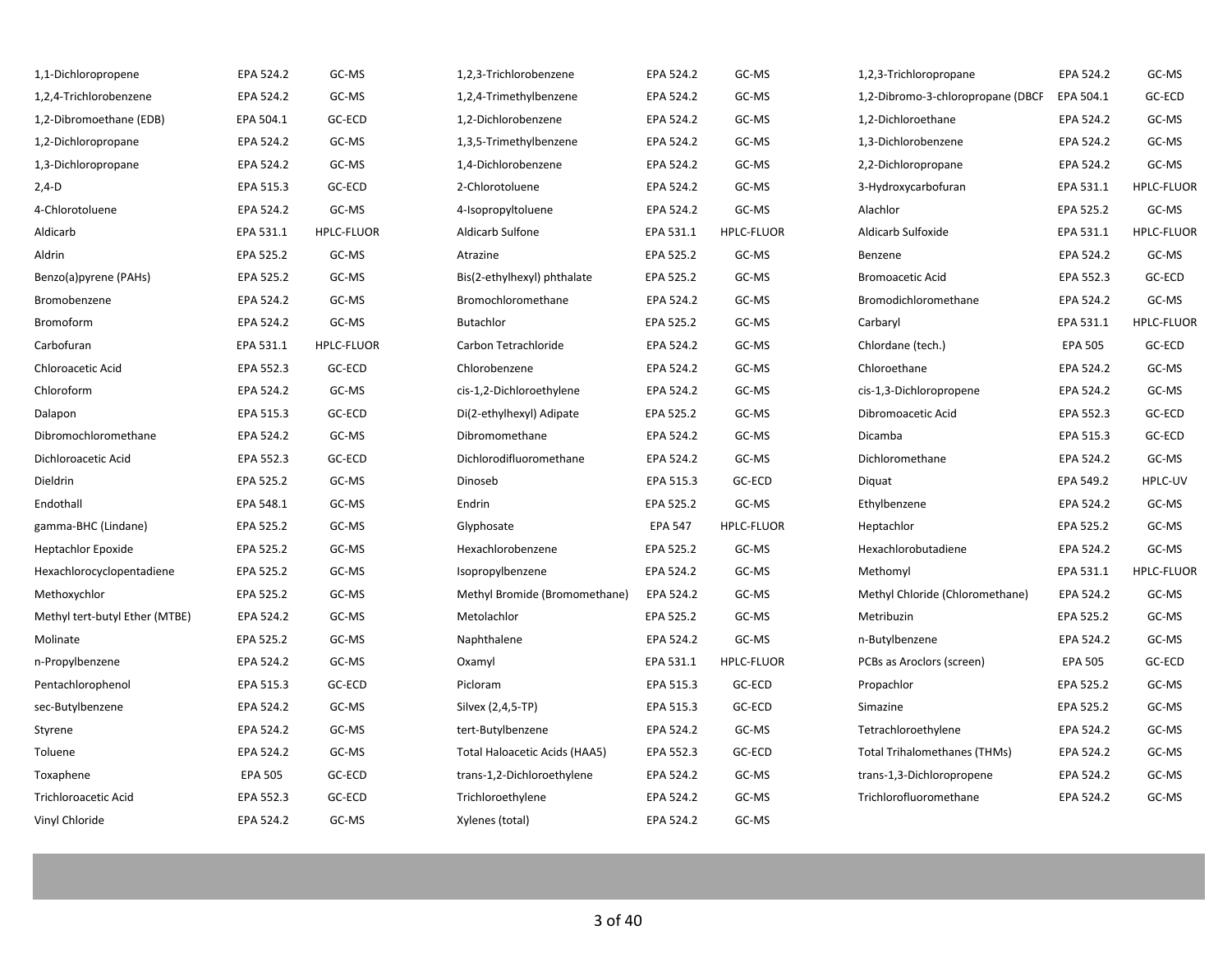**Ana-Lab Corporation Contact Person: 2600 Dudley Road Tracey Varvel (903) 984-0551**

**EPA Laboratory #: TX00063 LADHH Secondary AB (TNI-NELAP) TNI Laboratory #: TNI00014**

**Certificate Number: LA160016 Issue Date: 01-01-2016 Expiration Date: 12-31-2016**

# **Kilgore, TX 75662 tvarvel@ana-lab.com**

### **Inorganic Parameters**

| Analyte                               | <b>Method</b>   | Tech.        | <b>Analyte</b>                        | <b>Method</b>   | Tech.          | <b>Analyte</b>                          | <b>Method</b>            | Tech.        |
|---------------------------------------|-----------------|--------------|---------------------------------------|-----------------|----------------|-----------------------------------------|--------------------------|--------------|
| Alkalinity as CaCO3                   | SM2320B         | <b>TITR</b>  | Aluminum                              | EPA 200.8       | ICP-MS         | Antimony                                | EPA 200.8                | ICP-MS       |
| Arsenic                               | EPA 200.8       | ICP-MS       | Barium                                | EPA 200.8       | ICP-MS         | Beryllium                               | EPA 200.8                | ICP-MS       |
| Boron                                 | EPA 200.7       | ICP-AES      | <b>Bromate</b>                        | EPA 300.1       | <b>IC-COND</b> | <b>Bromide</b>                          | EPA 300.0                | IC-COND      |
| Cadmium                               | EPA 200.8       | ICP-MS       | Calcium                               | EPA 200.7       | ICP-AES        | Chlorate                                | EPA 300.1                | IC-COND      |
| Chloride                              | EPA 300.0       | IC-COND      | Chlorine (free residual)              | SM 4500-Cl F    | <b>TITR</b>    | Chlorine (free residual)                | SM 4500-Cl G             | UV-VIS       |
| Chlorine (total residual)             | SM 4500-Cl F    | <b>TITR</b>  | Chlorine (total residual)             | SM 4500-Cl G    | UV-VIS         | Chlorite                                | EPA 300.1                | IC-COND      |
| Chromium                              | EPA 200.8       | ICP-MS       | Conductivity                          | SM 2510B        | <b>COND</b>    | Copper                                  | EPA 200.8                | ICP-MS       |
| Corrosivity (Langlier Index)          | <b>SM 2330B</b> | <b>OTHER</b> | Cyanide                               | SM 4500-CN E    | UV-VIS         | Cyanide (amenable)                      | SM 4500-CN G             | <b>OTHER</b> |
| Dissolved Organic Carbon (DOC)        | SM 5310C        | TOC-FID      | Fluoride                              | EPA 300.0       | IC-COND        | Hardness as CaCO <sub>3</sub> (calcium) | <b>SM 2340B</b>          | <b>OTHER</b> |
| Hardness as CaCO <sub>3</sub> (total) | EPA 130.2       | <b>TITR</b>  | Hardness as CaCO <sub>3</sub> (total) | <b>SM 2340B</b> | <b>OTHER</b>   | Hardness as CaCO <sub>3</sub> (total)   | SM 2340C                 | <b>TITR</b>  |
| Iron                                  | EPA 200.7       | ICP-AES      | Lead                                  | EPA 200.8       | ICP-MS         | Magnesium                               | EPA 200.7                | ICP-AES      |
| Manganese                             | EPA 200.8       | ICP-MS       | Mercury                               | EPA 245.1       | <b>CVAAS</b>   | Molybdenum                              | EPA 200.8                | ICP-MS       |
| Nickel                                | EPA 200.8       | ICP-MS       | Nitrate as N                          | EPA 300.0       | IC-COND        | Nitrate-Nitrite as N                    | EPA 300.0                | IC-COND      |
| Nitrite as N                          | EPA 300.0       | IC-COND      | Odor                                  | <b>SM 2150B</b> | <b>OTHER</b>   | Orthophosphate as P                     | EPA 300.0                | IC-COND      |
| Perchlorate                           | EPA 314.0       | IC-COND      | Perchlorate                           | EPA 331.0       | LC/ESI/MS      | pH                                      | SM 4500-H <sup>+</sup> B | <b>ISE</b>   |
| Potassium                             | EPA 200.7       | ICP-AES      | Selenium                              | EPA 200.8       | ICP-MS         | Silica as SiO <sub>2</sub>              | EPA 200.7                | ICP-AES      |
| Silver                                | EPA 200.8       | ICP-MS       | Sodium                                | EPA 200.7       | ICP-AES        | Sulfate                                 | EPA 300.0                | IC-COND      |
| Surfactants-MBAS                      | <b>SM 5540C</b> | UV-VIS       | Temperature                           | <b>SM 2550B</b> | <b>OTHER</b>   | Thallium                                | EPA 200.8                | ICP-MS       |
| <b>Total Dissolved Solids (TDS)</b>   | EPA 160.1       | GRAV         | <b>Total Dissolved Solids (TDS)</b>   | <b>SM 2540C</b> | GRAV           | <b>Total Organic Carbon (TOC)</b>       | SM 5310C                 | TOC-FID      |
| <b>UV254</b>                          | SM 5910B        | UV/VIS       | Vanadium                              | EPA 200.8       | ICP-MS         | Zinc                                    | EPA 200.8                | ICP-MS       |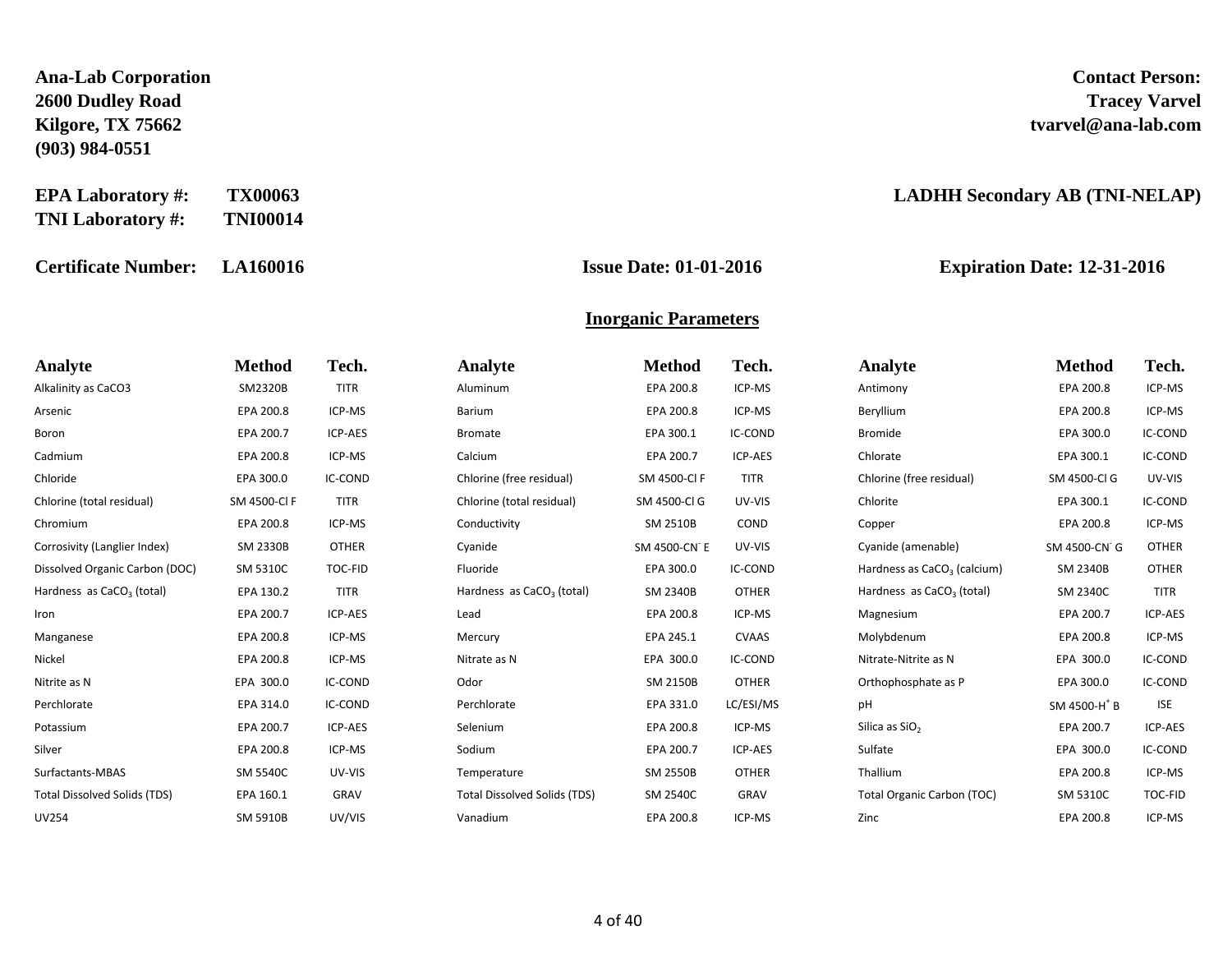| Analyte                           | <b>Method</b> | Tech.             | Analyte                        | <b>Method</b>  | Tech.             | Analyte                       | <b>Method</b> | Tech.             |
|-----------------------------------|---------------|-------------------|--------------------------------|----------------|-------------------|-------------------------------|---------------|-------------------|
| 1,1,1,2-Tetrachloroethane         | EPA 524.2     | GC-MS             | 1,1,1-Trichloroethane          | EPA 524.2      | GC-MS             | 1,1,2,2-Tetrachloroethane     | EPA 524.2     | GC-MS             |
| 1,1,2-Trichloroethane             | EPA 524.2     | GC-MS             | 1,1-Dichloroethane             | EPA 524.2      | GC-MS             | 1,1-Dichloroethylene          | EPA 524.2     | GC-MS             |
| 1,1-Dichloropropene               | EPA 524.2     | GC-MS             | 1,2,3-Trichlorobenzene         | EPA 524.2      | GC-MS             | 1,2,3-Trichloropropane        | EPA 504.1     | GC-ECD            |
| 1,2,3-Trichloropropane            | EPA 524.2     | GC-MS             | 1,2,4-Trichlorobenzene         | EPA 524.2      | GC-MS             | 1,2,4-Trimethylbenzene        | EPA 524.2     | GC-MS             |
| 1,2-Dibromo-3-chloropropane (DBCI | EPA 504.1     | GC-ECD            | 1,2-Dibromoethane (EDB)        | EPA 504.1      | GC-ECD            | 1,2-Dichlorobenzene           | EPA 524.2     | GC-MS             |
| 1,2-Dichloroethane                | EPA 524.2     | GC-MS             | 1,2-Dichloropropane            | EPA 524.2      | GC-MS             | 1,3,5-Trimethylbenzene        | EPA 524.2     | GC-MS             |
| 1,3-Dichlorobenzene               | EPA 524.2     | GC-MS             | 1,3-Dichloropropane            | EPA 524.2      | GC-MS             | 1,4-Dichlorobenzene           | EPA 524.2     | GC-MS             |
| 2,2-Dichloropropane               | EPA 524.2     | GC-MS             | $2,4-D$                        | EPA 515.1      | GC-ECD            | 2-Chlorotoluene               | EPA 524.2     | GC-MS             |
| 3-Hydroxycarbofuran               | EPA 531.1     | <b>HPLC-FLUOR</b> | 4-Chlorotoluene                | EPA 524.2      | GC-MS             | 4-Isopropyltoluene            | EPA 524.2     | GC-MS             |
| Alachlor                          | EPA 525.2     | GC-MS             | Aldicarb                       | EPA 531.1      | <b>HPLC-FLUOR</b> | Aldicarb Sulfoxide            | EPA 531.1     | <b>HPLC-FLUOR</b> |
| Aldrin                            | EPA 525.2     | GC-MS             | Atrazine                       | EPA 525.2      | GC-MS             | Benzene                       | EPA 524.2     | GC-MS             |
| Benzo(a)pyrene (PAHs)             | EPA 525.2     | GC-MS             | Bis(2-ethylhexyl) phthalate    | EPA 525.2      | GC-MS             | <b>Bromoacetic Acid</b>       | EPA 552.2     | GC-ECD            |
| Bromobenzene                      | EPA 524.2     | GC-MS             | Bromochloroacetic Acid         | EPA 552.2      | GC-ECD            | Bromochloromethane            | EPA 524.2     | GC-MS             |
| Bromodichloromethane              | EPA 524.2     | GC-MS             | Bromoform                      | EPA 524.2      | GC-MS             | <b>Butachlor</b>              | EPA 525.2     | GC-MS             |
| Butyl benzyl phthalate            | EPA 525.2     | GC-MS             | Carbaryl                       | EPA 531.1      | <b>HPLC-FLUOR</b> | Carbofuran                    | EPA 531.1     | <b>HPLC-FLUOR</b> |
| Carbon Tetrachloride              | EPA 524.2     | GC-MS             | Chlordane (tech.)              | <b>EPA 508</b> | GC-ECD            | Chloroacetic Acid             | EPA 552.2     | GC-ECD            |
| Chlorobenzene                     | EPA 524.2     | GC-MS             | Chloroethane                   | EPA 524.2      | GC-MS             | Chloroform                    | EPA 524.2     | GC-MS             |
| cis-1,2-Dichloroethylene          | EPA 524.2     | GC-MS             | cis-1,3-Dichloropropene        | EPA 524.2      | GC-MS             | Dalapon                       | EPA 515.1     | GC-ECD            |
| Di(2-ethylhexyl) Adipate          | EPA 525.2     | GC-MS             | Dibromoacetic Acid             | EPA 552.2      | GC-ECD            | Dibromochloromethane          | EPA 524.2     | GC-MS             |
| Dibromomethane                    | EPA 524.2     | GC-MS             | Dicamba                        | EPA 515.1      | GC-ECD            | Dichloroacetic Acid           | EPA 552.2     | GC-ECD            |
| Dichlorodifluoromethane           | EPA 524.2     | GC-MS             | Dichloromethane                | EPA 524.2      | GC-MS             | Dieldrin                      | EPA 525.2     | GC-MS             |
| Diethyl phthalate                 | EPA 525.2     | GC-MS             | Dimethyl phthalate             | EPA 525.2      | GC-MS             | Di-n-butyl phthalate          | EPA 525.2     | GC-MS             |
| Dinoseb                           | EPA 515.1     | GC-ECD            | Ethylbenzene                   | EPA 524.2      | GC-MS             | Fluorene                      | EPA 525.2     | GC-MS             |
| gamma-BHC (Lindane)               | EPA 525.2     | GC-MS             | Glyphosate                     | <b>EPA 547</b> | <b>HPLC-FLUOR</b> | Heptachlor                    | EPA 525.2     | GC-MS             |
| <b>Heptachlor Epoxide</b>         | EPA 525.2     | GC-MS             | Hexachlorobenzene              | EPA 525.2      | GC-MS             | Hexachlorobutadiene           | EPA 524.2     | GC-MS             |
| Hexachlorocyclopentadiene         | EPA 525.2     | GC-MS             | Indeno(1,2,3-cd)pyrene         | EPA 525.2      | GC-MS             | Isopropylbenzene              | EPA 524.2     | GC-MS             |
| Methiocarb                        | EPA 531.1     | <b>HPLC-FLUOR</b> | Methoxychlor                   | EPA 525.2      | GC-MS             | Methyl Bromide (Bromomethane) | EPA 524.2     | GC-MS             |
| Methyl Chloride (Chloromethane)   | EPA 524.2     | GC-MS             | Methyl tert-butyl Ether (MTBE) | EPA 524.2      | GC-MS             | Metolachlor                   | EPA 525.2     | GC-MS             |
| Naphthalene                       | EPA 524.2     | GC-MS             | n-Butylbenzene                 | EPA 524.2      | GC-MS             | n-Propylbenzene               | EPA 524.2     | GC-MS             |
| Oxamyl                            | EPA 531.1     | <b>HPLC-FLUOR</b> | Pentachlorophenol              | EPA 515.1      | GC-ECD            | Picloram                      | EPA 515.1     | GC-ECD            |
| Propachlor                        | EPA 525.2     | GC-MS             | sec-Butylbenzene               | EPA 524.2      | GC-MS             | Silvex (2,4,5-TP)             | EPA 515.1     | GC-ECD            |
| Simazine                          | EPA 525.2     | GC-MS             | Styrene                        | EPA 524.2      | GC-MS             | tert-Butylbenzene             | EPA 524.2     | GC-MS             |
| Tetrachloroethylene               | EPA 524.2     | GC-MS             | Toluene                        | EPA 524.2      | GC-MS             | Total Haloacetic Acids (HAA5) | EPA 552.2     | GC-ECD            |
| Total Trihalomethanes (THMs)      | EPA 524.2     | GC-MS             | Toxaphene                      | <b>EPA 508</b> | GC-ECD            | trans-1,2-Dichloroethylene    | EPA 524.2     | GC-MS             |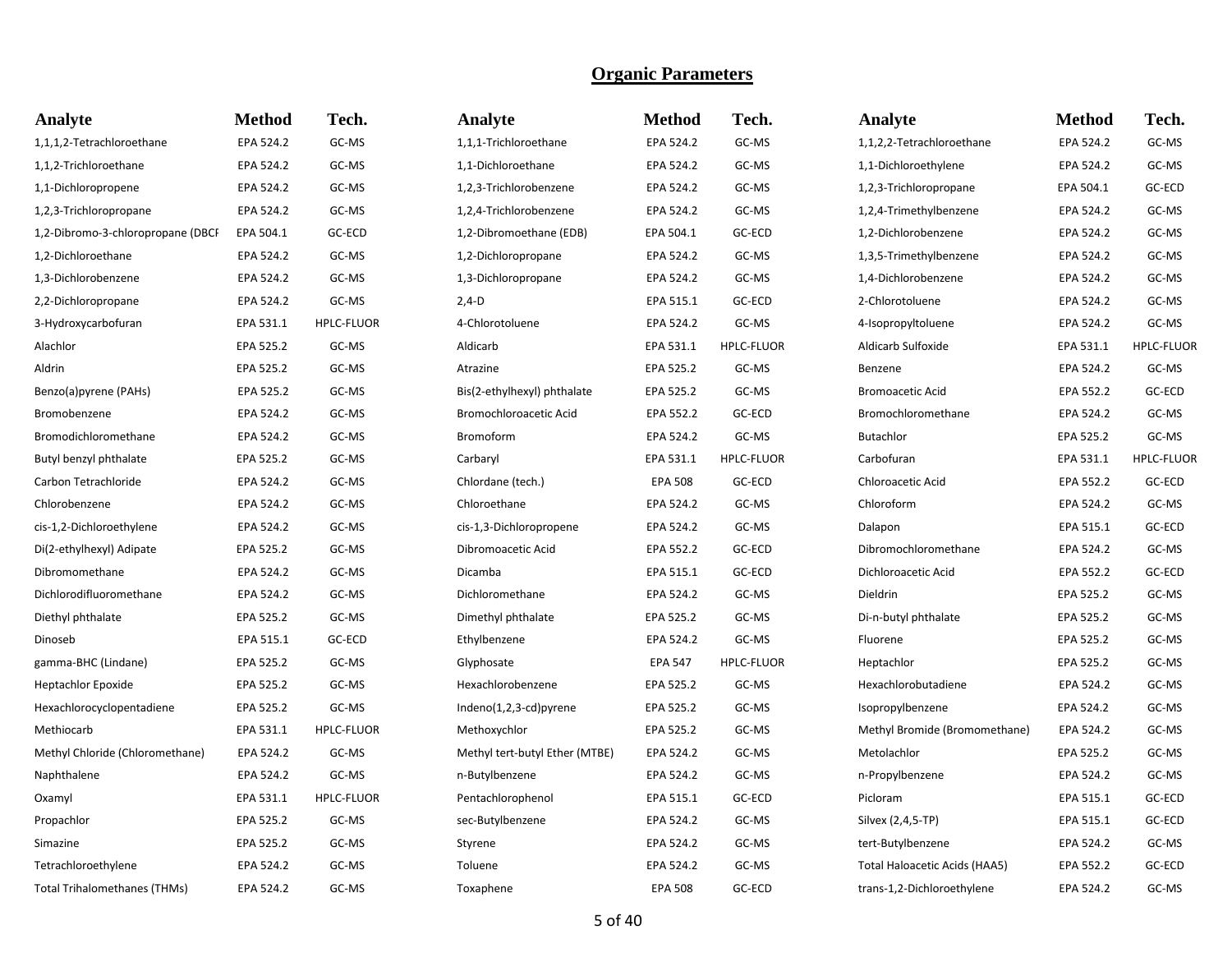| trans-1,3-Dichloropropene | EPA 524.2 | GC-MS | Trichloroacetic Acid | EPA 552.2 | GC-ECD | Trichloroethylene | EPA 524.2 | GC-MS |
|---------------------------|-----------|-------|----------------------|-----------|--------|-------------------|-----------|-------|
| Trichlorofluoromethane    | EPA 524.2 | GC-MS | Vinyl Chloride       | EPA 524.2 | GC-MS  | Xylenes (total)   | EPA 524.2 | GC-MS |

| <b>ARS</b> International, LLC<br><b>2609 North River Road</b><br>Port Allen, LA 70767<br>$(225)$ 381-2991 |                                   |       |                       |                                                                     |       |                                     | wperry@amrad.com | <b>Contact Person:</b><br><b>William Perry</b> |
|-----------------------------------------------------------------------------------------------------------|-----------------------------------|-------|-----------------------|---------------------------------------------------------------------|-------|-------------------------------------|------------------|------------------------------------------------|
| <b>EPA Laboratory #:</b><br><b>TNI Laboratory #:</b>                                                      | <b>LA01131</b><br><b>TNI00266</b> |       |                       |                                                                     |       | <b>LADHH Primary AB (TNI-NELAP)</b> |                  |                                                |
| <b>Certificate Number:</b>                                                                                | LA160026                          |       |                       | <b>Issue Date: 01-01-2016</b><br><b>Expiration Date: 12-31-2016</b> |       |                                     |                  |                                                |
|                                                                                                           |                                   |       |                       | <b>Radiological Parameters</b>                                      |       |                                     |                  |                                                |
| <b>Analyte</b>                                                                                            | <b>Method</b>                     | Tech. | Analyte               | <b>Method</b>                                                       | Tech. | Analyte                             | <b>Method</b>    | Tech.                                          |
| Barium-133                                                                                                | EPA 901.1                         | GS-HR | Cesium-134            | EPA 901.1                                                           | GS-HR | Cesium-137                          | EPA 901.1        | GS-HR                                          |
| Cobalt-60                                                                                                 | EPA 901.1                         | GS-HR | <b>Gamma Emitters</b> | EPA 901.1                                                           | GS-HR | Gross Alpha                         | EPA 900.0        | PC                                             |
| Gross Beta                                                                                                | EPA 900.0                         | PC    | Radioactive Cesium    | EPA 901.1                                                           | GS-HR | Radioactive Iodine (Iodine-131)     | EPA 901.1        | GS-HR                                          |
| Radium-226                                                                                                | EPA 903.0                         | PC    | Radium-228            | EPA 904.0                                                           | PC    | Strontium-89                        | EPA 905.0        | PC                                             |
| Strontium-90                                                                                              | EPA 905.0                         | PC    | Tritium               | EPA 906.0                                                           | LSC   | Uranium                             | EPA 200.8        | ICP-MS                                         |
| Zinc-65                                                                                                   | EPA 901.1                         | GS-HR |                       |                                                                     |       |                                     |                  |                                                |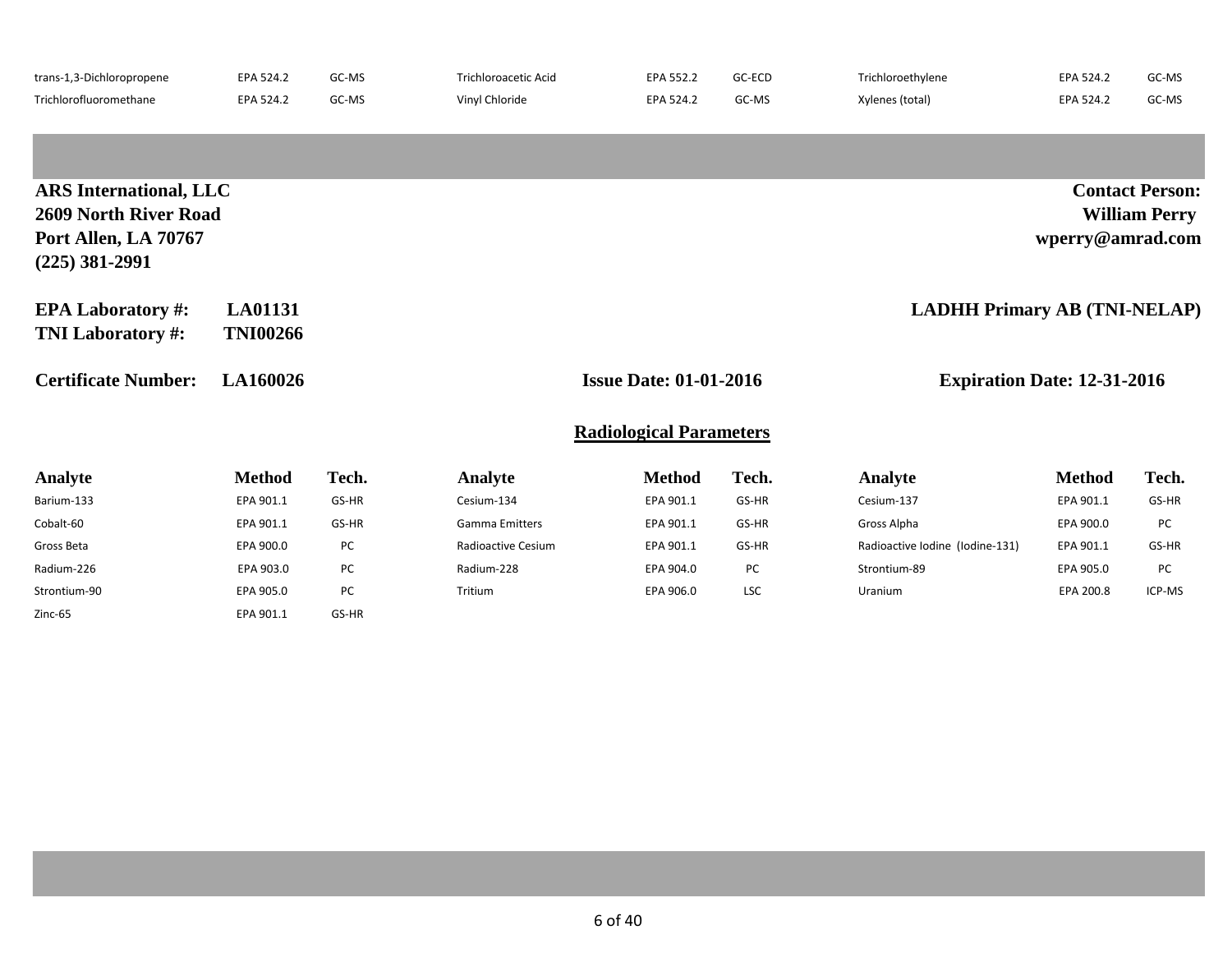### **City of Fort Worth Water Department Centralized Water & Wastewater Laboratory 2600 S.E. Loop 820 Connie Dunn Fort Worth, TX 76140 connie.dunn@fortworthtexas.gov (817) 392-5900**

| <b>Contact Person:</b>         |
|--------------------------------|
| <b>Connie Dunn</b>             |
| connie.dunn@fortworthtexas.gov |

**EPA Laboratory #: TX00017 LADHH Secondary AB (TNI-NELAP)**

**Certificate Number: LA160017 Issue Date: 01-01-2016 Expiration Date: 12-31-2016**

**TNI Laboratory #: TNI00013**

#### **Inorganic Parameters**

| Analyte             | <b>Method</b> | Tech.      | Analyte                               | <b>Method</b> | Tech.        | Analyte        | <b>Method</b> | Tech.       |
|---------------------|---------------|------------|---------------------------------------|---------------|--------------|----------------|---------------|-------------|
| Aluminum            | EPA 200.8     | ICP-MS     | Antimony                              | EPA 200.8     | ICP-MS       | Arsenic        | EPA 200.8     | ICP-MS      |
| Barium              | EPA 200.8     | ICP-MS     | Beryllium                             | EPA 200.8     | ICP-MS       | <b>Bromate</b> | EPA 300.1     | IC-COND     |
| <b>Bromide</b>      | EPA 300.1     | IC-COND    | Cadmium                               | EPA 200.8     | ICP-MS       | Chromium       | EPA 200.8     | ICP-MS      |
| Copper              | EPA 200.8     | ICP-MS     | Corrosivity (Langlier Index)          | SM 2330B      | <b>OTHER</b> | Fluoride       | EPA 300.0     | IC-COND     |
| Fluoride            | SM 4500-F C   | <b>ISE</b> | Hardness as CaCO <sub>3</sub> (total) | SM 2340C      | TITR         | Lead           | EPA 200.8     | ICP-MS      |
| Manganese           | EPA 200.8     | ICP-MS     | Mercury                               | EPA 200.8     | ICP-MS       | Nickel         | EPA 200.8     | ICP-MS      |
| Nitrate as N        | EPA 300.0     | IC-COND    | Nitrite as N                          | EPA 300.0     | IC-COND      | Nitrite as N   | EPA 353.2     | AUTO        |
| Orthophosphate as P | EPA 300.0     | IC-COND    | Selenium                              | EPA 200.8     | ICP-MS       | Silver         | EPA 200.8     | ICP-MS      |
| Sulfate             | EPA 300.0     | IC-COND    | Thallium                              | EPA 200.8     | ICP-MS       | Turbidity      | SM 2130B      | <b>TURB</b> |
| Zinc                | EPA 200.8     | ICP-MS     |                                       |               |              |                |               |             |

| Analyte                     | <b>Method</b> | Tech. | Analyte                 | <b>Method</b> | Tech.  | Analyte                   | <b>Method</b> | Tech. |
|-----------------------------|---------------|-------|-------------------------|---------------|--------|---------------------------|---------------|-------|
| 1,1,1,2-Tetrachloroethane   | EPA 524.2     | GC-MS | 1,1,1-Trichloroethane   | EPA 524.2     | GC-MS  | 1,1,2,2-Tetrachloroethane | EPA 524.2     | GC-MS |
| 1,1,2-Trichloroethane       | EPA 524.2     | GC-MS | 1,1-Dichloroethane      | EPA 524.2     | GC-MS  | 1,1-Dichloroethylene      | EPA 524.2     | GC-MS |
| 1,1-Dichloropropene         | EPA 524.2     | GC-MS | 1,2,3-Trichlorobenzene  | EPA 524.2     | GC-MS  | 1,2,3-Trichloropropane    | EPA 524.2     | GC-MS |
| 1,2,4-Trichlorobenzene      | EPA 524.2     | GC-MS | 1,2,4-Trimethylbenzene  | EPA 524.2     | GC-MS  | 1,2-Dichlorobenzene       | EPA 524.2     | GC-MS |
| 1,2-Dichloroethane          | EPA 524.2     | GC-MS | 1,2-Dichloropropane     | EPA 524.2     | GC-MS  | 1,3,5-Trimethylbenzene    | EPA 524.2     | GC-MS |
| 1,3-Dichlorobenzene         | EPA 524.2     | GC-MS | 1,3-Dichloropropane     | EPA 524.2     | GC-MS  | 1,4-Dichlorobenzene       | EPA 524.2     | GC-MS |
| 2,2-Dichloropropane         | EPA 524.2     | GC-MS | 2-Chlorotoluene         | EPA 524.2     | GC-MS  | 4-Chlorotoluene           | EPA 524.2     | GC-MS |
| 4-Isopropyltoluene          | EPA 524.2     | GC-MS | Alachlor                | EPA 525.2     | GC-MS  | Aldrin                    | EPA 525.2     | GC-MS |
| Atrazine                    | EPA 525.2     | GC-MS | Benzene                 | EPA 524.2     | GC-MS  | Benzo(a)pyrene (PAHs)     | EPA 525.2     | GC-MS |
| Bis(2-ethylhexyl) phthalate | EPA 525.2     | GC-MS | <b>Bromoacetic Acid</b> | EPA 552.2     | GC-ECD | Bromobenzene              | EPA 524.2     | GC-MS |
| Bromochloromethane          | EPA 524.2     | GC-MS | Bromodichloromethane    | EPA 524.2     | GC-MS  | Bromoform                 | EPA 524.2     | GC-MS |
|                             |               |       |                         |               |        |                           |               |       |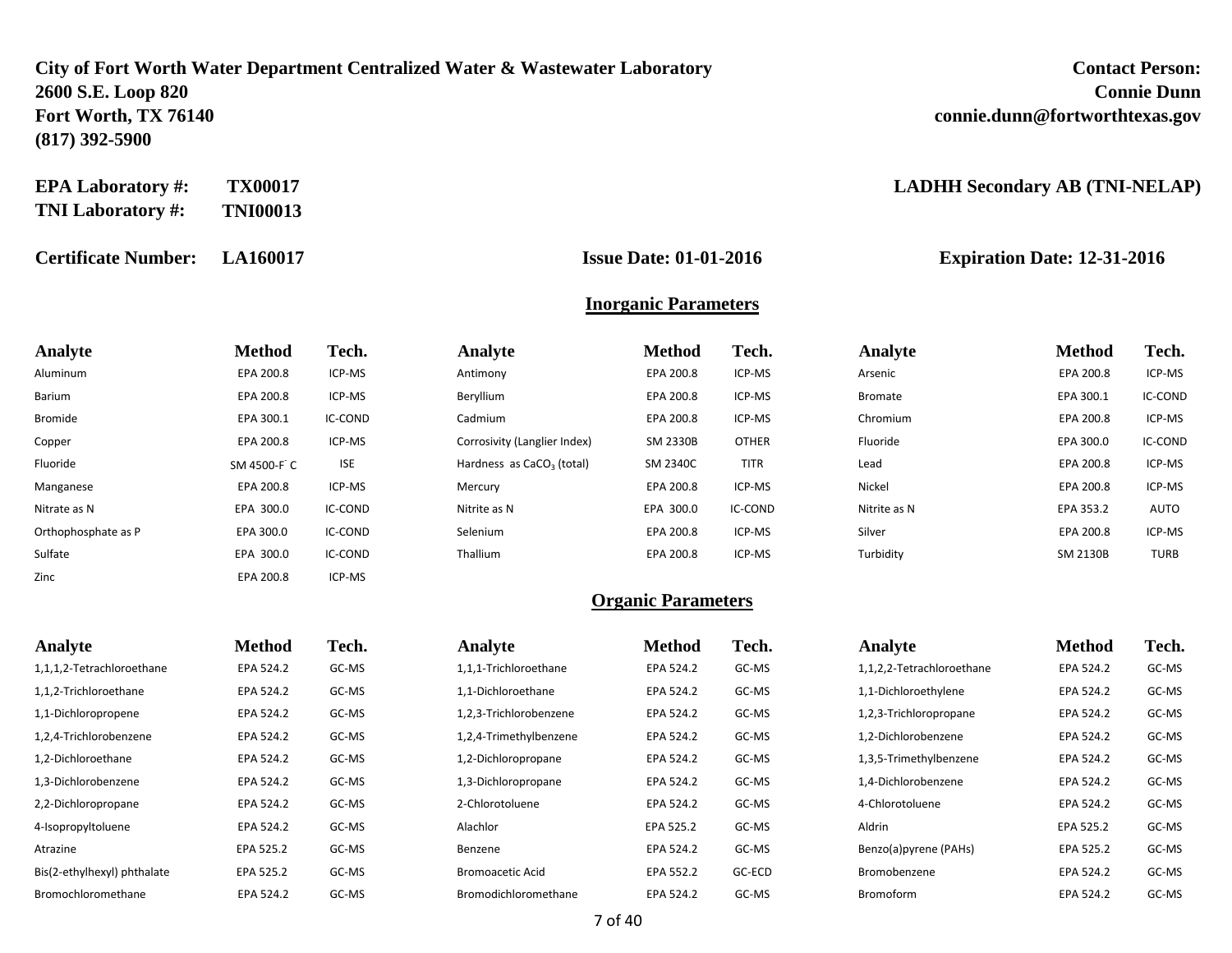| <b>Butachlor</b>                                     | EPA 525.2      | GC-MS       | Butyl benzyl phthalate            | EPA 525.2                     | GC-MS  | Carbon Tetrachloride                | EPA 524.2                   | GC-MS                   |
|------------------------------------------------------|----------------|-------------|-----------------------------------|-------------------------------|--------|-------------------------------------|-----------------------------|-------------------------|
| Chloroacetic Acid                                    | EPA 552.2      | GC-ECD      | Chlorobenzene                     | EPA 524.2                     | GC-MS  | Chloroethane                        | EPA 524.2                   | GC-MS                   |
| Chloroform                                           | EPA 524.2      | GC-MS       | cis-1,2-Dichloroethylene          | EPA 524.2                     | GC-MS  | cis-1,3-Dichloropropene             | EPA 524.2                   | GC-MS                   |
| Di(2-ethylhexyl) Adipate                             | EPA 525.2      | GC-MS       | Dibromoacetic Acid                | EPA 552.2                     | GC-ECD | Dibromochloromethane                | EPA 524.2                   | GC-MS                   |
| Dibromomethane                                       | EPA 524.2      | GC-MS       | Dichloroacetic Acid               | EPA 552.2                     | GC-ECD | Dichlorodifluoromethane             | EPA 524.2                   | GC-MS                   |
| Dichloromethane                                      | EPA 524.2      | GC-MS       | Dieldrin                          | EPA 525.2                     | GC-MS  | Diethyl phthalate                   | EPA 525.2                   | GC-MS                   |
| Dimethyl phthalate                                   | EPA 525.2      | GC-MS       | Di-n-butyl phthalate              | EPA 525.2                     | GC-MS  | Endrin                              | EPA 525.2                   | GC-MS                   |
| Ethylbenzene                                         | EPA 524.2      | GC-MS       | Fluorene                          | EPA 525.2                     | GC-MS  | gamma-BHC (Lindane)                 | EPA 525.2                   | GC-MS                   |
| Heptachlor                                           | EPA 525.2      | GC-MS       | <b>Heptachlor Epoxide</b>         | EPA 525.2                     | GC-MS  | Hexachlorobenzene                   | EPA 525.2                   | GC-MS                   |
| Hexachlorobutadiene                                  | EPA 524.2      | GC-MS       | Hexachlorocyclopentadiene         | EPA 525.2                     | GC-MS  | Indeno(1,2,3-cd)pyrene              | EPA 525.2                   | GC-MS                   |
| Isopropylbenzene                                     | EPA 524.2      | GC-MS       | Methoxychlor                      | EPA 525.2                     | GC-MS  | Methyl Bromide (Bromomethane)       | EPA 524.2                   | GC-MS                   |
| Methyl Chloride (Chloromethane)                      | EPA 524.2      | GC-MS       | Methyl tert-butyl Ether (MTBE)    | EPA 524.2                     | GC-MS  | Metolachlor                         | EPA 525.2                   | GC-MS                   |
| Metribuzin                                           | EPA 525.2      | GC-MS       | Naphthalene                       | EPA 524.2                     | GC-MS  | n-Butylbenzene                      | EPA 524.2                   | GC-MS                   |
| n-Propylbenzene                                      | EPA 524.2      | GC-MS       | Pentachlorophenol                 | EPA 525.2                     | GC-MS  | Propachlor                          | EPA 525.2                   | GC-MS                   |
| Pyrene                                               | EPA 525.2      | GC-MS       | sec-Butylbenzene                  | EPA 524.2                     | GC-MS  | Simazine                            | EPA 525.2                   | GC-MS                   |
| Styrene                                              | EPA 524.2      | GC-MS       | tert-Butylbenzene                 | EPA 524.2                     | GC-MS  | Tetrachloroethylene                 | EPA 524.2                   | GC-MS                   |
| Toluene                                              | EPA 524.2      | GC-MS       | Total Haloacetic Acids (HAA5)     | EPA 552.2                     | GC-ECD | <b>Total Trihalomethanes (THMs)</b> | EPA 524.2                   | GC-MS                   |
| trans-1,2-Dichloroethylene                           | EPA 524.2      | GC-MS       | trans-1,3-Dichloropropene         | EPA 524.2                     | GC-MS  | Trichloroacetic Acid                | EPA 552.2                   | GC-ECD                  |
| Trichloroethylene                                    | EPA 524.2      | GC-MS       | Trichlorofluoromethane            | EPA 524.2                     | GC-MS  | Trifluralin                         | EPA 525.2                   | GC-MS                   |
| Vinyl Chloride                                       | EPA 524.2      | GC-MS       | Xylenes (total)                   | EPA 524.2                     | GC-MS  |                                     |                             |                         |
|                                                      |                |             |                                   |                               |        |                                     |                             |                         |
| <b>Curtis Environmental Services, Inc.</b>           |                |             |                                   |                               |        |                                     |                             | <b>Contact Person:</b>  |
| <b>185 Belle Terre Boulevard</b>                     |                |             |                                   |                               |        |                                     |                             | <b>Selissa Mitchell</b> |
| LaPlace, LA 70068<br>$(985) 653 - 0000$              |                |             |                                   |                               |        |                                     | labsupervisor@curtislab.com |                         |
| <b>EPA Laboratory #:</b><br><b>TNI Laboratory #:</b> | LA00955<br>N/A |             |                                   |                               |        | <b>LADHH Primary AB (STATE)</b>     |                             |                         |
| <b>Certificate Number:</b>                           | LA160024       |             |                                   | <b>Issue Date: 01-01-2016</b> |        | <b>Expiration Date: 12-31-2016</b>  |                             |                         |
|                                                      |                |             |                                   | <b>Inorganic Parameters</b>   |        |                                     |                             |                         |
| Analyte                                              | <b>Method</b>  | Tech.       | Analyte                           | <b>Method</b>                 | Tech.  | Analyte                             | <b>Method</b>               | Tech.                   |
| Alkalinity as CaCO3                                  | SM2320B        | <b>TITR</b> | Chlorine (total residual)         | SM 4500-Cl G                  | UV-VIS | Chlorite                            | EPA 300.1                   | IC-COND                 |
| Dissolved Organic Carbon (DOC)                       | SM 5310B       | TOC-IR      | <b>Total Organic Carbon (TOC)</b> | SM 5310B                      | TOC-IR | Turbidity                           | SM 2130B                    | <b>TURB</b>             |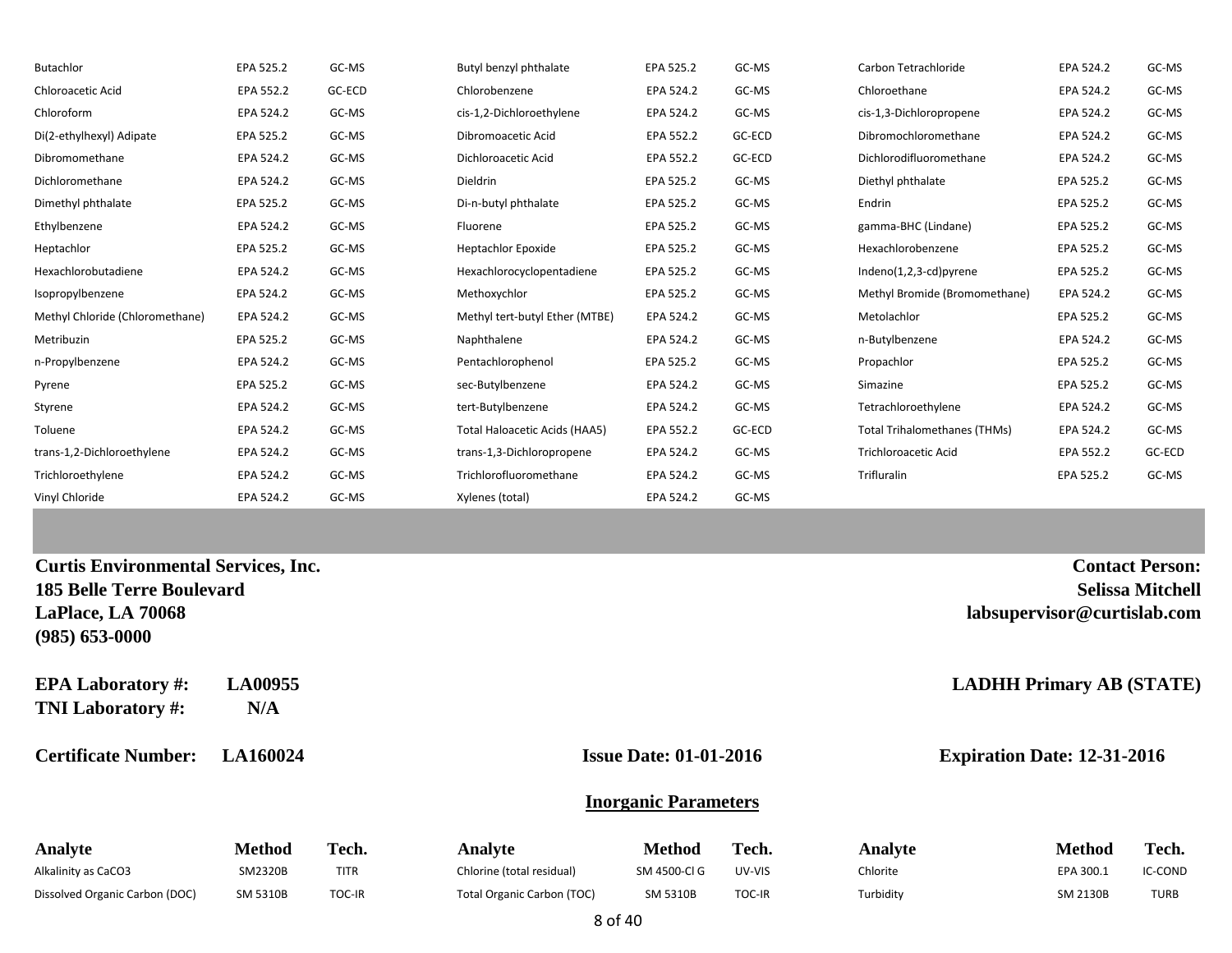| Dow Chemical-Louisiana Operations-Plaquemine<br>21255 Louisiana Highway 1, Building 3502<br>Plaquemine, LA 70765<br>$(225)$ 353-1619 |                           |                 |                                         |                               |              |         | smdelatte@dow.com                                     | <b>Contact Person:</b><br><b>Sonja Delatte</b> |
|--------------------------------------------------------------------------------------------------------------------------------------|---------------------------|-----------------|-----------------------------------------|-------------------------------|--------------|---------|-------------------------------------------------------|------------------------------------------------|
| <b>EPA Laboratory #:</b><br><b>TNI Laboratory #:</b>                                                                                 | <b>LA00965</b><br>N/A     |                 |                                         |                               |              |         | <b>LADHH Primary AB (STATE)</b>                       |                                                |
| <b>Certificate Number:</b>                                                                                                           | LA160014                  |                 |                                         | <b>Issue Date: 01-01-2016</b> |              |         | <b>Expiration Date: 12-31-2016</b>                    |                                                |
|                                                                                                                                      |                           |                 |                                         | <b>Inorganic Parameters</b>   |              |         |                                                       |                                                |
| Analyte<br><b>Total Organic Carbon (TOC)</b>                                                                                         | <b>Method</b><br>SM 5310B | Tech.<br>TOC-IR | Analyte                                 | <b>Method</b>                 | Tech.        | Analyte | <b>Method</b>                                         | Tech.                                          |
|                                                                                                                                      |                           |                 |                                         |                               |              |         |                                                       |                                                |
| <b>Entek Environmental Laboratories</b><br>14285 Airline Highway<br><b>Baton Rouge, LA 70817</b><br>$(225)$ 756-2706                 |                           |                 |                                         |                               |              |         | <b>Juliette Schwaller</b><br>juliette.entek@gmail.com | <b>Contact Person:</b>                         |
| <b>EPA Laboratory #:</b><br><b>TNI Laboratory #:</b>                                                                                 | <b>LA00029</b><br>N/A     |                 |                                         |                               |              |         | <b>LADHH Primary AB (STATE)</b>                       |                                                |
| <b>Certificate Number:</b>                                                                                                           | LA160007                  |                 |                                         | <b>Issue Date: 01-01-2016</b> |              |         | <b>Expiration Date: 12-31-2016</b>                    |                                                |
|                                                                                                                                      |                           |                 |                                         | <b>Inorganic Parameters</b>   |              |         |                                                       |                                                |
| <b>Analyte</b>                                                                                                                       | <b>Method</b>             | Tech.           | Analyte                                 | <b>Method</b>                 | Tech.        | Analyte | <b>Method</b>                                         | Tech.                                          |
| Alkalinity as CaCO3                                                                                                                  | SM2320B                   | <b>TITR</b>     | Aluminum                                | EPA 200.7                     | ICP-AES      | Barium  | EPA 200.7                                             | ICP-AES                                        |
| Boron                                                                                                                                | EPA 200.7                 | ICP-AES         | Cadmium                                 | EPA 200.7                     | ICP-AES      | Calcium | SM 3111B                                              | FAAS                                           |
| Chloride                                                                                                                             | EPA 300.0                 | IC-COND         | Chromium                                | EPA 200.7                     | ICP-AES      | Color   | <b>SM 2120B</b>                                       | <b>OTHER</b>                                   |
| Fluoride                                                                                                                             | EPA 300.0                 | IC-COND         | Hardness as CaCO <sub>3</sub> (calcium) | SM 2340B                      | <b>OTHER</b> | Iron    | EPA 200.7                                             | ICP-AES                                        |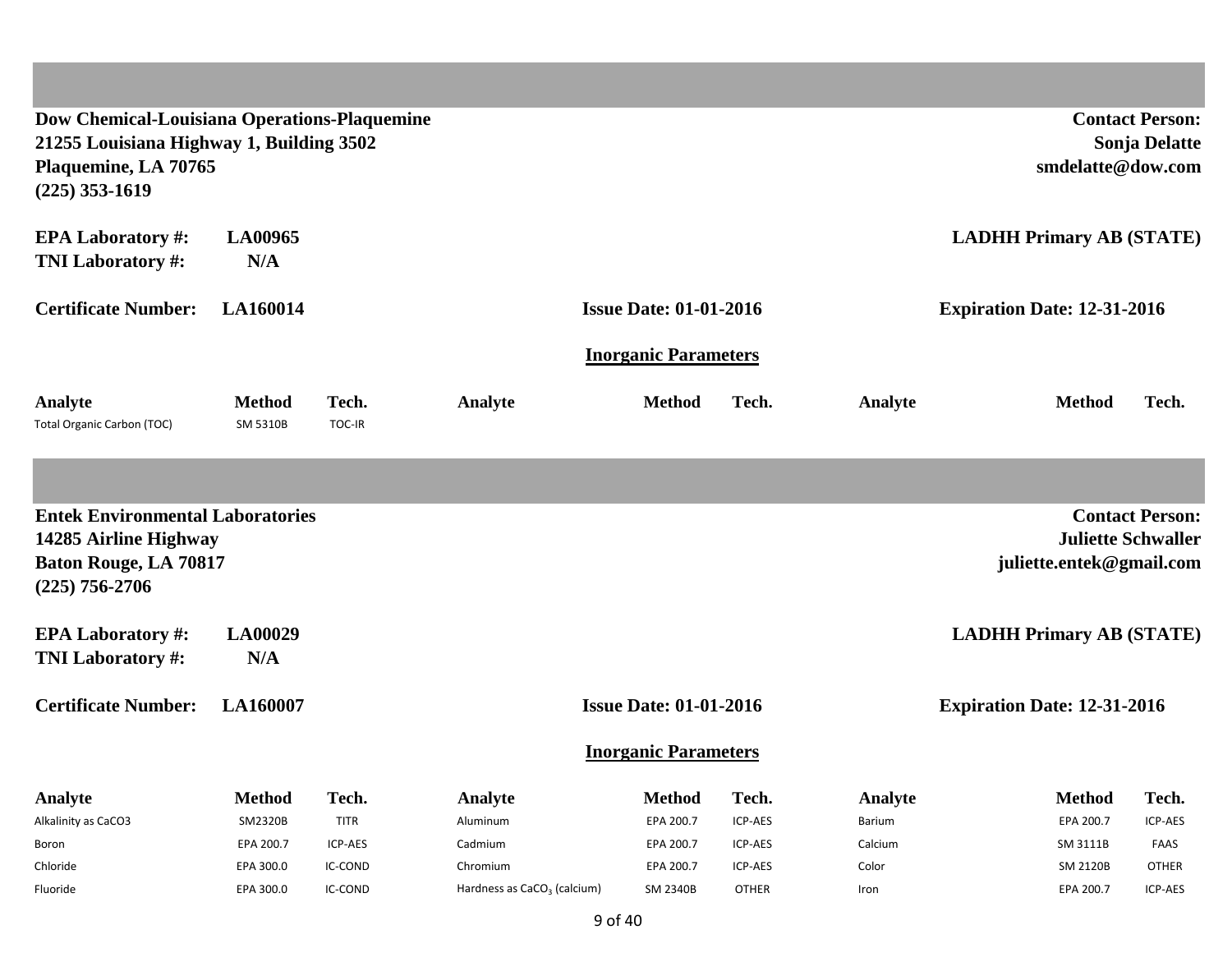| Magnesium                    | SM 3111B        | <b>FAAS</b>    | Manganese    | EPA 200.7                | ICP-AES     | Mercury      | EPA 245.1 | <b>CVAAS</b> |
|------------------------------|-----------------|----------------|--------------|--------------------------|-------------|--------------|-----------|--------------|
| Nickel                       | EPA 200.7       | <b>ICP-AES</b> | Nitrate as N | EPA 300.0                | IC-COND     | Nitrite as N | EPA 300.0 | IC-COND      |
| Odor                         | SM 2150B        | <b>OTHER</b>   | pН           | SM 4500-H <sup>+</sup> B | <b>ISE</b>  | Potassium    | SM 3111B  | <b>FAAS</b>  |
| Silver                       | SM 3111B        | <b>FAAS</b>    | Sodium       | SM 3111B                 | <b>FAAS</b> | Sulfate      | EPA 300.0 | IC-COND      |
| Total Dissolved Solids (TDS) | <b>SM 2540C</b> | GRAV           | Turbidity    | EPA 180.1                | <b>TURB</b> | Zinc         | EPA 200.7 | ICP-AES      |

| Analyte                         | <b>Method</b> | Tech. | Analyte                   | <b>Method</b> | Tech. | Analyte                             | <b>Method</b> | Tech. |
|---------------------------------|---------------|-------|---------------------------|---------------|-------|-------------------------------------|---------------|-------|
| 1,1,1,2-Tetrachloroethane       | EPA 524.2     | GC-MS | 1,1,1-Trichloroethane     | EPA 524.2     | GC-MS | 1,1,2,2-Tetrachloroethane           | EPA 524.2     | GC-MS |
| 1,1,2-Trichloroethane           | EPA 524.2     | GC-MS | 1,1-Dichloroethane        | EPA 524.2     | GC-MS | 1,1-Dichloroethylene                | EPA 524.2     | GC-MS |
| 1,1-Dichloropropene             | EPA 524.2     | GC-MS | 1,2,3-Trichlorobenzene    | EPA 524.2     | GC-MS | 1,2,3-Trichloropropane              | EPA 524.2     | GC-MS |
| 1,2,4-Trichlorobenzene          | EPA 524.2     | GC-MS | 1,2-Dichlorobenzene       | EPA 524.2     | GC-MS | 1,2-Dichloroethane                  | EPA 524.2     | GC-MS |
| 1,2-Dichloropropane             | EPA 524.2     | GC-MS | 1,3-Dichlorobenzene       | EPA 524.2     | GC-MS | 1,3-Dichloropropane                 | EPA 524.2     | GC-MS |
| 1,4-Dichlorobenzene             | EPA 524.2     | GC-MS | 2,2-Dichloropropane       | EPA 524.2     | GC-MS | 2-Chlorotoluene                     | EPA 524.2     | GC-MS |
| 4-Chlorotoluene                 | EPA 524.2     | GC-MS | 4-Isopropyltoluene        | EPA 524.2     | GC-MS | Benzene                             | EPA 524.2     | GC-MS |
| Bromobenzene                    | EPA 524.2     | GC-MS | Bromochloromethane        | EPA 524.2     | GC-MS | Bromodichloromethane                | EPA 524.2     | GC-MS |
| Bromoform                       | EPA 524.2     | GC-MS | Carbon Tetrachloride      | EPA 524.2     | GC-MS | Chlorobenzene                       | EPA 524.2     | GC-MS |
| Chloroethane                    | EPA 524.2     | GC-MS | Chloroform                | EPA 524.2     | GC-MS | cis-1,2-Dichloroethylene            | EPA 524.2     | GC-MS |
| cis-1,3-Dichloropropene         | EPA 524.2     | GC-MS | Dibromochloromethane      | EPA 524.2     | GC-MS | Dibromomethane                      | EPA 524.2     | GC-MS |
| Dichlorodifluoromethane         | EPA 524.2     | GC-MS | Dichloromethane           | EPA 524.2     | GC-MS | Ethylbenzene                        | EPA 524.2     | GC-MS |
| Hexachlorobutadiene             | EPA 524.2     | GC-MS | Isopropylbenzene          | EPA 524.2     | GC-MS | Methyl Bromide (Bromomethane)       | EPA 524.2     | GC-MS |
| Methyl Chloride (Chloromethane) | EPA 524.2     | GC-MS | Naphthalene               | EPA 524.2     | GC-MS | n-Butylbenzene                      | EPA 524.2     | GC-MS |
| n-Propylbenzene                 | EPA 524.2     | GC-MS | sec-Butylbenzene          | EPA 524.2     | GC-MS | tert-Butylbenzene                   | EPA 524.2     | GC-MS |
| Tetrachloroethylene             | EPA 524.2     | GC-MS | Toluene                   | EPA 524.2     | GC-MS | <b>Total Trihalomethanes (THMs)</b> | EPA 524.2     | GC-MS |
| trans-1,2-Dichloroethylene      | EPA 524.2     | GC-MS | trans-1,3-Dichloropropene | EPA 524.2     | GC-MS | Trichloroethylene                   | EPA 524.2     | GC-MS |
| Trichlorofluoromethane          | EPA 524.2     | GC-MS | Vinyl Chloride            | EPA 524.2     | GC-MS | Xylenes (total)                     | EPA 524.2     | GC-MS |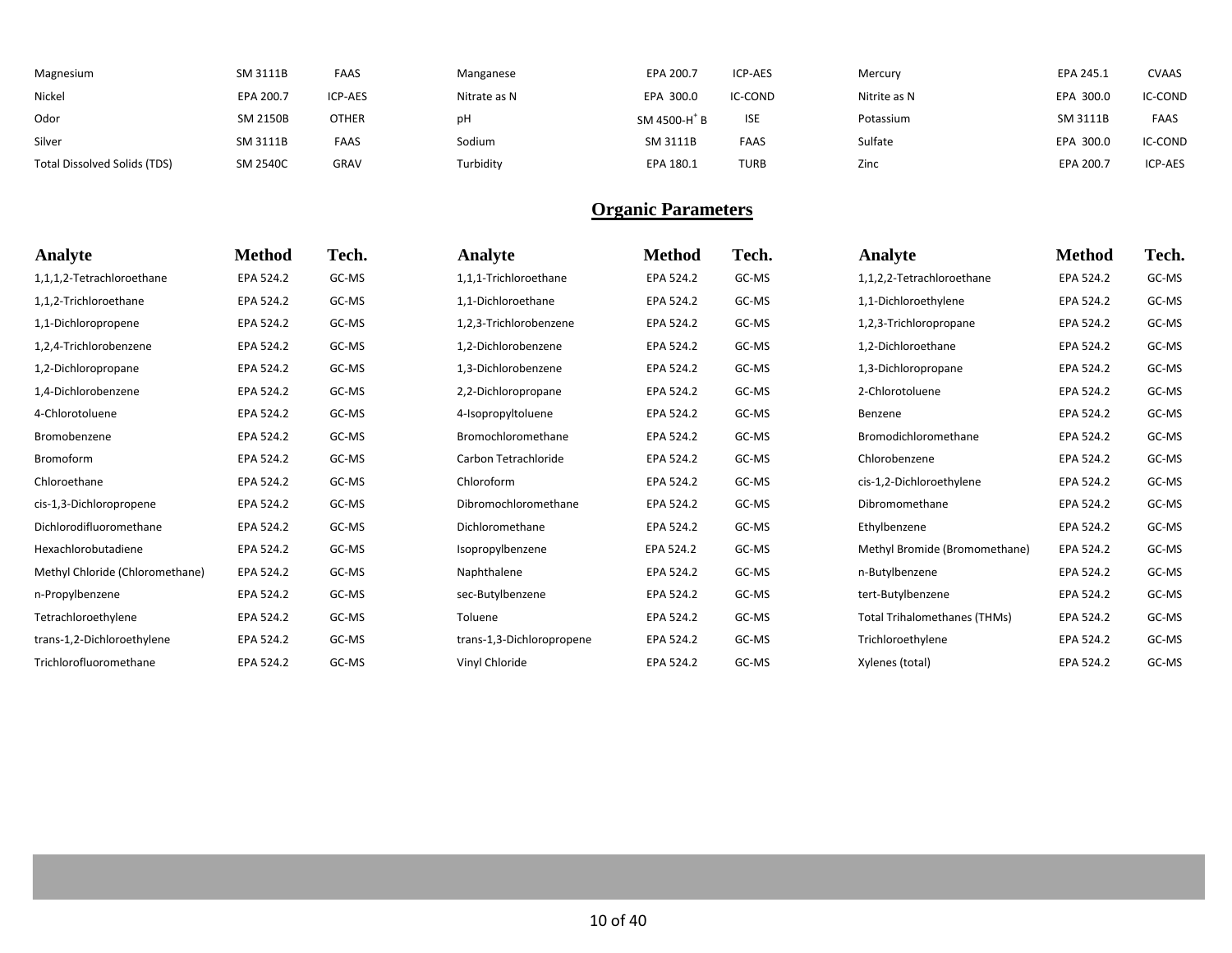| <b>EMSL Analytical, Inc.</b><br>200 Route 130 North<br>Cinnaminson, NJ 08077<br>$(856)$ 220-3675                  |                                   |                     |                           |                               |                     |                |                                       | <b>Contact Person:</b><br><b>Bonnie Soles</b><br>bsoles@emsl.com |
|-------------------------------------------------------------------------------------------------------------------|-----------------------------------|---------------------|---------------------------|-------------------------------|---------------------|----------------|---------------------------------------|------------------------------------------------------------------|
| <b>EPA Laboratory #:</b><br><b>TNI Laboratory #:</b>                                                              | NJ00337<br><b>TNI01273</b>        |                     |                           |                               |                     |                | <b>LADHH Secondary AB (TNI-NELAP)</b> |                                                                  |
| <b>Certificate Number:</b>                                                                                        | <b>LA160011</b>                   |                     |                           | <b>Issue Date: 01-01-2016</b> |                     |                | <b>Expiration Date: 12-31-2016</b>    |                                                                  |
|                                                                                                                   |                                   |                     |                           | <b>Inorganic Parameters</b>   |                     |                |                                       |                                                                  |
| Analyte<br>Asbestos                                                                                               | <b>Method</b><br>EPA 100.1        | Tech.<br><b>TEM</b> | Analyte<br>Asbestos       | <b>Method</b><br>EPA 100.2    | Tech.<br><b>TEM</b> | Analyte        | <b>Method</b>                         | Tech.                                                            |
|                                                                                                                   |                                   |                     |                           |                               |                     |                |                                       |                                                                  |
| <b>Environmental Science Corporation</b><br>12065 Lebanon Road<br><b>Mt. Juliet, TN 37122</b><br>$(615)$ 758-5858 |                                   |                     |                           |                               |                     |                | spfalmer@esclabsciences.com           | <b>Contact Person:</b><br><b>Shari Pfalmer</b>                   |
| <b>EPA Laboratory #:</b><br><b>TNI Laboratory #:</b>                                                              | <b>TN00003</b><br><b>TNI01354</b> |                     |                           |                               |                     |                | <b>LADHH Secondary AB (TNI-NELAP)</b> |                                                                  |
| <b>Certificate Number:</b>                                                                                        | <b>LA160001</b>                   |                     |                           | <b>Issue Date: 01-01-2016</b> |                     |                | <b>Expiration Date: 12-31-2016</b>    |                                                                  |
|                                                                                                                   |                                   |                     |                           | <b>Inorganic Parameters</b>   |                     |                |                                       |                                                                  |
| <b>Analyte</b>                                                                                                    | Method                            | Tech.               | <b>Analyte</b>            | Method                        | Tech.               | <b>Analyte</b> | Method                                | Tech.                                                            |
| Alkalinity as CaCO3                                                                                               | SM2320B                           | <b>TITR</b>         | Aluminum                  | EPA 200.7                     | ICP-AES             | Antimony       | EPA 200.8                             | ICP-MS                                                           |
| Arsenic                                                                                                           | EPA 200.8                         | ICP-MS              | Barium                    | EPA 200.7                     | ICP-AES             | <b>Barium</b>  | EPA 200.8                             | ICP-MS                                                           |
| Beryllium                                                                                                         | EPA 200.7                         | ICP-AES             | Beryllium                 | EPA 200.8                     | ICP-MS              | <b>Bromide</b> | EPA 300.0                             | IC-COND                                                          |
| Cadmium                                                                                                           | EPA 200.7                         | ICP-AES             | Cadmium                   | EPA 200.8                     | ICP-MS              | Calcium        | EPA 200.7                             | ICP-AES                                                          |
| Chloride                                                                                                          | EPA 300.0                         | IC-COND             | Chlorine (total residual) | SM 4500-Cl G                  | UV-VIS              | Chromium       | EPA 200.7                             | ICP-AES                                                          |
| Chromium                                                                                                          | EPA 200.8                         | ICP-MS              | Chromium (VI) (dissolved) | EPA 218.6                     | IC-UV               | Color          | <b>SM 2120B</b>                       | <b>OTHER</b>                                                     |

11 of 40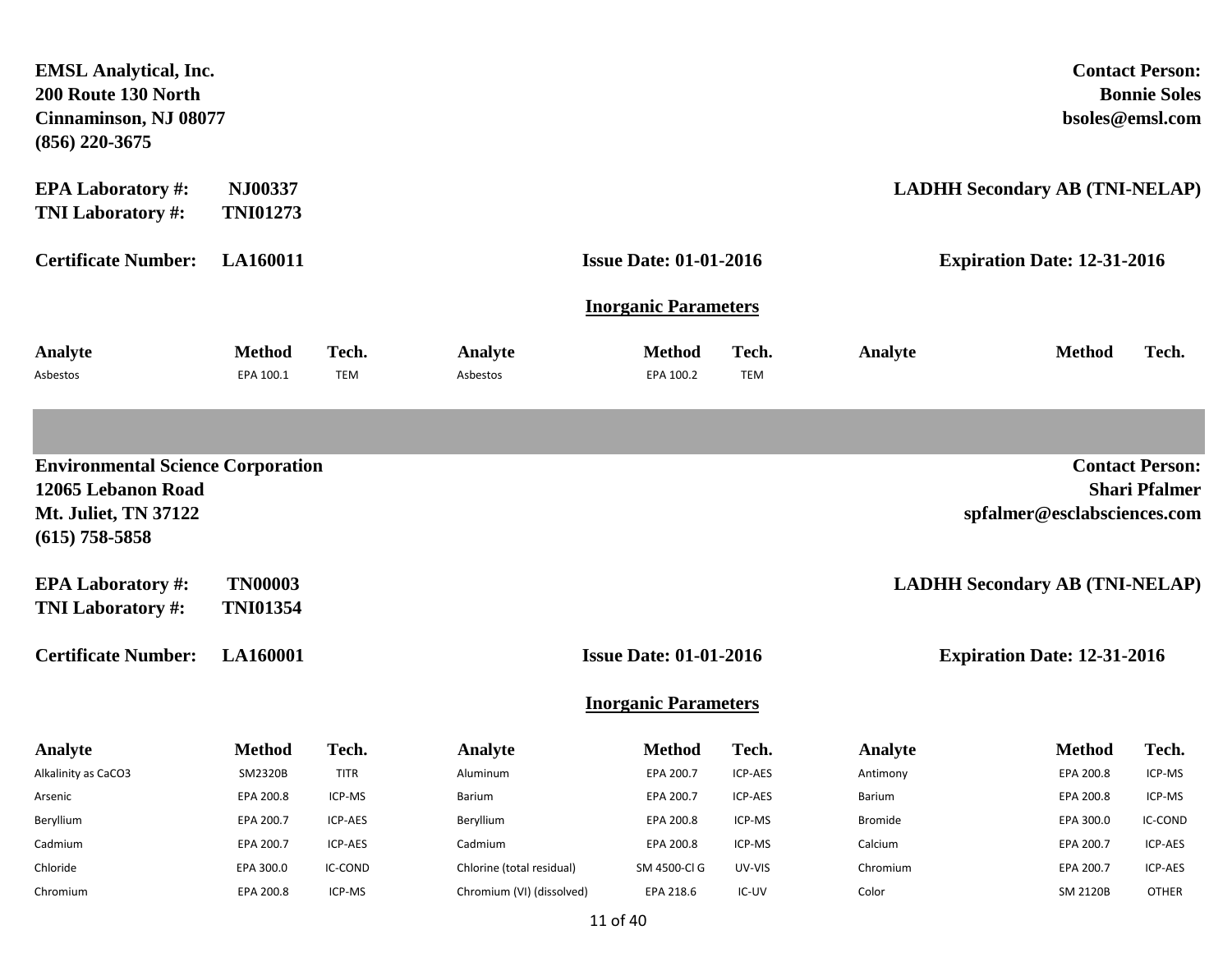| Conductivity                          | SM 2510B     | COND         | Copper                                  | EPA 200.7                | ICP-AES      | Copper                                | EPA 200.8    | ICP-MS       |
|---------------------------------------|--------------|--------------|-----------------------------------------|--------------------------|--------------|---------------------------------------|--------------|--------------|
| Cyanide                               | EPA 335.4    | <b>AUTO</b>  | Cyanide                                 | SM 4500-CN C             | <b>OTHER</b> | Cyanide                               | SM 4500-CN E | UV-VIS       |
| Cyanide (amenable)                    | SM 4500-CN G | <b>OTHER</b> | Dissolved Organic Carbon (DOC)          | SM 5310C                 | TOC-FID      | Fluoride                              | EPA 300.0    | IC-COND      |
| Fluoride                              | SM 4110B     | IC-COND      | Hardness as CaCO <sub>3</sub> (calcium) | EPA 200.7                | ICP-AES      | Hardness as CaCO <sub>3</sub> (total) | EPA 200.7    | ICP-AES      |
| Hardness as CaCO <sub>3</sub> (total) | SM 2340B     | <b>OTHER</b> | Hardness as $CaCO3$ (total)             | SM 2340C                 | TITR         | Iron                                  | EPA 200.7    | ICP-AES      |
| Lead                                  | EPA 200.8    | ICP-MS       | Magnesium                               | EPA 200.7                | ICP-AES      | Mercury                               | EPA 245.1    | <b>CVAAS</b> |
| Nickel                                | EPA 200.7    | ICP-AES      | Nickel                                  | EPA 200.8                | ICP-MS       | Nitrate as N                          | EPA 300.0    | IC-COND      |
| Nitrate as N                          | EPA 353.2    | AUTO         | Nitrate as N                            | SM 4110B                 | IC-COND      | Nitrate-Nitrite as N                  | EPA 300.0    | IC-COND      |
| Nitrate-Nitrite as N                  | EPA 353.2    | AUTO         | Nitrite as N                            | EPA 300.0                | IC-COND      | Nitrite as N                          | EPA 353.2    | AUTO         |
| Odor                                  | SM 2150B     | <b>OTHER</b> | Orthophosphate as P                     | SM 4500-P E              | UV-VIS       | Perchlorate                           | EPA 314.0    | IC-COND      |
| pH                                    | EPA 150.1    | <b>ISE</b>   | pH                                      | SM 4500-H <sup>+</sup> B | <b>ISE</b>   | Selenium                              | EPA 200.8    | ICP-MS       |
| Silica as $SiO2$                      | EPA 200.7    | ICP-AES      | Silver                                  | EPA 200.7                | ICP-AES      | Silver                                | EPA 200.8    | ICP-MS       |
| Sodium                                | EPA 200.7    | ICP-AES      | Sulfate                                 | EPA 300.0                | IC-COND      | Sulfate                               | SM 4110B     | IC-COND      |
| Surfactants-MBAS                      | SM 5540C     | UV-VIS       | Thallium                                | EPA 200.8                | ICP-MS       | Total Dissolved Solids (TDS)          | SM 2540C     | GRAV         |
| Total Organic Carbon (TOC)            | SM 5310C     | TOC-FID      | Turbidity                               | EPA 180.1                | <b>TURB</b>  | Turbidity                             | SM 2130B     | <b>TURB</b>  |
| <b>UV254</b>                          | SM 5910B     | UV/VIS       | Zinc                                    | EPA 200.7                | ICP-AES      | Zinc                                  | EPA 200.8    | ICP-MS       |

| Analyte                         | <b>Method</b> | Tech.  | <b>Analyte</b>                  | <b>Method</b> | Tech.  | Analyte                       | <b>Method</b> | Tech.  |
|---------------------------------|---------------|--------|---------------------------------|---------------|--------|-------------------------------|---------------|--------|
| 1,1,1,2-Tetrachloroethane       | EPA 524.2     | GC-MS  | 1,1,1-Trichloroethane           | EPA 524.2     | GC-MS  | 1,1,2,2-Tetrachloroethane     | EPA 524.2     | GC-MS  |
| 1,1,2-Trichloroethane           | EPA 524.2     | GC-MS  | 1,1-Dichloroethane              | EPA 524.2     | GC-MS  | 1,1-Dichloroethylene          | EPA 524.2     | GC-MS  |
| 1,1-Dichloropropene             | EPA 524.2     | GC-MS  | 1,2,3-Trichlorobenzene          | EPA 524.2     | GC-MS  | 1,2,4-Trichlorobenzene        | EPA 524.2     | GC-MS  |
| 1,2,4-Trimethylbenzene          | EPA 524.2     | GC-MS  | 1,2-Dibromo-3-chloropropane (DB | EPA 504.1     | GC-ECD | 1,2-Dibromoethane (EDB)       | EPA 504.1     | GC-ECD |
| 1,2-Dichlorobenzene             | EPA 524.2     | GC-MS  | 1,2-Dichloroethane              | EPA 524.2     | GC-MS  | 1,2-Dichloropropane           | EPA 524.2     | GC-MS  |
| 1,3,5-Trimethylbenzene          | EPA 524.2     | GC-MS  | 1,3-Dichlorobenzene             | EPA 524.2     | GC-MS  | 1,4-Dichlorobenzene           | EPA 524.2     | GC-MS  |
| 2,2-Dichloropropane             | EPA 524.2     | GC-MS  | 2-Chlorotoluene                 | EPA 524.2     | GC-MS  | 4-Chlorotoluene               | EPA 524.2     | GC-MS  |
| 4-Isopropyltoluene              | EPA 524.2     | GC-MS  | Benzene                         | EPA 524.2     | GC-MS  | <b>Bromoacetic Acid</b>       | EPA 552.2     | GC-ECD |
| Bromobenzene                    | EPA 524.2     | GC-MS  | Bromochloroacetic Acid          | EPA 552.2     | GC-ECD | Bromochloromethane            | EPA 524.2     | GC-MS  |
| Bromodichloromethane            | EPA 524.2     | GC-MS  | Bromoform                       | EPA 524.2     | GC-MS  | Carbon Tetrachloride          | EPA 524.2     | GC-MS  |
| Chloroacetic Acid               | EPA 552.2     | GC-ECD | Chlorobenzene                   | EPA 524.2     | GC-MS  | Chloroethane                  | EPA 524.2     | GC-MS  |
| Chloroform                      | EPA 524.2     | GC-MS  | cis-1,2-Dichloroethylene        | EPA 524.2     | GC-MS  | Dibromoacetic Acid            | EPA 552.2     | GC-ECD |
| Dibromochloromethane            | EPA 524.2     | GC-MS  | Dibromomethane                  | EPA 524.2     | GC-MS  | Dichloroacetic Acid           | EPA 552.2     | GC-ECD |
| Dichlorodifluoromethane         | EPA 524.2     | GC-MS  | Dichloromethane                 | EPA 524.2     | GC-MS  | Ethylbenzene                  | EPA 524.2     | GC-MS  |
| Hexachlorobutadiene             | EPA 524.2     | GC-MS  | Isopropylbenzene                | EPA 524.2     | GC-MS  | Methyl Bromide (Bromomethane) | EPA 524.2     | GC-MS  |
| Methyl Chloride (Chloromethane) | EPA 524.2     | GC-MS  | Methyl tert-butyl Ether (MTBE)  | EPA 524.2     | GC-MS  | Naphthalene                   | EPA 524.2     | GC-MS  |
|                                 |               |        |                                 |               |        |                               |               |        |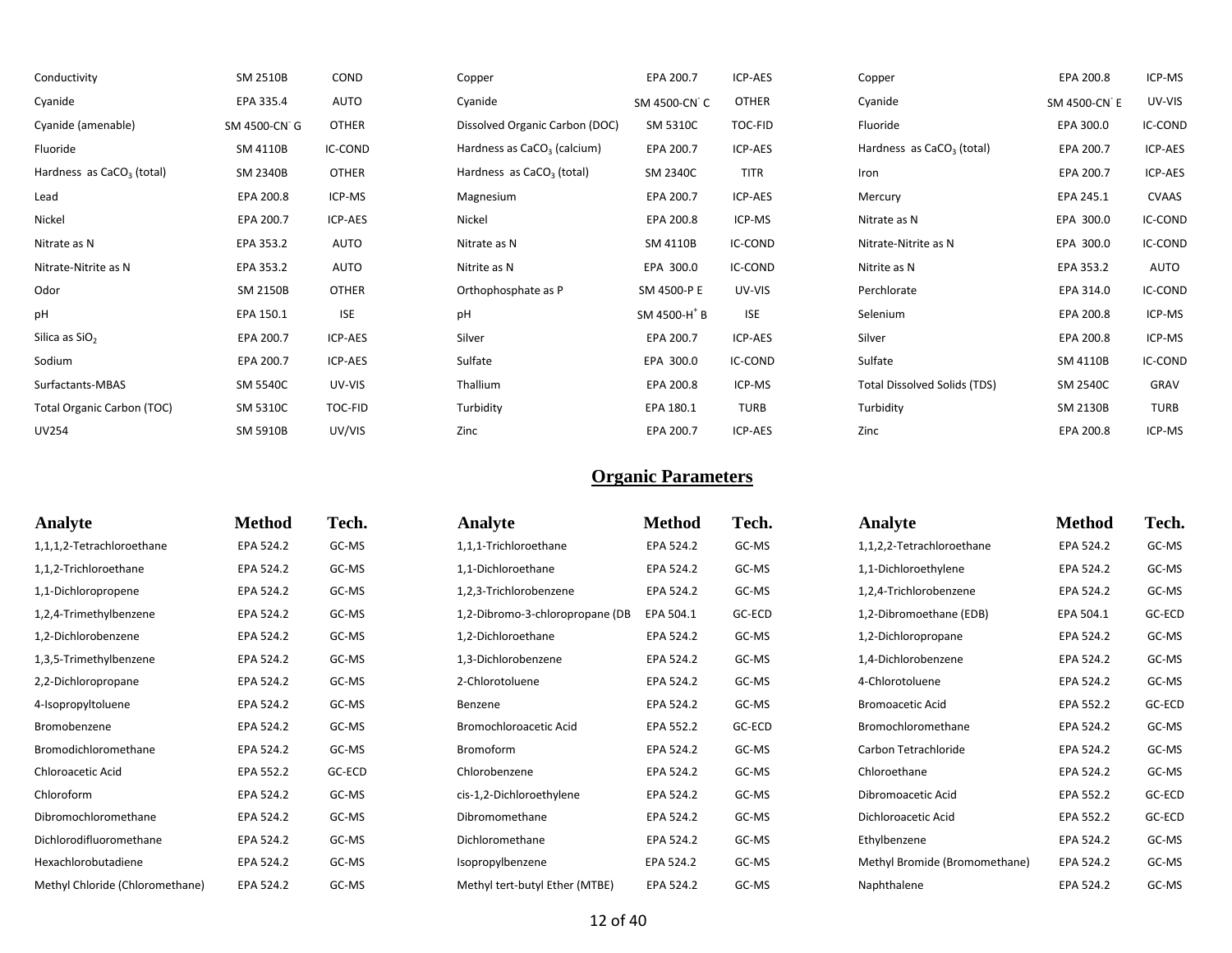| n-Butylbenzene             | EPA 524.2 | GC-MS | n-Propylbenzene               | EPA 524.2 | GC-MS  | sec-Butylbenzene                    | EPA 524.2 | GC-MS  |
|----------------------------|-----------|-------|-------------------------------|-----------|--------|-------------------------------------|-----------|--------|
| Styrene                    | EPA 524.2 | GC-MS | tert-Butylbenzene             | EPA 524.2 | GC-MS  | Tetrachloroethylene                 | EPA 524.2 | GC-MS  |
| Toluene                    | EPA 524.2 | GC-MS | Total Haloacetic Acids (HAA5) | EPA 552.2 | GC-ECD | <b>Total Trihalomethanes (THMs)</b> | EPA 524.2 | GC-MS  |
| trans-1,2-Dichloroethylene | EPA 524.2 | GC-MS | trans-1,3-Dichloropropene     | EPA 524.2 | GC-MS  | Trichloroacetic Acid                | EPA 552.2 | GC-ECD |
| Trichloroethylene          | EPA 524.2 | GC-MS | Trichlorofluoromethane        | EPA 524.2 | GC-MS  | Vinyl Chloride                      | EPA 524.2 | GC-MS  |
| Xylenes (total)            | EPA 524.2 | GC-MS |                               |           |        |                                     |           |        |

| <b>Eurofins Eaton Analytical, Inc.</b> |                 |                               | <b>Contact Person:</b>                |
|----------------------------------------|-----------------|-------------------------------|---------------------------------------|
| 750 Royal Oaks Drive Suite 100         |                 |                               | Alma Capati                           |
| Monrovia, CA 91016                     |                 |                               | alma.capati@eurofinsus.com            |
| $(626)$ 386-1100                       |                 |                               |                                       |
| <b>EPA Laboratory #:</b>               | <b>CA00006</b>  |                               | <b>LADHH Secondary AB (TNI-NELAP)</b> |
| <b>TNI Laboratory #:</b>               | <b>TNI01223</b> |                               |                                       |
|                                        |                 |                               |                                       |
| <b>Certificate Number:</b>             | <b>LA160003</b> | <b>Issue Date: 01-01-2016</b> | <b>Expiration Date: 12-31-2016</b>    |

**Inorganic Parameters**

| Analyte                                 | Method       | Tech.        | Analyte                       | <b>Method</b> | Tech.        | Analyte                      | <b>Method</b>  | Tech.        |
|-----------------------------------------|--------------|--------------|-------------------------------|---------------|--------------|------------------------------|----------------|--------------|
| Alkalinity as CaCO3                     | SM2320B      | <b>TITR</b>  | Aluminum                      | EPA 200.7     | ICP-AES      | Aluminum                     | EPA 200.8      | ICP-MS       |
| Antimony                                | EPA 200.8    | ICP-MS       | Arsenic                       | EPA 200.8     | ICP-MS       | Asbestos                     | EPA 100.2      | TEM          |
| Barium                                  | EPA 200.7    | ICP-AES      | Barium                        | EPA 200.8     | ICP-MS       | Beryllium                    | EPA 200.7      | ICP-AES      |
| Beryllium                               | EPA 200.8    | ICP-MS       | Bromate                       | EPA 300.1     | IC-COND      | Bromate                      | EPA 317.0      | IC-COND      |
| <b>Bromide</b>                          | EPA 300.0    | IC-COND      | Bromide                       | EPA 300.1     | IC-COND      | Cadmium                      | EPA 200.7      | ICP-AES      |
| Cadmium                                 | EPA 200.8    | ICP-MS       | Calcium                       | EPA 200.7     | ICP-AES      | Chlorate                     | EPA 300.0      | IC-COND      |
| Chlorate                                | EPA 300.1    | IC-COND      | Chloride                      | EPA 300.0     | IC-COND      | Chlorine Dioxide             | SM 4500-CIO2 L | <b>TITR</b>  |
| Chlorine (free residual)                | SM 4500-Cl G | UV-VIS       | Chlorine (total residual)     | SM 4500-Cl G  | UV-VIS       | Chlorite                     | EPA 300.0      | IC-COND      |
| Chlorite                                | EPA 300.1    | IC-COND      | Chromium                      | EPA 200.7     | ICP-AES      | Chromium                     | EPA 200.8      | ICP-MS       |
| Chromium (VI) (dissolved)               | EPA 218.6    | IC-UV        | Color                         | SM 2120B      | <b>OTHER</b> | Conductivity                 | SM 2510B       | COND         |
| Copper                                  | EPA 200.7    | ICP-AES      | Copper                        | EPA 200.8     | ICP-MS       | Corrosivity (Langlier Index) | SM 2330B       | <b>OTHER</b> |
| Cyanide                                 | EPA 335.4    | AUTO         | Cyanide                       | SM 4500-CN F  | <b>ISE</b>   | Cyanide (amenable)           | SM 4500-CN G   | <b>OTHER</b> |
| Dissolved Organic Carbon (DOC)          | SM 5310C     | TOC-FID      | Fluoride                      | EPA 300.0     | IC-COND      | Fluoride                     | SM 4500-F C    | <b>ISE</b>   |
| Hardness as CaCO <sub>3</sub> (calcium) | EPA 200.7    | ICP-AES      | Hardness as $CaCO3$ (calcium) | SM 2340B      | <b>OTHER</b> | Hardness as $CaCO3$ (total)  | EPA 200.7      | ICP-AES      |
| Hardness as CaCO <sub>3</sub> (total)   | SM 2340B     | <b>OTHER</b> | Iron                          | EPA 200.7     | ICP-AES      | Lead                         | EPA 200.8      | ICP-MS       |
|                                         |              |              |                               |               |              |                              |                |              |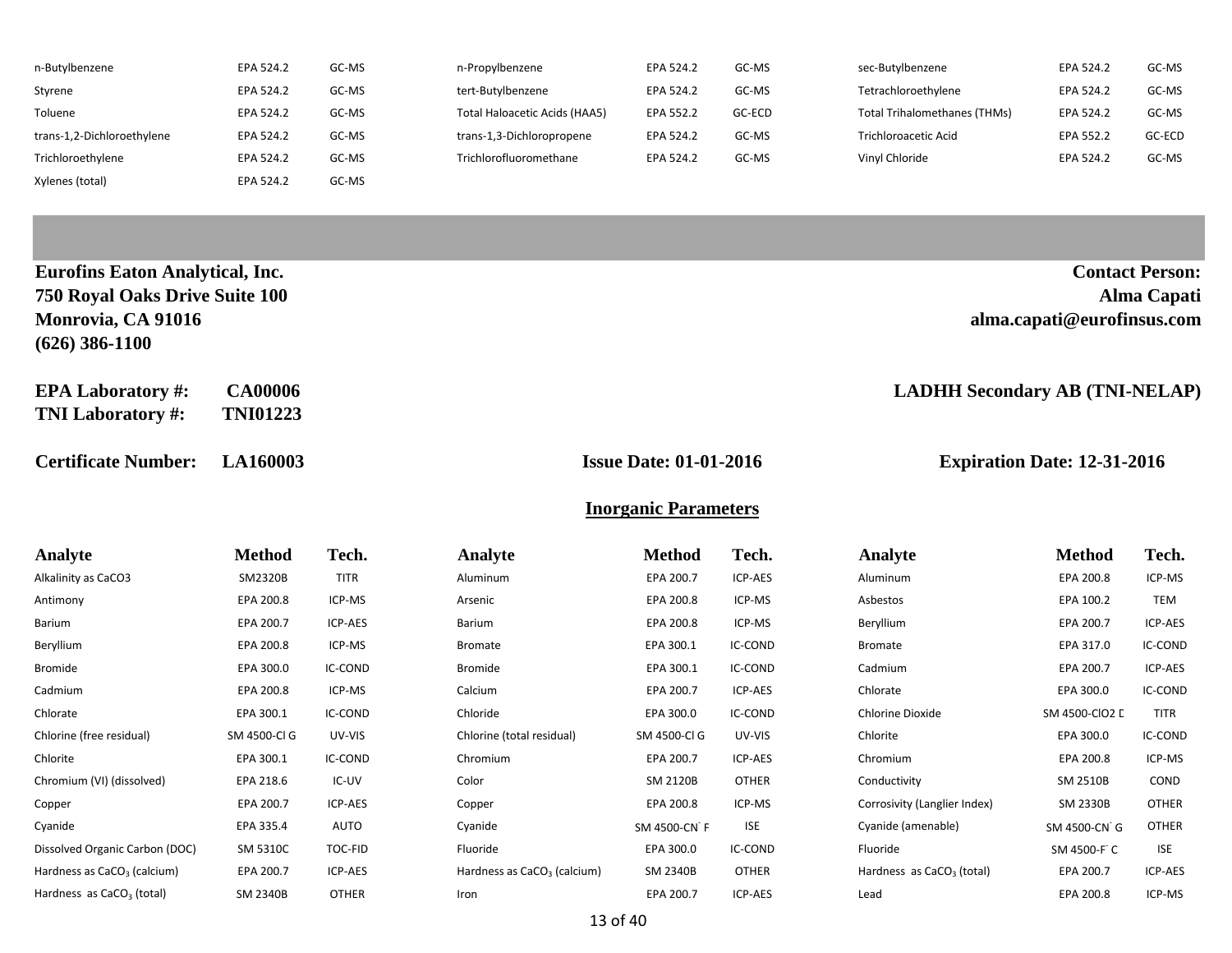| EPA 200.7    | <b>ICP-AES</b> | Manganese                  | EPA 200.7      | ICP-AES     | Manganese                           | EPA 200.8                | ICP-MS       |
|--------------|----------------|----------------------------|----------------|-------------|-------------------------------------|--------------------------|--------------|
| EPA 245.1    | <b>CVAAS</b>   | Nickel                     | EPA 200.7      | ICP-AES     | Nickel                              | EPA 200.8                | ICP-MS       |
| EPA 300.0    | IC-COND        | Nitrate as N               | EPA 353.2      | AUTO        | Nitrate-Nitrite as N                | EPA 300.0                | IC-COND      |
| EPA 300.0    | IC-COND        | Nitrite as N               | EPA 353.2      | AUTO        | Odor                                | SM 2150B                 | <b>OTHER</b> |
| EPA 365.1    | AUTO           | Orthophosphate as P        | SM 4500-P E    | UV-VIS      | Perchlorate                         | EPA 314.0                | IC-COND      |
| EPA 331.0    | LC/ESI/MS      | рH                         | EPA 150.1      | <b>ISE</b>  | pH                                  | SM 4500-H <sup>+</sup> B | <b>ISE</b>   |
| EPA 200.7    | ICP-AES        | Selenium                   | EPA 200.8      | ICP-MS      | Silica as SiO <sub>2</sub>          | EPA 200.7                | ICP-AES      |
| SM 4500-Si D | UV-VIS         | Silica as SiO <sub>2</sub> | SM 4500-SiO2 C | UV-VIS      | Silver                              | EPA 200.7                | ICP-AES      |
| EPA 200.8    | ICP-MS         | Sodium                     | EPA 200.7      | ICP-AES     | Sulfate                             | EPA 300.0                | IC-COND      |
| SM 5540C     | UV-VIS         | Thallium                   | EPA 200.8      | ICP-MS      | <b>Total Dissolved Solids (TDS)</b> | SM 2540C                 | GRAV         |
| SM 5310C     | TOC-FID        | Turbidity                  | EPA 180.1      | <b>TURB</b> | Turbidity                           | SM 2130B                 | TURB         |
| EPA 200.8    | ICP-MS         | <b>UV254</b>               | SM 5910B       | UV/VIS      | Zinc                                | EPA 200.7                | ICP-AES      |
|              |                |                            |                |             |                                     |                          |              |

Zinc **EPA 200.8** ICP-MS

| Analyte                   | <b>Method</b> | Tech.             | <b>Analyte</b>                  | <b>Method</b>  | Tech.             | Analyte                           | <b>Method</b>  | Tech.             |
|---------------------------|---------------|-------------------|---------------------------------|----------------|-------------------|-----------------------------------|----------------|-------------------|
| 1,1,1,2-Tetrachloroethane | EPA 524.2     | GC-MS             | 1,1,1-Trichloroethane           | EPA 524.2      | GC-MS             | 1,1,1-Trichloroethane             | EPA 524.3      | GC-MS             |
| 1,1,2,2-Tetrachloroethane | EPA 524.2     | GC-MS             | 1,1,2-Trichloroethane           | EPA 524.2      | GC-MS             | 1,1,2-Trichloroethane             | EPA 524.3      | GC-MS             |
| 1,1-Dichloroethane        | EPA 524.2     | GC-MS             | 1,1-Dichloroethylene            | EPA 524.2      | GC-MS             | 1,1-Dichloroethylene              | EPA 524.3      | GC-MS             |
| 1,1-Dichloropropene       | EPA 524.2     | GC-MS             | 1,2,3-Trichlorobenzene          | EPA 524.2      | GC-MS             | 1,2,3-Trichloropropane            | EPA 504.1      | GC-ECD            |
| 1,2,3-Trichloropropane    | EPA 524.2     | GC-MS             | 1,2,4-Trichlorobenzene          | EPA 524.2      | GC-MS             | 1,2,4-Trichlorobenzene            | EPA 524.3      | GC-MS             |
| 1,2,4-Trimethylbenzene    | EPA 524.2     | GC-MS             | 1,2-Dibromo-3-chloropropane (DB | EPA 504.1      | GC-ECD            | 1,2-Dibromo-3-chloropropane (DBCP | EPA 551.1      | GC-ECD            |
| 1,2-Dibromoethane (EDB)   | EPA 504.1     | GC-ECD            | 1,2-Dibromoethane (EDB)         | EPA 551.1      | GC-ECD            | 1,2-Dichlorobenzene               | EPA 524.2      | GC-MS             |
| 1,2-Dichlorobenzene       | EPA 524.3     | GC-MS             | 1,2-Dichloroethane              | EPA 524.2      | GC-MS             | 1.2-Dichloroethane                | EPA 524.3      | GC-MS             |
| 1,2-Dichloropropane       | EPA 524.2     | GC-MS             | 1,2-Dichloropropane             | EPA 524.3      | GC-MS             | 1,3,5-Trimethylbenzene            | EPA 524.2      | GC-MS             |
| 1,3-Dichlorobenzene       | EPA 524.2     | GC-MS             | 1,3-Dichloropropane             | EPA 524.2      | GC-MS             | 1,4-Dichlorobenzene               | EPA 524.2      | GC-MS             |
| 1,4-Dichlorobenzene       | EPA 524.3     | GC-MS             | 2,2-Dichloropropane             | EPA 524.2      | GC-MS             | 2,3,7,8-TCDD (Dioxin)             | EPA 1613       | GC-HRMS           |
| $2,4-D$                   | EPA 515.4     | GC-ECD            | 2-Chlorotoluene                 | EPA 524.2      | GC-MS             | 3-Hydroxycarbofuran               | EPA 531.2      | <b>HPLC-FLUOR</b> |
| 4-Chlorotoluene           | EPA 524.2     | GC-MS             | 4-Isopropyltoluene              | EPA 524.2      | GC-MS             | Alachlor                          | <b>EPA 505</b> | GC-ECD            |
| Alachlor                  | EPA 525.2     | GC-MS             | Aldicarb                        | EPA 531.2      | <b>HPLC-FLUOR</b> | Aldicarb Sulfone                  | EPA 531.2      | HPLC-FLUOR        |
| Aldicarb Sulfoxide        | EPA 531.2     | <b>HPLC-FLUOR</b> | Aldrin                          | <b>EPA 505</b> | GC-ECD            | Aldrin                            | EPA 525.2      | GC-MS             |
| Atrazine                  | EPA 525.2     | GC-MS             | Bentazon                        | EPA 515.4      | GC-ECD            | Benzene                           | EPA 524.2      | GC-MS             |
| Benzene                   | EPA 524.3     | GC-MS             | Benzo(a)pyrene (PAHs)           | EPA 525.2      | GC-MS             | Bis(2-ethylhexyl) phthalate       | EPA 525.2      | GC-MS             |
| <b>Bromoacetic Acid</b>   | SM 6251B      | GC-ECD            | Bromobenzene                    | EPA 524.2      | GC-MS             | Bromochloroacetic Acid            | SM 6251B       | GC-ECD            |
| Bromochloromethane        | EPA 524.2     | GC-MS             | Bromodichloromethane            | EPA 524.2      | GC-MS             | Bromodichloromethane              | EPA 551.1      | GC-ECD            |
| Bromoform                 | EPA 524.2     | GC-MS             | Bromoform                       | EPA 551.1      | GC-ECD            | Butachlor                         | EPA 525.2      | GC-MS             |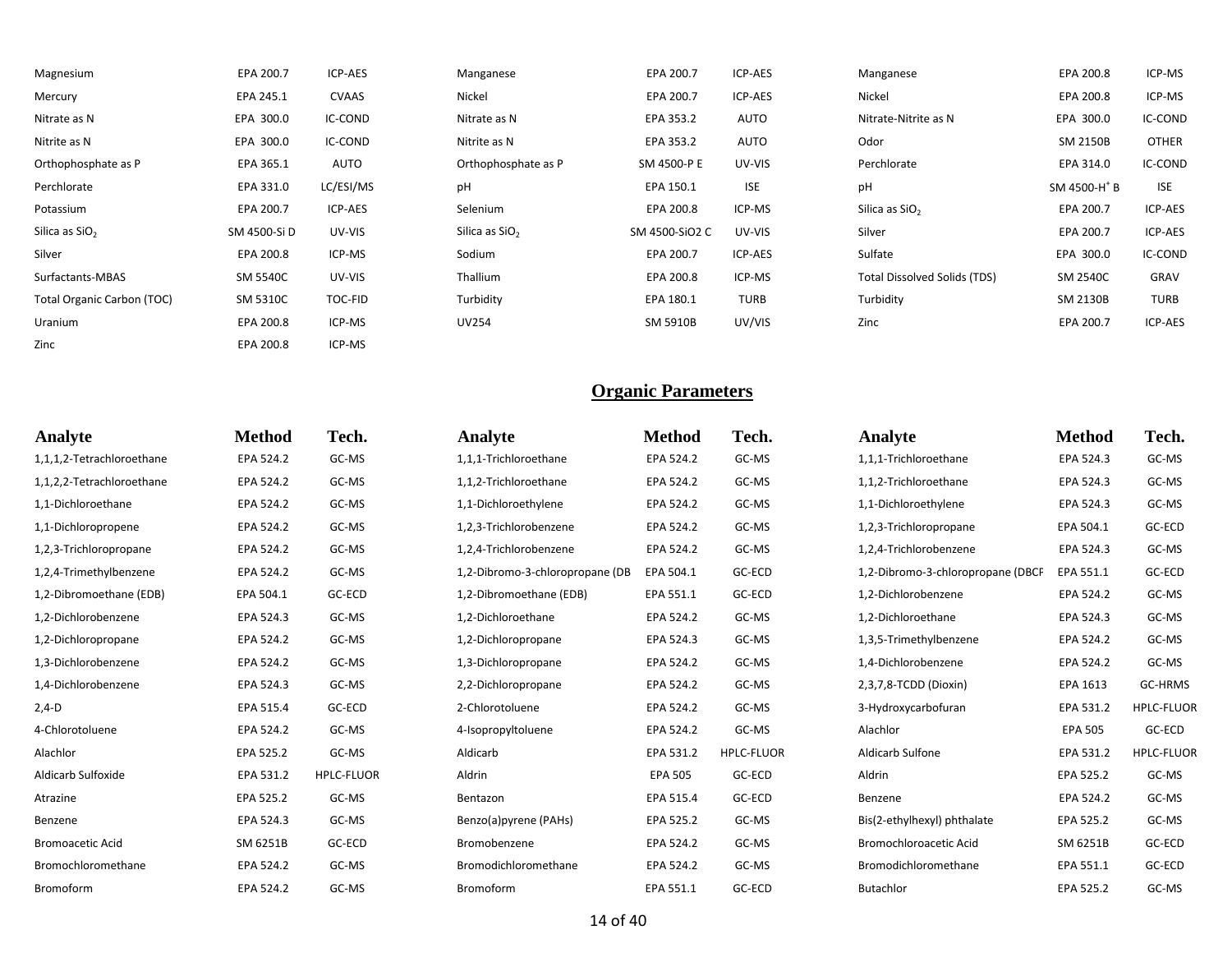| Carbaryl                       | EPA 531.2      | <b>HPLC-FLUOR</b> | Carbofuran                          | EPA 531.2      | <b>HPLC-FLUOR</b> | Carbon Tetrachloride                | EPA 524.2      | GC-MS   |
|--------------------------------|----------------|-------------------|-------------------------------------|----------------|-------------------|-------------------------------------|----------------|---------|
| Carbon Tetrachloride           | EPA 524.3      | GC-MS             | Chlordane (tech.)                   | <b>EPA 505</b> | GC-ECD            | Chlordane (tech.)                   | EPA 525.2      | GC-MS   |
| Chloroacetic Acid              | SM 6251B       | GC-ECD            | Chlorobenzene                       | EPA 524.2      | GC-MS             | Chlorobenzene                       | EPA 524.3      | GC-MS   |
| Chloroethane                   | EPA 524.2      | GC-MS             | Chloroform                          | EPA 524.2      | GC-MS             | Chloroform                          | EPA 551.1      | GC-ECD  |
| cis-1,2-Dichloroethylene       | EPA 524.2      | GC-MS             | cis-1,2-Dichloroethylene            | EPA 524.3      | GC-MS             | cis-1,3-Dichloropropene             | EPA 524.2      | GC-MS   |
| Dalapon                        | EPA 515.4      | GC-ECD            | Di(2-ethylhexyl) Adipate            | EPA 525.2      | GC-MS             | Dibromoacetic Acid                  | SM 6251B       | GC-ECD  |
| Dibromochloromethane           | EPA 524.2      | GC-MS             | Dibromochloromethane                | EPA 551.1      | GC-ECD            | Dibromomethane                      | EPA 524.2      | GC-MS   |
| Dicamba                        | EPA 515.4      | GC-ECD            | Dichloroacetic Acid                 | SM 6251B       | GC-ECD            | Dichlorodifluoromethane             | EPA 524.2      | GC-MS   |
| Dichloromethane                | EPA 524.2      | GC-MS             | Dichloromethane                     | EPA 524.3      | GC-MS             | Dieldrin                            | <b>EPA 505</b> | GC-ECD  |
| Dieldrin                       | EPA 525.2      | GC-MS             | Dinoseb                             | EPA 515.4      | GC-ECD            | Diquat                              | EPA 549.2      | HPLC-UV |
| Endothall                      | EPA 548.1      | GC-MS             | Endrin                              | <b>EPA 505</b> | GC-ECD            | Endrin                              | EPA 525.2      | GC-MS   |
| Ethylbenzene                   | EPA 524.2      | GC-MS             | Ethylbenzene                        | EPA 524.3      | GC-MS             | gamma-BHC (Lindane)                 | <b>EPA 505</b> | GC-ECD  |
| gamma-BHC (Lindane)            | EPA 525.2      | GC-MS             | Glyphosate                          | <b>EPA 547</b> | <b>HPLC-FLUOR</b> | Heptachlor                          | <b>EPA 505</b> | GC-ECD  |
| Heptachlor                     | EPA 525.2      | GC-MS             | <b>Heptachlor Epoxide</b>           | <b>EPA 505</b> | GC-ECD            | <b>Heptachlor Epoxide</b>           | EPA 525.2      | GC-MS   |
| Hexachlorobenzene              | EPA 525.2      | GC-MS             | Hexachlorobutadiene                 | EPA 524.2      | GC-MS             | Hexachlorocyclopentadiene           | EPA 525.2      | GC-MS   |
| Isopropylbenzene               | EPA 524.2      | GC-MS             | Methomyl                            | EPA 531.2      | <b>HPLC-FLUOR</b> | Methoxychlor                        | <b>EPA 505</b> | GC-ECD  |
| Methoxychlor                   | EPA 525.2      | GC-MS             | Methyl Bromide (Bromomethane)       | EPA 524.2      | GC-MS             | Methyl Chloride (Chloromethane)     | EPA 524.2      | GC-MS   |
| Methyl tert-butyl Ether (MTBE) | EPA 524.2      | GC-MS             | Metolachlor                         | EPA 525.2      | GC-MS             | Metribuzin                          | EPA 525.2      | GC-MS   |
| Molinate                       | EPA 525.2      | GC-MS             | Naphthalene                         | EPA 524.2      | GC-MS             | n-Butylbenzene                      | EPA 524.2      | GC-MS   |
| n-Propylbenzene                | EPA 524.2      | GC-MS             | Oxamyl                              | EPA 531.2      | <b>HPLC-FLUOR</b> | PCBs as Aroclors (screen)           | <b>EPA 505</b> | GC-ECD  |
| Pentachlorophenol              | EPA 515.4      | GC-ECD            | Pentachlorophenol                   | EPA 525.2      | GC-MS             | Picloram                            | EPA 515.4      | GC-ECD  |
| Propachlor                     | EPA 525.2      | GC-MS             | sec-Butylbenzene                    | EPA 524.2      | GC-MS             | Silvex (2,4,5-TP)                   | EPA 515.4      | GC-ECD  |
| Simazine                       | EPA 525.2      | GC-MS             | Styrene                             | EPA 524.2      | GC-MS             | Styrene                             | EPA 524.3      | GC-MS   |
| tert-Butylbenzene              | EPA 524.2      | GC-MS             | Tetrachloroethylene                 | EPA 524.2      | GC-MS             | Tetrachloroethylene                 | EPA 524.3      | GC-MS   |
| Toluene                        | EPA 524.2      | GC-MS             | Toluene                             | EPA 524.3      | GC-MS             | Total Haloacetic Acids (HAA5)       | SM 6251B       | GC-ECD  |
| Total Trihalomethanes (THMs)   | EPA 524.2      | GC-MS             | <b>Total Trihalomethanes (THMs)</b> | EPA 524.3      | GC-MS             | <b>Total Trihalomethanes (THMs)</b> | EPA 551.1      | GC-ECD  |
| Toxaphene                      | <b>EPA 505</b> | GC-ECD            | trans-1,2-Dichloroethylene          | EPA 524.2      | GC-MS             | trans-1,2-Dichloroethylene          | EPA 524.3      | GC-MS   |
| trans-1,3-Dichloropropene      | EPA 524.2      | GC-MS             | <b>Trichloroacetic Acid</b>         | SM 6251B       | GC-ECD            | Trichloroethylene                   | EPA 524.2      | GC-MS   |
| Trichloroethylene              | EPA 524.3      | GC-MS             | Trichlorofluoromethane              | EPA 524.2      | GC-MS             | Vinyl Chloride                      | EPA 524.2      | GC-MS   |
| Vinyl Chloride                 | EPA 524.3      | GC-MS             | Xylenes (total)                     | EPA 524.2      | GC-MS             | Xylenes (total)                     | EPA 524.3      | GC-MS   |

### **Radiological Parameters**

| <b>Analyte</b> | <b>Method</b> | Tech.  | Analvte     | <b>Method</b> | Tech. | Analyte    | <b>Method</b> | Tech.      |
|----------------|---------------|--------|-------------|---------------|-------|------------|---------------|------------|
| Gross Alpha    | EPA 900.0     | PC     | Gross Alpha | SM 7110C      | PC    | Gross Beta | EPA 900.0     | PC         |
| Radium-226     | GA            | GS-HR  | Radium-228  | GA            | GS-HR | Radon-222  | SM 7500-Rn B  | <b>LSC</b> |
| Uranium (nat)  | EPA 200.8     | ICP-MS |             |               |       |            |               |            |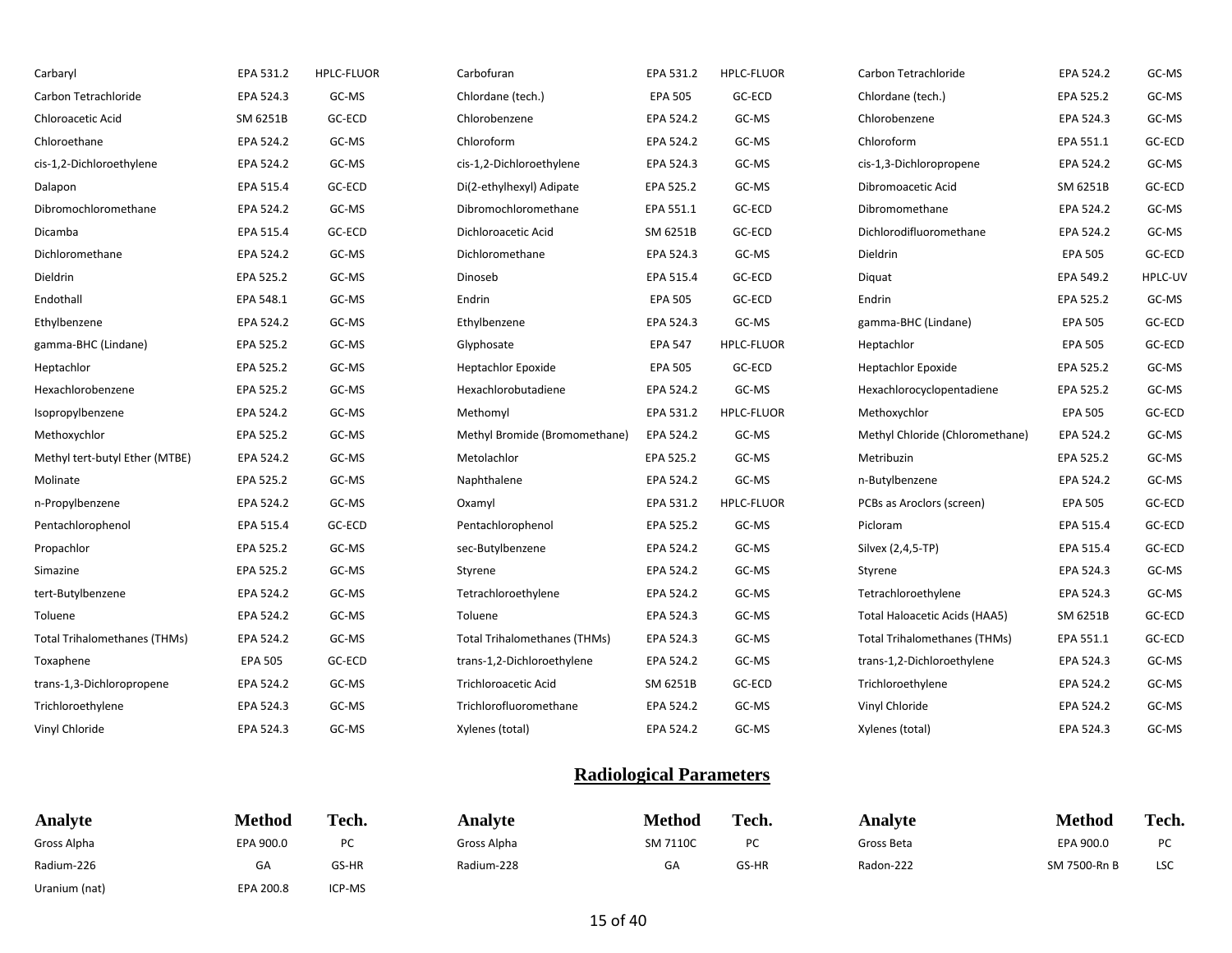**Eurofins Eaton Analytical, Inc. - South Bend Contact Person: 110 South Hill Street Dale Piechocki South Bend, IN 46617 dalepiechocki@eurofinsus.com (574) 233-4777**

| <b>EPA Laboratory #:</b> | <b>IN00035</b>  |
|--------------------------|-----------------|
| <b>TNI Laboratory #:</b> | <b>TNI00617</b> |

**Certificate Number: LA160002 Issue Date: 01-01-2016 Expiration Date: 12-31-2016**

#### **EADHH Secondary AB (TNI-NELAP)**

#### **Inorganic Parameters**

| Analyte                                 | <b>Method</b>   | Tech.          | <b>Analyte</b>               | <b>Method</b> | Tech.        | Analyte                             | <b>Method</b> | Tech.       |
|-----------------------------------------|-----------------|----------------|------------------------------|---------------|--------------|-------------------------------------|---------------|-------------|
| Alkalinity as CaCO3                     | SM2320B         | <b>TITR</b>    | Aluminum                     | EPA 200.8     | ICP-MS       | Antimony                            | EPA 200.8     | ICP-MS      |
| Arsenic                                 | EPA 200.8       | ICP-MS         | Barium                       | EPA 200.8     | ICP-MS       | Beryllium                           | EPA 200.8     | ICP-MS      |
| <b>Bromate</b>                          | EPA 300.1       | <b>IC-COND</b> | <b>Bromate</b>               | EPA 317.0     | IC-COND      | <b>Bromide</b>                      | EPA 300.0     | IC-COND     |
| Cadmium                                 | EPA 200.8       | ICP-MS         | Calcium                      | EPA 200.7     | ICP-AES      | Chlorate                            | EPA 300.0     | IC-COND     |
| Chloride                                | EPA 300.0       | IC-COND        | Chlorine (free residual)     | SM 4500-Cl G  | UV-VIS       | Chlorine (total residual)           | SM 4500-Cl G  | UV-VIS      |
| Chlorite                                | EPA 300.0       | <b>IC-COND</b> | Chromium                     | EPA 200.8     | ICP-MS       | Chromium (VI) (dissolved)           | EPA 218.6     | IC-UV       |
| Chromium (VI)                           | EPA 218.7       | IC-UV          | Color                        | SM 2120B      | <b>OTHER</b> | Conductivity                        | SM 2510B      | <b>COND</b> |
| Copper                                  | EPA 200.8       | ICP-MS         | Corrosivity (Langlier Index) | SM 2330B      | <b>OTHER</b> | Cyanide                             | EPA 335.4     | <b>AUTO</b> |
| Dissolved Organic Carbon (DOC)          | SM 5310C        | TOC-FID        | Fluoride                     | EPA 300.0     | IC-COND      | Fluoride                            | SM 4500-F C   | <b>ISE</b>  |
| Hardness as CaCO <sub>3</sub> (calcium) | <b>SM 2340B</b> | <b>OTHER</b>   | Hardness as $CaCO3$ (total)  | SM 2340B      | <b>OTHER</b> | Iron                                | EPA 200.7     | ICP-AES     |
| Lead                                    | EPA 200.8       | ICP-MS         | Magnesium                    | EPA 200.7     | ICP-AES      | Manganese                           | EPA 200.8     | ICP-MS      |
| Mercury                                 | EPA 245.1       | <b>CVAAS</b>   | Molybdenum                   | EPA 200.8     | ICP-MS       | Nickel                              | EPA 200.8     | ICP-MS      |
| Nitrate as N                            | EPA 300.0       | IC-COND        | Nitrate as N                 | EPA 353.2     | <b>AUTO</b>  | Nitrate-Nitrite as N                | EPA 353.2     | AUTO        |
| Nitrite as N                            | EPA 353.2       | AUTO           | Orthophosphate as P          | SM 4500-P E   | UV-VIS       | Perchlorate                         | EPA 331.0     | LC/ESI/MS   |
| pH                                      | EPA 150.1       | <b>ISE</b>     | Potassium                    | EPA 200.7     | ICP-AES      | Selenium                            | EPA 200.8     | ICP-MS      |
| Silica as SiO <sub>2</sub>              | EPA 200.7       | ICP-AES        | Silver                       | EPA 200.8     | ICP-MS       | Sodium                              | EPA 200.7     | ICP-AES     |
| Sulfate                                 | EPA 300.0       | <b>IC-COND</b> | Thallium                     | EPA 200.8     | ICP-MS       | <b>Total Dissolved Solids (TDS)</b> | SM 2540C      | GRAV        |
| Total Organic Carbon (TOC)              | SM 5310C        | TOC-FID        | Turbidity                    | EPA 180.1     | <b>TURB</b>  | Uranium                             | EPA 200.8     | ICP-MS      |
| <b>UV254</b>                            | <b>SM 5910B</b> | UV/VIS         | Vanadium                     | EPA 200.8     | ICP-MS       | Zinc                                | EPA 200.8     | ICP-MS      |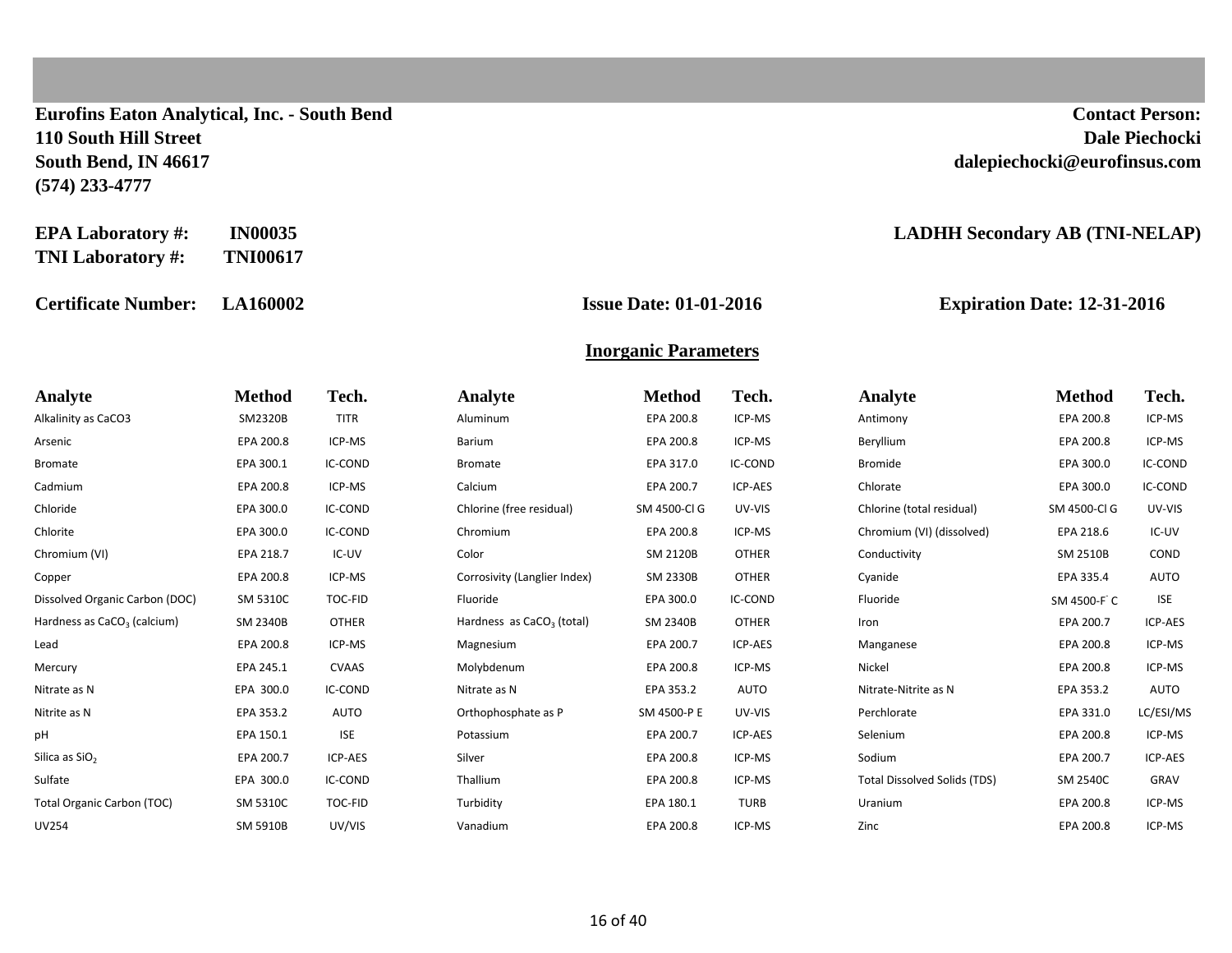| <b>Analyte</b>                | <b>Method</b> | Tech.             | Analyte                         | <b>Method</b>  | Tech.             | Analyte                           | <b>Method</b> | Tech.             |
|-------------------------------|---------------|-------------------|---------------------------------|----------------|-------------------|-----------------------------------|---------------|-------------------|
| 1,1,1,2-Tetrachloroethane     | EPA 524.2     | GC-MS             | 1,1,1-Trichloroethane           | EPA 524.2      | GC-MS             | 1,1,2,2-Tetrachloroethane         | EPA 524.2     | GC-MS             |
| 1,1,2-Trichloroethane         | EPA 524.2     | GC-MS             | 1,1-Dichloroethane              | EPA 524.2      | GC-MS             | 1,1-Dichloroethylene              | EPA 524.2     | GC-MS             |
| 1,1-Dichloropropene           | EPA 524.2     | GC-MS             | 1,2,3-Trichlorobenzene          | EPA 524.2      | GC-MS             | 1,2,3-Trichloropropane            | EPA 524.2     | GC-MS             |
| 1,2,4-Trichlorobenzene        | EPA 524.2     | GC-MS             | 1,2,4-Trimethylbenzene          | EPA 524.2      | GC-MS             | 1,2-Dibromo-3-chloropropane (DBCP | EPA 504.1     | GC-ECD            |
| 1,2-Dibromoethane (EDB)       | EPA 504.1     | GC-ECD            | 1,2-Dichlorobenzene             | EPA 524.2      | GC-MS             | 1,2-Dichloroethane                | EPA 524.2     | GC-MS             |
| 1,2-Dichloropropane           | EPA 524.2     | GC-MS             | 1,3,5-Trimethylbenzene          | EPA 524.2      | GC-MS             | 1,3-Dichlorobenzene               | EPA 524.2     | GC-MS             |
| 1,3-Dichloropropane           | EPA 524.2     | GC-MS             | 1,4-Dichlorobenzene             | EPA 524.2      | GC-MS             | 2,2-Dichloropropane               | EPA 524.2     | GC-MS             |
| $2,4,5-T$                     | EPA 515.3     | GC-ECD            | $2,4-D$                         | EPA 515.3      | GC-ECD            | $2,4-DB$                          | EPA 515.3     | GC-ECD            |
| 2-Chlorotoluene               | EPA 524.2     | GC-MS             | 3-Hydroxycarbofuran             | EPA 531.2      | <b>HPLC-FLUOR</b> | 4-Chlorotoluene                   | EPA 524.2     | GC-MS             |
| 4-Isopropyltoluene            | EPA 524.2     | GC-MS             | Acifluorfen                     | EPA 515.3      | GC-ECD            | Alachlor                          | EPA 525.2     | GC-MS             |
| Aldicarb                      | EPA 531.2     | <b>HPLC-FLUOR</b> | Aldicarb Sulfone                | EPA 531.2      | <b>HPLC-FLUOR</b> | Aldicarb Sulfoxide                | EPA 531.2     | <b>HPLC-FLUOR</b> |
| Aldrin                        | EPA 525.2     | GC-MS             | Atrazine                        | EPA 525.2      | GC-MS             | Bentazon                          | EPA 515.3     | GC-ECD            |
| Benzene                       | EPA 524.2     | GC-MS             | Benzo(a)pyrene (PAHs)           | EPA 525.2      | GC-MS             | Bis(2-ethylhexyl) phthalate       | EPA 525.2     | GC-MS             |
| <b>Bromoacetic Acid</b>       | EPA 552.2     | GC-ECD            | Bromobenzene                    | EPA 524.2      | GC-MS             | <b>Bromochloroacetic Acid</b>     | EPA 552.2     | GC-ECD            |
| Bromochloromethane            | EPA 524.2     | GC-MS             | Bromodichloromethane            | EPA 524.2      | GC-MS             | Bromodichloromethane              | EPA 551.1     | GC-ECD            |
| Bromoform                     | EPA 524.2     | GC-MS             | Bromoform                       | EPA 551.1      | GC-ECD            | Butachlor                         | EPA 525.2     | GC-MS             |
| Butyl benzyl phthalate        | EPA 525.2     | GC-MS             | Carbaryl                        | EPA 531.2      | <b>HPLC-FLUOR</b> | Carbofuran                        | EPA 531.2     | HPLC-FLUOR        |
| Carbon Tetrachloride          | EPA 524.2     | GC-MS             | Chlordane (tech.)               | <b>EPA 505</b> | GC-ECD            | Chloroacetic Acid                 | EPA 552.2     | GC-ECD            |
| Chlorobenzene                 | EPA 524.2     | GC-MS             | Chloroethane                    | EPA 524.2      | GC-MS             | Chloroform                        | EPA 524.2     | GC-MS             |
| Chloroform                    | EPA 551.1     | GC-ECD            | cis-1,2-Dichloroethylene        | EPA 524.2      | GC-MS             | cis-1,3-Dichloropropene           | EPA 524.2     | GC-MS             |
| Dalapon                       | EPA 515.3     | GC-ECD            | Di(2-ethylhexyl) Adipate        | EPA 525.2      | GC-MS             | Dibromoacetic Acid                | EPA 552.2     | GC-ECD            |
| Dibromochloromethane          | EPA 524.2     | GC-MS             | Dibromochloromethane            | EPA 551.1      | GC-ECD            | Dibromomethane                    | EPA 524.2     | GC-MS             |
| Dicamba                       | EPA 515.3     | GC-ECD            | Dichloroacetic Acid             | EPA 552.2      | GC-ECD            | Dichlorodifluoromethane           | EPA 524.2     | GC-MS             |
| Dichloromethane               | EPA 524.2     | GC-MS             | Dichloroprop                    | EPA 515.3      | GC-ECD            | Dieldrin                          | EPA 525.2     | GC-MS             |
| Diethyl phthalate             | EPA 525.2     | GC-MS             | Dimethyl phthalate              | EPA 525.2      | GC-MS             | Di-n-butyl phthalate              | EPA 525.2     | GC-MS             |
| Dinoseb                       | EPA 515.3     | GC-ECD            | Diquat                          | EPA 549.2      | HPLC-UV           | Endothall                         | EPA 548.1     | GC-MS             |
| Endrin                        | EPA 525.2     | GC-MS             | Ethylbenzene                    | EPA 524.2      | GC-MS             | Fluorene                          | EPA 525.2     | GC-MS             |
| gamma-BHC (Lindane)           | EPA 525.2     | GC-MS             | Glyphosate                      | <b>EPA 547</b> | <b>HPLC-FLUOR</b> | Heptachlor                        | EPA 525.2     | GC-MS             |
| Heptachlor Epoxide            | EPA 525.2     | GC-MS             | Hexachlorobenzene               | EPA 525.2      | GC-MS             | Hexachlorobutadiene               | EPA 524.2     | GC-MS             |
| Hexachlorocyclopentadiene     | EPA 525.2     | GC-MS             | Indeno(1,2,3-cd)pyrene          | EPA 525.2      | GC-MS             | Isopropylbenzene                  | EPA 524.2     | GC-MS             |
| Methiocarb                    | EPA 531.2     | <b>HPLC-FLUOR</b> | Methomyl                        | EPA 531.2      | <b>HPLC-FLUOR</b> | Methoxychlor                      | EPA 525.2     | GC-MS             |
| Methyl Bromide (Bromomethane) | EPA 524.2     | GC-MS             | Methyl Chloride (Chloromethane) | EPA 524.2      | GC-MS             | Methyl tert-butyl Ether (MTBE)    | EPA 524.2     | GC-MS             |
| Metolachlor                   | EPA 525.2     | GC-MS             | Metribuzin                      | EPA 525.2      | GC-MS             | Molinate                          | EPA 525.2     | GC-MS             |
| Naphthalene                   | EPA 524.2     | GC-MS             | n-Butylbenzene                  | EPA 524.2      | GC-MS             | n-Propylbenzene                   | EPA 524.2     | GC-MS             |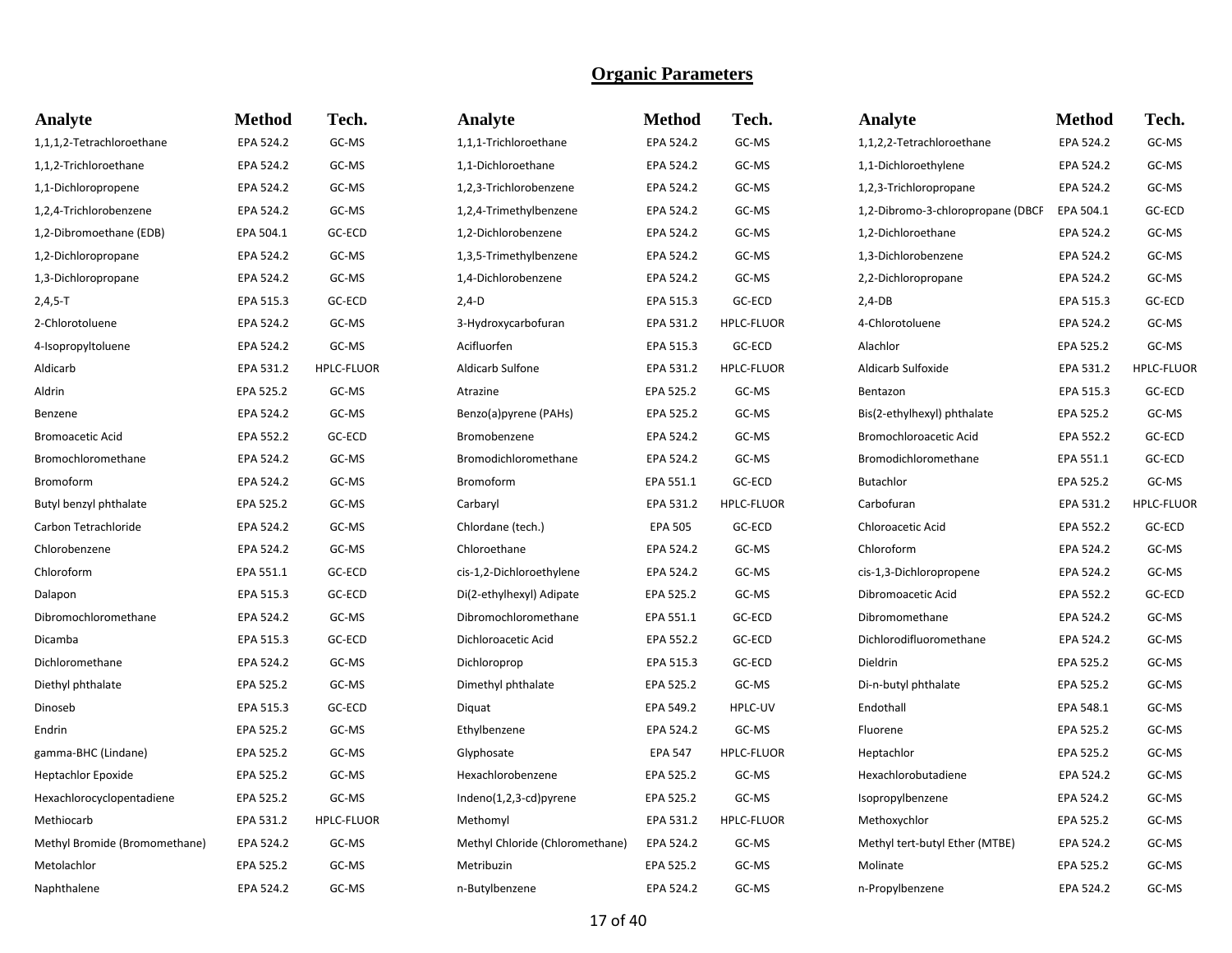| Oxamyl                       | EPA 531.2 | <b>HPLC-FLUOR</b> | Paraguat                            | EPA 549.2 | HPLC-UV | PCBs as Aroclors (screen)     | <b>EPA 505</b> | GC-ECD |
|------------------------------|-----------|-------------------|-------------------------------------|-----------|---------|-------------------------------|----------------|--------|
| Pentachlorophenol            | EPA 515.3 | GC-ECD            | Picloram                            | EPA 515.3 | GC-ECD  | Propachlor                    | EPA 525.2      | GC-MS  |
| Propoxur (Baygon)            | EPA 531.2 | <b>HPLC-FLUOR</b> | sec-Butylbenzene                    | EPA 524.2 | GC-MS   | Silvex (2,4,5-TP)             | EPA 515.3      | GC-ECD |
| Simazine                     | EPA 525.2 | GC-MS             | Styrene                             | EPA 524.2 | GC-MS   | tert-Butylbenzene             | EPA 524.2      | GC-MS  |
| Tetrachloroethylene          | EPA 524.2 | GC-MS             | Toluene                             | EPA 524.2 | GC-MS   | Total Haloacetic Acids (HAA5) | EPA 552.2      | GC-ECD |
| Total Trihalomethanes (THMs) | EPA 524.2 | GC-MS             | <b>Total Trihalomethanes (THMs)</b> | EPA 551.1 | GC-ECD  | Toxaphene                     | <b>EPA 505</b> | GC-ECD |
| trans-1,2-Dichloroethylene   | EPA 524.2 | GC-MS             | trans-1,3-Dichloropropene           | EPA 524.2 | GC-MS   | <b>Trichloroacetic Acid</b>   | EPA 552.2      | GC-ECD |
| Trichloroethylene            | EPA 524.2 | GC-MS             | Trichlorofluoromethane              | EPA 524.2 | GC-MS   | Trifluralin                   | EPA 525.2      | GC-MS  |
| Vinyl Chloride               | EPA 524.2 | GC-MS             | Xylenes (total)                     | EPA 524.2 | GC-MS   |                               |                |        |

#### **Radiological Parameters**

| Analyte     | <b>Method</b>   | Tech. | Analvte       | Method       | Tech.  | Analyte    | Method       | Tech.      |
|-------------|-----------------|-------|---------------|--------------|--------|------------|--------------|------------|
| Gross Alpha | <b>SM 7110B</b> | PC    | Gross Alpha   | SM 7110C     | PC     | Gross Beta | SM 7110B     | PC         |
| Radium-226  | SM 7500-Ra B    | PC    | Radium-228    | SM 7500-Ra D | PC     | Radon-222  | SM 7500-Rn B | <b>LSC</b> |
| Tritium     | EPA 906.0       | LSC   | Uranium (nat) | EPA 200.8    | ICP-MS |            |              |            |

| <b>GEL Laboratories, LLC</b>                         |                                   |             |           |                               |                |           |                                       | <b>Contact Person:</b> |
|------------------------------------------------------|-----------------------------------|-------------|-----------|-------------------------------|----------------|-----------|---------------------------------------|------------------------|
| 2040 Savage Road                                     |                                   |             |           |                               |                |           |                                       | <b>Nancy Mattern</b>   |
| <b>Charleston, SC 29407</b><br>$(843)$ 556-8171      |                                   |             |           |                               |                |           | nancy.mattern@gel.com                 |                        |
| <b>EPA Laboratory #:</b><br><b>TNI Laboratory #:</b> | <b>SC00012</b><br><b>TNI00188</b> |             |           |                               |                |           | <b>LADHH Secondary AB (TNI-NELAP)</b> |                        |
| <b>Certificate Number:</b>                           | <b>LA160006</b>                   |             |           | <b>Issue Date: 01-01-2016</b> |                |           | <b>Expiration Date: 12-31-2016</b>    |                        |
|                                                      |                                   |             |           | <b>Inorganic Parameters</b>   |                |           |                                       |                        |
| Analyte                                              | <b>Method</b>                     | Tech.       | Analyte   | <b>Method</b>                 | Tech.          | Analyte   | <b>Method</b>                         | Tech.                  |
| Alkalinity as CaCO3                                  | SM2320B                           | <b>TITR</b> | Aluminum  | EPA 200.7                     | ICP-AES        | Aluminum  | EPA 200.8                             | ICP-MS                 |
| Antimony                                             | EPA 200.8                         | ICP-MS      | Arsenic   | EPA 200.8                     | ICP-MS         | Barium    | EPA 200.7                             | ICP-AES                |
| Barium                                               | EPA 200.8                         | ICP-MS      | Beryllium | EPA 200.7                     | <b>ICP-AES</b> | Beryllium | EPA 200.8                             | ICP-MS                 |

Bromide **EPA 300.0** IC-COND Cadmium Cadmium EPA 200.7 ICP-AES Cadmium EPA 200.8 ICP-MS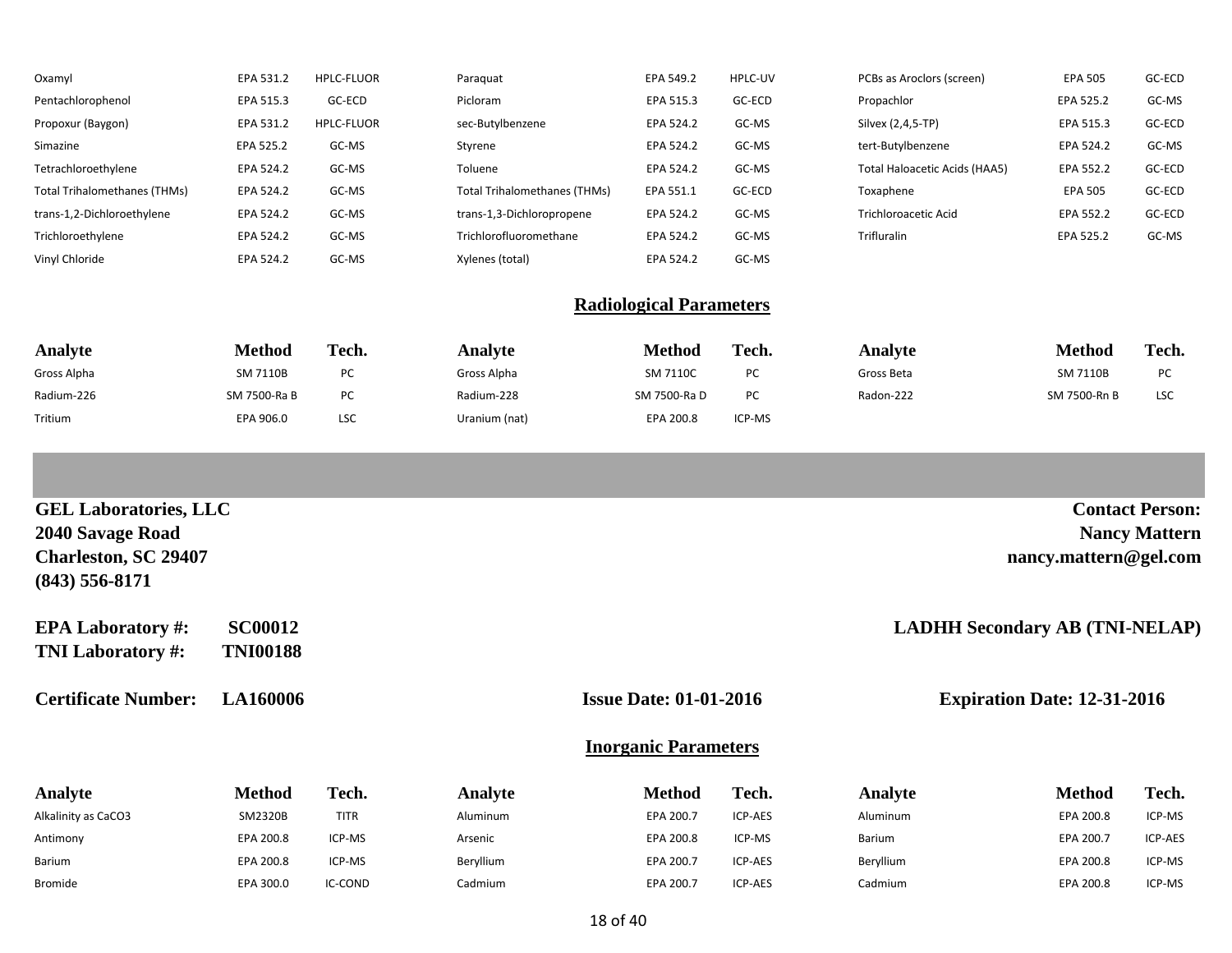| Calcium                             | EPA 200.7 | ICP-AES      | Chloride             | EPA 300.0 | IC-COND | Chlorine (total residual)           | SM 4500-Cl G | UV-VIS       |
|-------------------------------------|-----------|--------------|----------------------|-----------|---------|-------------------------------------|--------------|--------------|
| Chromium                            | EPA 200.7 | ICP-AES      | Chromium             | EPA 200.8 | ICP-MS  | Color                               | EPA 110.2    | <b>OTHER</b> |
| Color                               | SM 2120B  | <b>OTHER</b> | Conductivity         | SM 2510B  | COND    | Copper                              | EPA 200.7    | ICP-AES      |
| Copper                              | EPA 200.8 | ICP-MS       | Fluoride             | EPA 300.0 | IC-COND | Iron                                | EPA 200.7    | ICP-AES      |
| Lead                                | EPA 200.8 | ICP-MS       | Magnesium            | EPA 200.7 | ICP-AES | Manganese                           | EPA 200.7    | ICP-AES      |
| Manganese                           | EPA 200.8 | ICP-MS       | Mercury              | EPA 245.1 | CVAAS   | Mercury                             | EPA 245.2    | <b>CVAAS</b> |
| Molybdenum                          | EPA 200.7 | ICP-AES      | Molybdenum           | EPA 200.8 | ICP-MS  | Nickel                              | EPA 200.7    | ICP-AES      |
| Nickel                              | EPA 200.8 | ICP-MS       | Nitrate as N         | EPA 300.0 | IC-COND | Nitrate as N                        | SM 4500-NO3  | AUTO         |
| Nitrate-Nitrite as N                | EPA 300.0 | IC-COND      | Nitrate-Nitrite as N | EPA 353.2 | AUTO    | Nitrite as N                        | EPA 300.0    | IC-COND      |
| Odor                                | SM 2150B  | <b>OTHER</b> | Orthophosphate as P  | EPA 300.0 | IC-COND | Perchlorate                         | EPA 314.0    | IC-COND      |
| pH                                  | EPA 150.1 | <b>ISE</b>   | Selenium             | EPA 200.8 | ICP-MS  | Silica as SiO <sub>2</sub>          | EPA 200.7    | ICP-AES      |
| Silver                              | EPA 200.7 | ICP-AES      | Silver               | EPA 200.8 | ICP-MS  | Sodium                              | EPA 200.7    | ICP-AES      |
| Sulfate                             | EPA 300.0 | IC-COND      | Thallium             | EPA 200.8 | ICP-MS  | <b>Total Dissolved Solids (TDS)</b> | EPA 160.1    | GRAV         |
| <b>Total Dissolved Solids (TDS)</b> | SM 2540C  | GRAV         | Turbidity            | EPA 180.1 | TURB    | Turbidity                           | SM 2130B     | <b>TURB</b>  |
| Uranium                             | EPA 200.8 | ICP-MS       | Vanadium             | EPA 200.7 | ICP-AES | Vanadium                            | EPA 200.8    | ICP-MS       |
| Zinc                                | EPA 200.7 | ICP-AES      | Zinc                 | EPA 200.8 | ICP-MS  |                                     |              |              |

| <b>Method</b> | Tech.  | Analyte                         | <b>Method</b> | Tech.  | Analyte                        | <b>Method</b> | <b>Tech.</b> |
|---------------|--------|---------------------------------|---------------|--------|--------------------------------|---------------|--------------|
| EPA 524.2     | GC-MS  | 1,1,1-Trichloroethane           | EPA 524.2     | GC-MS  | 1,1,2,2-Tetrachloroethane      | EPA 524.2     | GC-MS        |
| EPA 524.2     | GC-MS  | 1,1-Dichloroethane              | EPA 524.2     | GC-MS  | 1,1-Dichloroethylene           | EPA 524.2     | GC-MS        |
| EPA 524.2     | GC-MS  | 1,2,3-Trichlorobenzene          | EPA 524.2     | GC-MS  | 1,2,3-Trichloropropane         | EPA 504.1     | GC-ECD       |
| EPA 524.2     | GC-MS  | 1,2,4-Trichlorobenzene          | EPA 524.2     | GC-MS  | 1,2,4-Trimethylbenzene         | EPA 524.2     | GC-MS        |
| EPA 504.1     | GC-ECD | 1,2-Dibromoethane (EDB)         | EPA 504.1     | GC-ECD | 1,2-Dichlorobenzene            | EPA 524.2     | GC-MS        |
| EPA 524.2     | GC-MS  | 1,2-Dichloropropane             | EPA 524.2     | GC-MS  | 1,3,5-Trimethylbenzene         | EPA 524.2     | GC-MS        |
| EPA 524.2     | GC-MS  | 1,3-Dichloropropane             | EPA 524.2     | GC-MS  | 1,4-Dichlorobenzene            | EPA 524.2     | GC-MS        |
| EPA 524.2     | GC-MS  | 2-Chlorotoluene                 | EPA 524.2     | GC-MS  | 4-Chlorotoluene                | EPA 524.2     | GC-MS        |
| EPA 524.2     | GC-MS  | Benzene                         | EPA 524.2     | GC-MS  | <b>Bromoacetic Acid</b>        | EPA 552.2     | GC-ECD       |
| EPA 524.2     | GC-MS  | Bromochloroacetic Acid          | EPA 552.2     | GC-ECD | Bromochloromethane             | EPA 524.2     | GC-MS        |
| EPA 524.2     | GC-MS  | Bromoform                       | EPA 524.2     | GC-MS  | Carbon Tetrachloride           | EPA 524.2     | GC-MS        |
| EPA 552.2     | GC-ECD | Chlorobenzene                   | EPA 524.2     | GC-MS  | Chloroethane                   | EPA 524.2     | GC-MS        |
| EPA 524.2     | GC-MS  | cis-1,2-Dichloroethylene        | EPA 524.2     | GC-MS  | cis-1,3-Dichloropropene        | EPA 524.2     | GC-MS        |
| EPA 552.2     | GC-ECD | Dibromochloromethane            | EPA 524.2     | GC-MS  | Dibromomethane                 | EPA 524.2     | GC-MS        |
| EPA 552.2     | GC-ECD | Dichlorodifluoromethane         | EPA 524.2     | GC-MS  | Dichloromethane                | EPA 524.2     | GC-MS        |
| EPA 524.2     | GC-MS  | Hexachlorobutadiene             | EPA 524.2     | GC-MS  | Isopropylbenzene               | EPA 524.2     | GC-MS        |
| EPA 524.2     | GC-MS  | Methyl Chloride (Chloromethane) | EPA 524.2     | GC-MS  | Methyl tert-butyl Ether (MTBE) | EPA 524.2     | GC-MS        |
| EPA 524.2     | GC-MS  | n-Butylbenzene                  | EPA 524.2     | GC-MS  | n-Propylbenzene                | EPA 524.2     | GC-MS        |
|               |        |                                 |               |        |                                |               |              |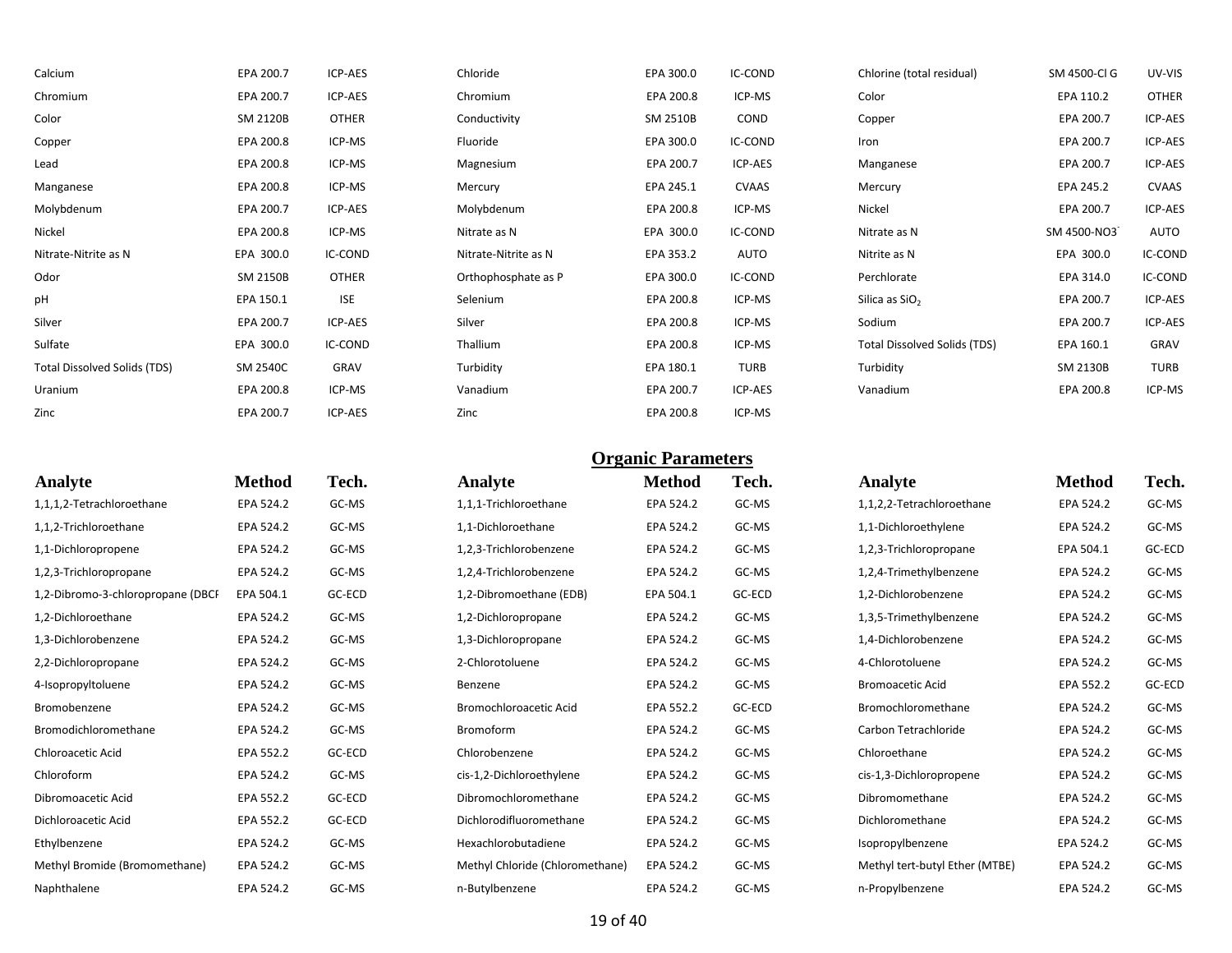| sec-Butylbenzene             | EPA 524.2 | GC-MS  | Styrene                    | EPA 524.2 | GC-MS | tert-Butylbenzene             | EPA 524.2 | GC-MS  |
|------------------------------|-----------|--------|----------------------------|-----------|-------|-------------------------------|-----------|--------|
| Tetrachloroethylene          | EPA 524.2 | GC-MS  | Toluene                    | EPA 524.2 | GC-MS | Total Haloacetic Acids (HAA5) | EPA 552.2 | GC-ECD |
| Total Trihalomethanes (THMs) | EPA 524.2 | GC-MS  | trans-1,2-Dichloroethylene | EPA 524.2 | GC-MS | trans-1,3-Dichloropropene     | EPA 524.2 | GC-MS  |
| Trichloroacetic Acid         | EPA 552.2 | GC-ECD | Trichloroethylene          | EPA 524.2 | GC-MS | Trichlorofluoromethane        | EPA 524.2 | GC-MS  |
| Vinyl Chloride               | EPA 524.2 | GC-MS  | Xylenes (total)            | EPA 524.2 | GC-MS |                               |           |        |

### **Radiological Parameters**

| Analyte                         | <b>Method</b>   | Tech.      | Analyte                         | <b>Method</b> | Tech.     | Analyte               | <b>Method</b> | Tech.      |
|---------------------------------|-----------------|------------|---------------------------------|---------------|-----------|-----------------------|---------------|------------|
| Cesium-134                      | EPA 901.1       | GS-HR      | Cesium-137                      | EPA 901.1     | GS-HR     | <b>Gamma Emitters</b> | EPA 901.1     | GS-HR      |
| Gross Alpha                     | EPA 00-02       | PC         | Gross Alpha                     | EPA 900.0     | PC        | Gross Beta            | EPA 900.0     | PC         |
| Radioactive Iodine (Iodine-131) | EPA 901.1       | GS-HR      | Radioactive Iodine (Iodine-131) | EPA 902.0     | <b>PC</b> | Radium-226            | EPA 903.0     | PC         |
| Radium-226                      | EPA 903.1       | ASC        | Radium-228                      | EPA 904.0     | PC        | Radon-222             | SM 7500-Rn B  | <b>LSC</b> |
| Strontium-89                    | EPA 905.0       | PC         | Strontium-90                    | EPA 905.0     | PC        | Total Alpha Radium    | EPA 903.0     | PC         |
| Tritium                         | EPA 906.0       | <b>LSC</b> | Uranium (nat)                   | ASTM D5174-02 | LP.       | Uranium               | ASTM D5174-97 | LP         |
| Uranium                         | <b>DOE U-02</b> | AS         | Uranium (nat)                   | EPA 200.8     | ICP-MS    |                       |               |            |

| Hoffman Analytic Serices, Inc. dba Alloway |                 |             |                |                                                                     |         |          |                                       | <b>Contact Person:</b> |
|--------------------------------------------|-----------------|-------------|----------------|---------------------------------------------------------------------|---------|----------|---------------------------------------|------------------------|
| 1776 Marion-Waldo Road                     |                 |             |                |                                                                     |         |          |                                       | <b>Rhonda Morris</b>   |
| <b>Marion, OH 43302</b>                    |                 |             |                |                                                                     |         |          | rhonda.morris@alloway.com             |                        |
| $(740)$ 389-5991                           |                 |             |                |                                                                     |         |          |                                       |                        |
| <b>EPA Laboratory #:</b>                   | <b>OH01320</b>  |             |                |                                                                     |         |          | <b>LADHH Secondary AB (TNI-NELAP)</b> |                        |
| <b>TNI Laboratory #:</b>                   | <b>TNI01646</b> |             |                |                                                                     |         |          |                                       |                        |
| LA160012<br><b>Certificate Number:</b>     |                 |             |                | <b>Issue Date: 01-01-2016</b><br><b>Expiration Date: 12-31-2016</b> |         |          |                                       |                        |
|                                            |                 |             |                | <b>Inorganic Parameters</b>                                         |         |          |                                       |                        |
| Analyte                                    | <b>Method</b>   | Tech.       | Analyte        | <b>Method</b>                                                       | Tech.   | Analyte  | <b>Method</b>                         | Tech.                  |
| Alkalinity as CaCO3                        | SM2320B         | <b>TITR</b> | Aluminum       | EPA 200.7                                                           | ICP-AES | Antimony | EPA 200.8                             | ICP-MS                 |
| Arsenic                                    | EPA 200.8       | ICP-MS      | Barium         | EPA 200.7                                                           | ICP-AES | Barium   | EPA 200.8                             | ICP-MS                 |
| Beryllium                                  | EPA 200.8       | ICP-MS      | <b>Bromate</b> | EPA 300.1                                                           | IC-COND | Cadmium  | EPA 200.8                             | ICP-MS                 |

Chlorate EPA 300.0 IC-COND Chlorate EPA 300.1 IC-COND Chloride EPA 300.0 IC-COND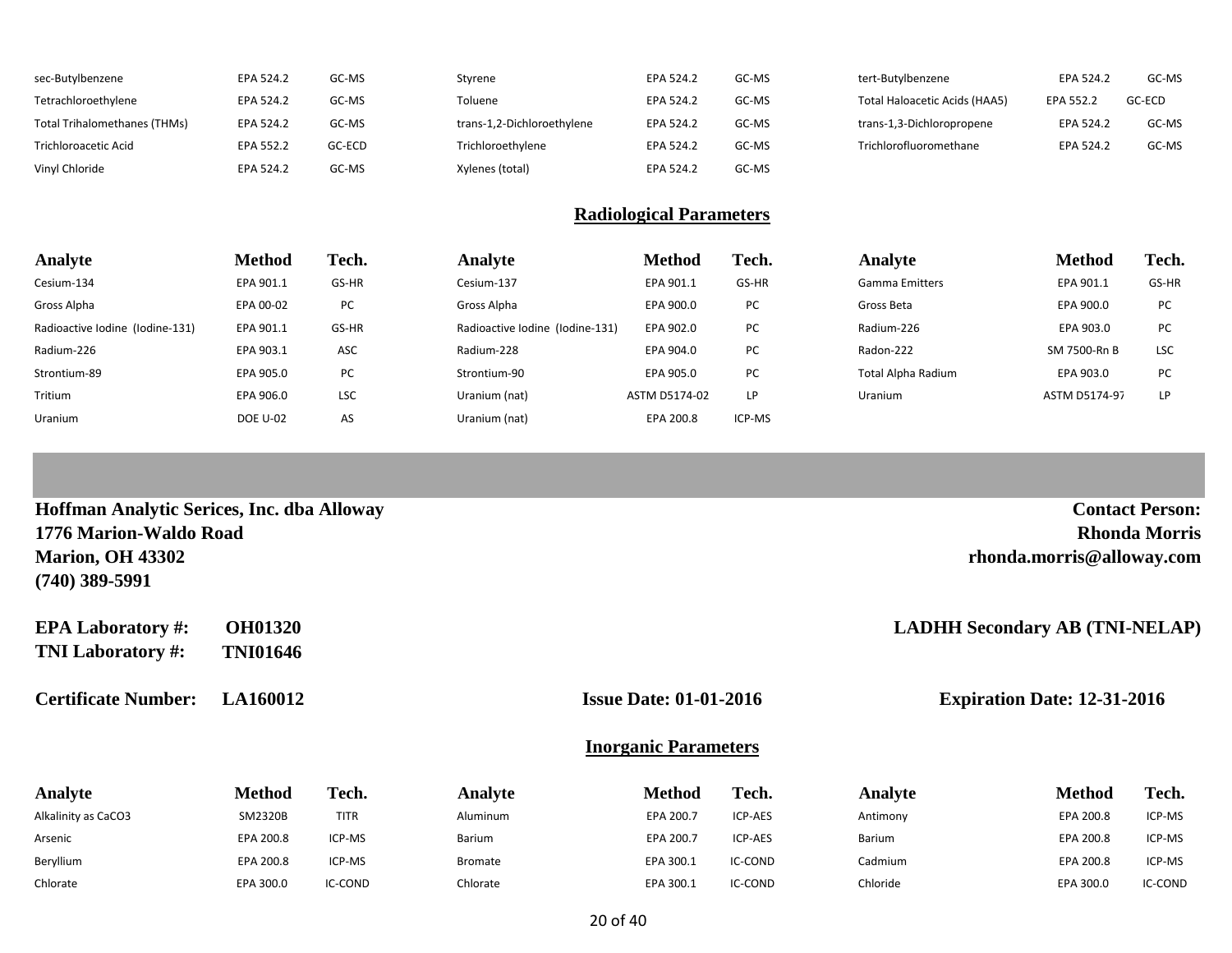| Chlorite                   | EPA 300.0   | IC-COND       | Chlorite                                | EPA 300.1       | IC-COND      | Chromium                                | EPA 200.7 | ICP-AES        |
|----------------------------|-------------|---------------|-----------------------------------------|-----------------|--------------|-----------------------------------------|-----------|----------------|
| Chromium                   | EPA 200.8   | ICP-MS        | Color                                   | SM 2120B        | <b>OTHER</b> | Copper                                  | EPA 200.7 | ICP-AES        |
| Copper                     | EPA 200.8   | ICP-MS        | Cyanide                                 | EPA 335.4       | AUTO         | Dissolved Organic Carbon (DOC)          | SM 5310B  | <b>TOC-IR</b>  |
| Fluoride                   | SM 4500-F C | <b>ISE</b>    | Hardness as CaCO <sub>3</sub> (calcium) | EPA 200.7       | ICP-AES      | Hardness as CaCO <sub>3</sub> (calcium) | SM 3120B  | ICP-AES        |
| Iron                       | EPA 200.7   | ICP-AES       | Lead                                    | EPA 200.8       | ICP-MS       | Manganese                               | EPA 200.7 | ICP-AES        |
| Mercury                    | EPA 245.1   | CVAAS         | Nickel                                  | EPA 200.7       | ICP-AES      | Nickel                                  | EPA 200.8 | ICP-MS         |
| Nitrate as N               | EPA 353.2   | <b>AUTO</b>   | Nitrate as N                            | SM 4500-NO3 F   | <b>AUTO</b>  | Nitrite as N                            | EPA 353.2 | AUTO           |
| Odor                       | SM 2150B    | <b>OTHER</b>  | Selenium                                | EPA 200.8       | ICP-MS       | Silver                                  | EPA 200.7 | <b>ICP-AES</b> |
| Silver                     | EPA 200.8   | ICP-MS        | Sodium                                  | EPA 200.7       | ICP-AES      | Sulfate                                 | EPA 300.0 | IC-COND        |
| Surfactants-MBAS           | SM 5540C    | UV-VIS        | Thallium                                | EPA 200.8       | ICP-MS       | <b>Total Dissolved Solids (TDS)</b>     | SM 2540C  | GRAV           |
| Total Organic Carbon (TOC) | SM 5310B    | <b>TOC-IR</b> | <b>UV254</b>                            | <b>SM 5910B</b> | UV/VIS       | Zinc                                    | EPA 200.7 | <b>ICP-AES</b> |

| Analyte                           | <b>Method</b>  | Tech.             | Analyte                 | <b>Method</b>  | Tech.             | Analyte                     | <b>Method</b>  | Tech.             |
|-----------------------------------|----------------|-------------------|-------------------------|----------------|-------------------|-----------------------------|----------------|-------------------|
| 1,1,1,2-Tetrachloroethane         | EPA 524.2      | GC-MS             | 1,1,1-Trichloroethane   | EPA 524.2      | GC-MS             | 1,1,2,2-Tetrachloroethane   | EPA 524.2      | GC-MS             |
| 1,1,2-Trichloroethane             | EPA 524.2      | GC-MS             | 1,1-Dichloroethane      | EPA 524.2      | GC-MS             | 1,1-Dichloropropene         | EPA 524.2      | GC-MS             |
| 1,2,3-Trichlorobenzene            | EPA 524.2      | GC-MS             | 1,2,3-Trichloropropane  | EPA 504.1      | GC-ECD            | 1,2,4-Trimethylbenzene      | EPA 524.2      | GC-MS             |
| 1,2-Dibromo-3-chloropropane (DBCF | EPA 504.1      | GC-ECD            | 1,2-Dibromoethane (EDB) | EPA 504.1      | GC-ECD            | 1,2-Dichlorobenzene         | EPA 524.2      | GC-MS             |
| 1,2-Dichloroethane                | EPA 524.2      | GC-MS             | 1,2-Dichloropropane     | EPA 524.2      | GC-MS             | 1,3,5-Trimethylbenzene      | EPA 524.2      | GC-MS             |
| 1,3-Dichlorobenzene               | EPA 524.2      | GC-MS             | 1,3-Dichloropropane     | EPA 524.2      | GC-MS             | 1,4-Dichlorobenzene         | EPA 524.2      | GC-MS             |
| 2,2-Dichloropropane               | EPA 524.2      | GC-MS             | $2,4-D$                 | EPA 515.1      | GC-ECD            | 2-Chlorotoluene             | EPA 524.2      | GC-MS             |
| 3-Hydroxycarbofuran               | EPA 531.2      | <b>HPLC-FLUOR</b> | 4-Chlorotoluene         | EPA 524.2      | GC-MS             | 4-Isopropyltoluene          | EPA 524.2      | GC-MS             |
| Alachlor                          | EPA 525.2      | GC-MS             | Aldicarb                | EPA 531.2      | <b>HPLC-FLUOR</b> | Aldicarb Sulfone            | EPA 531.2      | <b>HPLC-FLUOR</b> |
| Aldicarb Sulfoxide                | EPA 531.2      | <b>HPLC-FLUOR</b> | Aldrin                  | <b>EPA 508</b> | GC-ECD            | Atrazine                    | EPA 525.2      | GC-MS             |
| Benzene                           | EPA 524.2      | GC-MS             | Benzo(a)pyrene (PAHs)   | EPA 525.2      | GC-MS             | Bis(2-ethylhexyl) phthalate | EPA 525.2      | GC-MS             |
| <b>Bromoacetic Acid</b>           | EPA 552.2      | GC-ECD            | Bromobenzene            | EPA 524.2      | GC-MS             | Bromochloroacetic Acid      | EPA 552.2      | GC-ECD            |
| Bromochloromethane                | EPA 524.2      | GC-MS             | Bromodichloromethane    | EPA 524.2      | GC-MS             | Bromoform                   | EPA 524.2      | GC-MS             |
| Butachlor                         | EPA 525.2      | GC-MS             | Carbaryl                | EPA 531.2      | <b>HPLC-FLUOR</b> | Carbofuran                  | EPA 531.2      | <b>HPLC-FLUOR</b> |
| Carbon Tetrachloride              | EPA 524.2      | GC-MS             | Chlordane (tech.)       | <b>EPA 508</b> | GC-ECD            | <b>Chloroacetic Acid</b>    | EPA 552.2      | GC-ECD            |
| Chlorobenzene                     | EPA 524.2      | GC-MS             | Chloroethane            | EPA 524.2      | GC-MS             | Chloroform                  | EPA 524.2      | GC-MS             |
| cis-1,2-Dichloroethylene          | EPA 524.2      | GC-MS             | cis-1,3-Dichloropropene | EPA 524.2      | GC-MS             | Dalapon                     | EPA 515.1      | GC-ECD            |
| Di(2-ethylhexyl) Adipate          | EPA 525.2      | GC-MS             | Dibromoacetic Acid      | EPA 552.2      | GC-ECD            | Dibromochloromethane        | EPA 524.2      | GC-MS             |
| Dibromomethane                    | EPA 524.2      | GC-MS             | Dicamba                 | EPA 515.1      | GC-ECD            | Dichloroacetic Acid         | EPA 552.2      | GC-ECD            |
| Dichlorodifluoromethane           | EPA 524.2      | GC-MS             | Dichloromethane         | EPA 524.2      | GC-MS             | Dieldrin                    | <b>EPA 508</b> | GC-ECD            |
| Dinoseb                           | EPA 515.1      | GC-ECD            | Diquat                  | EPA 549.2      | HPLC-UV           | Endothall                   | EPA 548.1      | GC-MS             |
| Endrin                            | <b>EPA 508</b> | GC-ECD            | Ethylbenzene            | EPA 524.2      | GC-MS             | gamma-BHC (Lindane)         | <b>EPA 508</b> | GC-ECD            |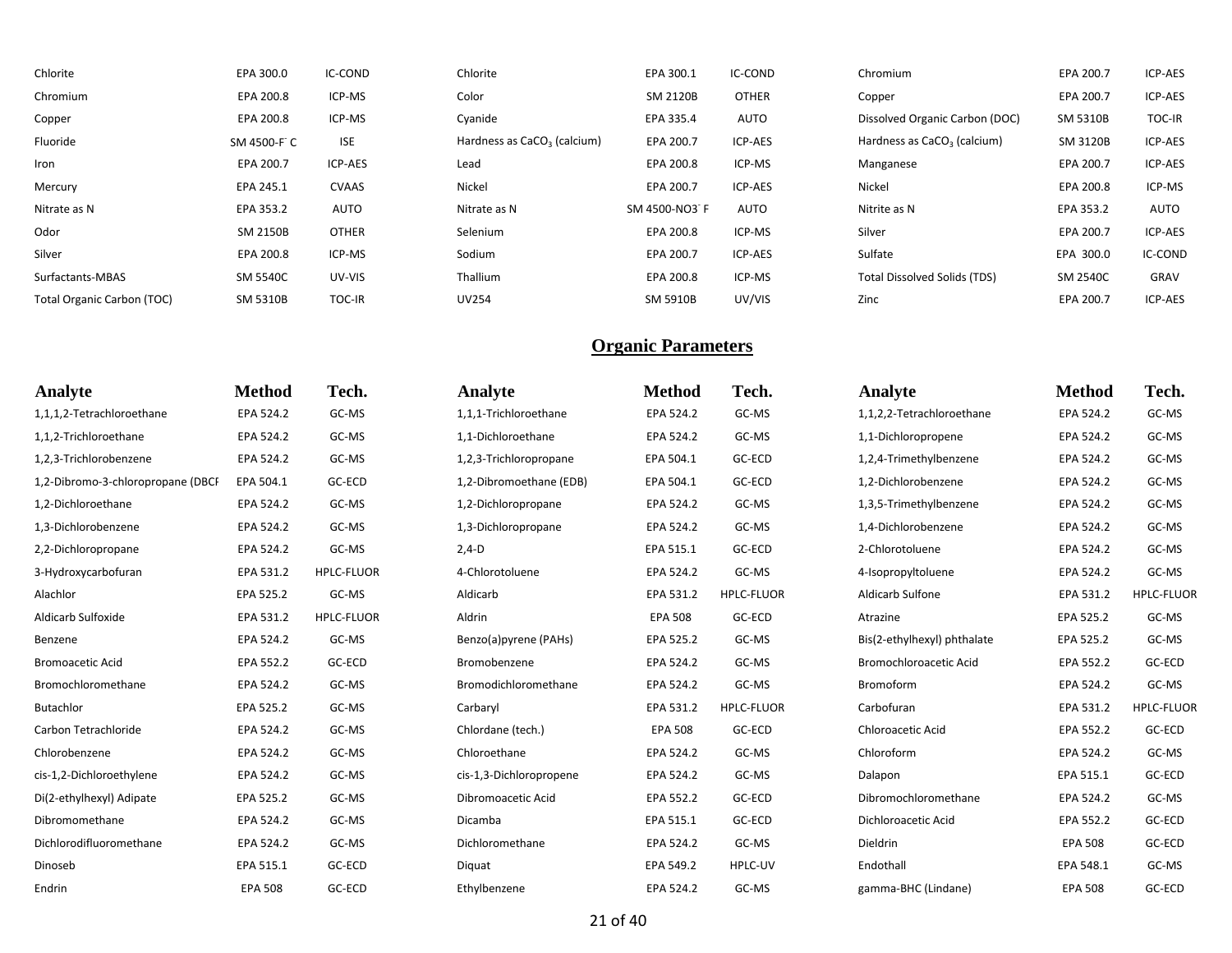| Glyphosate                      | <b>EPA 547</b>  | <b>HPLC-FLUOR</b> | Heptachlor                          | <b>EPA 508</b> | GC-ECD     | <b>Heptachlor Epoxide</b>     | <b>EPA 508</b> | GC-ECD |
|---------------------------------|-----------------|-------------------|-------------------------------------|----------------|------------|-------------------------------|----------------|--------|
| Hexachlorobenzene               | <b>EPA 508</b>  | GC-ECD            | Hexachlorobenzene                   | EPA 525.2      | GC-MS      | Hexachlorobutadiene           | EPA 524.2      | GC-MS  |
| Hexachlorocyclopentadiene       | EPA 508         | GC-ECD            | Hexachlorocyclopentadiene           | EPA 525.2      | GC-MS      | Isopropylbenzene              | EPA 524.2      | GC-MS  |
| Methomyl                        | EPA 531.2       | <b>HPLC-FLUOR</b> | Methoxychlor                        | EPA 508        | GC-ECD     | Methyl Bromide (Bromomethane) | EPA 524.2      | GC-MS  |
| Methyl Chloride (Chloromethane) | EPA 524.2       | GC-MS             | Methyl tert-butyl Ether (MTBE)      | EPA 524.2      | GC-MS      | Metolachlor                   | EPA 525.2      | GC-MS  |
| Metribuzin                      | EPA 525.2       | GC-MS             | Naphthalene                         | EPA 524.2      | GC-MS      | n-Butylbenzene                | EPA 524.2      | GC-MS  |
| n-Propylbenzene                 | EPA 524.2       | GC-MS             | Oxamyl                              | EPA 531.2      | HPLC-FLUOR | PCBs as Aroclors (screen)     | <b>EPA 508</b> | GC-ECD |
| PCBs as Decachlorobiphenyl      | <b>EPA 508A</b> | GC-ECD            | Pentachlorophenol                   | EPA 515.1      | GC-ECD     | Picloram                      | EPA 515.1      | GC-ECD |
| Propachlor                      | <b>EPA 508</b>  | GC-ECD            | Propachlor                          | EPA 525.2      | GC-MS      | sec-Butylbenzene              | EPA 524.2      | GC-MS  |
| Silvex (2,4,5-TP)               | EPA 515.1       | GC-ECD            | Simazine                            | EPA 525.2      | GC-MS      | Styrene                       | EPA 524.2      | GC-MS  |
| tert-Butylbenzene               | EPA 524.2       | GC-MS             | Tetrachloroethylene                 | EPA 524.2      | GC-MS      | Toluene                       | EPA 524.2      | GC-MS  |
| Total Haloacetic Acids (HAA5)   | EPA 552.2       | GC-ECD            | <b>Total Trihalomethanes (THMs)</b> | EPA 524.2      | GC-MS      | Toxaphene                     | <b>EPA 508</b> | GC-ECD |
| trans-1,2-Dichloroethylene      | EPA 524.2       | GC-MS             | trans-1,3-Dichloropropene           | EPA 524.2      | GC-MS      | <b>Trichloroacetic Acid</b>   | EPA 552.2      | GC-ECD |
| Trichloroethylene               | EPA 524.2       | GC-MS             | Trichlorofluoromethane              | EPA 524.2      | GC-MS      | Vinyl Chloride                | EPA 524.2      | GC-MS  |
| Xylenes (total)                 | EPA 524.2       | GC-MS             |                                     |                |            |                               |                |        |

| Jefferson Parish Water Quality Lab |  |
|------------------------------------|--|
| 3600 Jefferson Highway Building E  |  |
| Jefferson, LA 70121                |  |
| $(504)$ 838-4300                   |  |

**EPA Laboratory #: LA00002 LADHH Primary AB (STATE) TNI Laboratory #: N/A**

**Certificate Number: LA160009 Issue Date: 01-01-2016 Expiration Date: 12-31-2016**

**Contact Person: 3600 Jefferson Highway Building E Kristen Ragan**

**Jefferson, LA 70121 sgrant@jeffparish.net**

#### **Inorganic Parameters**

| <b>Analyte</b> | <b>Method</b> | Tech.      | Analyte              | Method    | Tech.   | Analyte                        | <b>Method</b> | Tech.   |
|----------------|---------------|------------|----------------------|-----------|---------|--------------------------------|---------------|---------|
| Aluminum       | EPA 200.8     | ICP-MS     | Antimony             | EPA 200.8 | ICP-MS  | Arsenic                        | EPA 200.8     | ICP-MS  |
| Barium         | EPA 200.8     | ICP-MS     | Beryllium            | EPA 200.8 | ICP-MS  | Cadmium                        | EPA 200.8     | ICP-MS  |
| Chromium       | EPA 200.8     | ICP-MS     | Copper               | EPA 200.8 | ICP-MS  | Dissolved Organic Carbon (DOC) | SM 5310C      | TOC-FID |
| Fluoride       | SM 4500-F C   | <b>ISE</b> | Lead                 | EPA 200.8 | ICP-MS  | Manganese                      | EPA 200.8     | ICP-MS  |
| Mercury        | EPA 200.8     | ICP-MS     | Molybdenum           | EPA 200.8 | ICP-MS  | Nickel                         | EPA 200.8     | ICP-MS  |
| Nitrate as N   | EPA 300.0     | IC-COND    | Nitrate-Nitrite as N | EPA 300.0 | IC-COND | Nitrite as N                   | EPA 300.0     | IC-COND |

22 of 40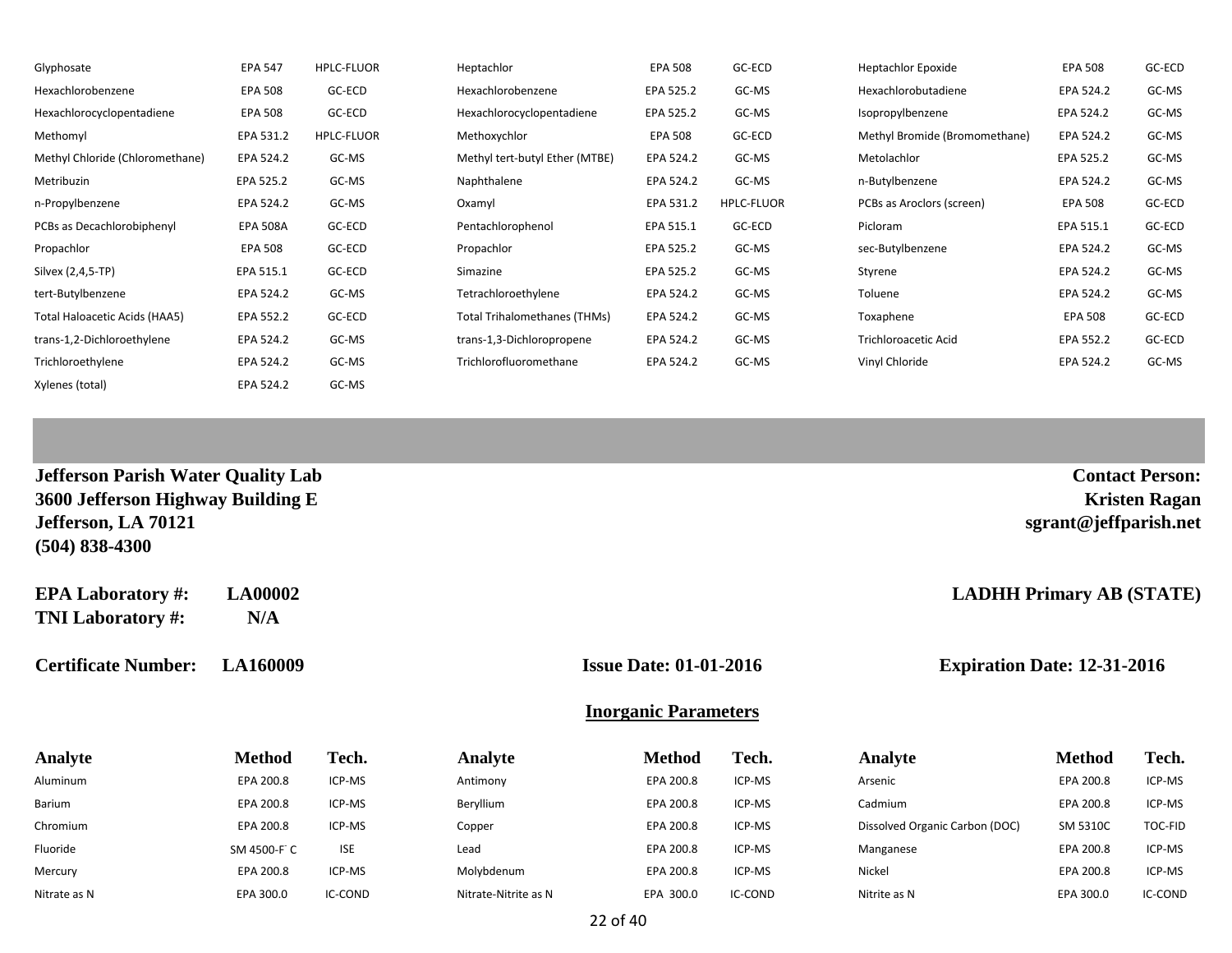| Selenium                                                                                        | EPA 200.8       | ICP-MS      | Silver                        | EPA 200.8                     | ICP-MS      | Thallium                            | EPA 200.8                                          | ICP-MS                 |
|-------------------------------------------------------------------------------------------------|-----------------|-------------|-------------------------------|-------------------------------|-------------|-------------------------------------|----------------------------------------------------|------------------------|
| Total Organic Carbon (TOC)                                                                      | SM 5310C        | TOC-FID     | <b>UV254</b>                  | SM 5910B                      | UV/VIS      | Vanadium                            | EPA 200.8                                          | ICP-MS                 |
| Zinc                                                                                            | EPA 200.8       | ICP-MS      |                               |                               |             |                                     |                                                    |                        |
|                                                                                                 |                 |             |                               | <b>Organic Parameters</b>     |             |                                     |                                                    |                        |
| Analyte                                                                                         | <b>Method</b>   | Tech.       | Analyte                       | <b>Method</b>                 | Tech.       | Analyte                             | <b>Method</b>                                      | Tech.                  |
| Alachlor                                                                                        | <b>EPA 505</b>  | GC-ECD      | Atrazine                      | <b>EPA 505</b>                | GC-ECD      | <b>Bromoacetic Acid</b>             | EPA 552.2                                          | GC-ECD                 |
| Bromochloroacetic Acid                                                                          | EPA 552.2       | GC-ECD      | Bromodichloromethane          | EPA 502.2                     | GC-ELCD/PID | Bromoform                           | EPA 502.2                                          | GC-ELCD/PID            |
| Chloroacetic Acid                                                                               | EPA 552.2       | GC-ECD      | Chloroform                    | EPA 502.2                     | GC-ELCD/PID | Dalapon                             | EPA 552.2                                          | GC-ECD                 |
| Dibromoacetic Acid                                                                              | EPA 552.2       | GC-ECD      | Dibromochloromethane          | EPA 502.2                     | GC-ELCD/PID | Dichloroacetic Acid                 | EPA 552.2                                          | GC-ECD                 |
| Simazine                                                                                        | <b>EPA 505</b>  | GC-ECD      | Total Haloacetic Acids (HAA5) | EPA 552.2                     | GC-ECD      | <b>Total Trihalomethanes (THMs)</b> | EPA 502.2                                          | GC-ELCD/PID            |
| <b>Trichloroacetic Acid</b>                                                                     | EPA 552.2       | GC-ECD      |                               |                               |             |                                     |                                                    |                        |
|                                                                                                 |                 |             |                               |                               |             |                                     |                                                    |                        |
|                                                                                                 |                 |             |                               |                               |             |                                     |                                                    |                        |
|                                                                                                 |                 |             |                               |                               |             |                                     |                                                    |                        |
| <b>National Testing Laboratories, Ltd.</b><br>556 South Mansfield Street<br>Ypsilanti, MI 48197 |                 |             |                               |                               |             |                                     | <b>Chrissy MacMillan</b><br>cmacmillan@ntllabs.com | <b>Contact Person:</b> |
| $(734)$ 483-8333                                                                                |                 |             |                               |                               |             |                                     |                                                    |                        |
|                                                                                                 | <b>MI00044</b>  |             |                               |                               |             |                                     |                                                    |                        |
| <b>EPA Laboratory #:</b><br><b>TNI Laboratory #:</b>                                            | <b>TNI02138</b> |             |                               |                               |             | <b>LADHH Primary AB (TNI-NELAP)</b> |                                                    |                        |
| <b>Certificate Number:</b>                                                                      | <b>LA160015</b> |             |                               | <b>Issue Date: 01-01-2016</b> |             |                                     | <b>Expiration Date: 12-31-2016</b>                 |                        |
|                                                                                                 |                 |             |                               | <b>Inorganic Parameters</b>   |             |                                     |                                                    |                        |
|                                                                                                 | <b>Method</b>   | Tech.       | Analyte                       | <b>Method</b>                 | Tech.       | Analyte                             | <b>Method</b>                                      | Tech.                  |
| Analyte<br>Alkalinity as CaCO3                                                                  | SM2320B         | <b>TITR</b> | Aluminum                      | EPA 200.7                     | ICP-AES     | Antimony                            | EPA 200.8                                          | ICP-MS                 |
| Antimony                                                                                        | SM 3113B        | GFAAS       | Arsenic                       | EPA 200.8                     | ICP-MS      | Arsenic                             | SM 3113B                                           | <b>GFAAS</b>           |
| Barium                                                                                          | EPA 200.7       | ICP-AES     | Barium                        | EPA 200.8                     | ICP-MS      | Beryllium                           | EPA 200.7                                          | ICP-AES                |
| Beryllium                                                                                       | EPA 200.8       | ICP-MS      | Boron                         | EPA 200.7                     | ICP-AES     | <b>Bromate</b>                      | EPA 300.1                                          | IC-COND                |
| <b>Bromate</b>                                                                                  | EPA 326.0       | IC-UV/VIS   | <b>Bromide</b>                | EPA 300.0                     | IC-COND     | Bromide                             | EPA 300.1                                          | IC-COND                |
| Cadmium                                                                                         | EPA 200.7       | ICP-AES     | Cadmium                       | EPA 200.8                     | ICP-MS      | Calcium                             | EPA 200.7                                          | ICP-AES                |
| Chlorate                                                                                        | EPA 300.1       | IC-COND     | Chloride                      | EPA 300.0                     | IC-COND     | Chlorine Dioxide                    | SM 4500-CIO2 D                                     | <b>TITR</b>            |

Chromium EPA 200.7 ICP-AES Chromium EPA 200.8 ICP-MS Color SM 2120B OTHER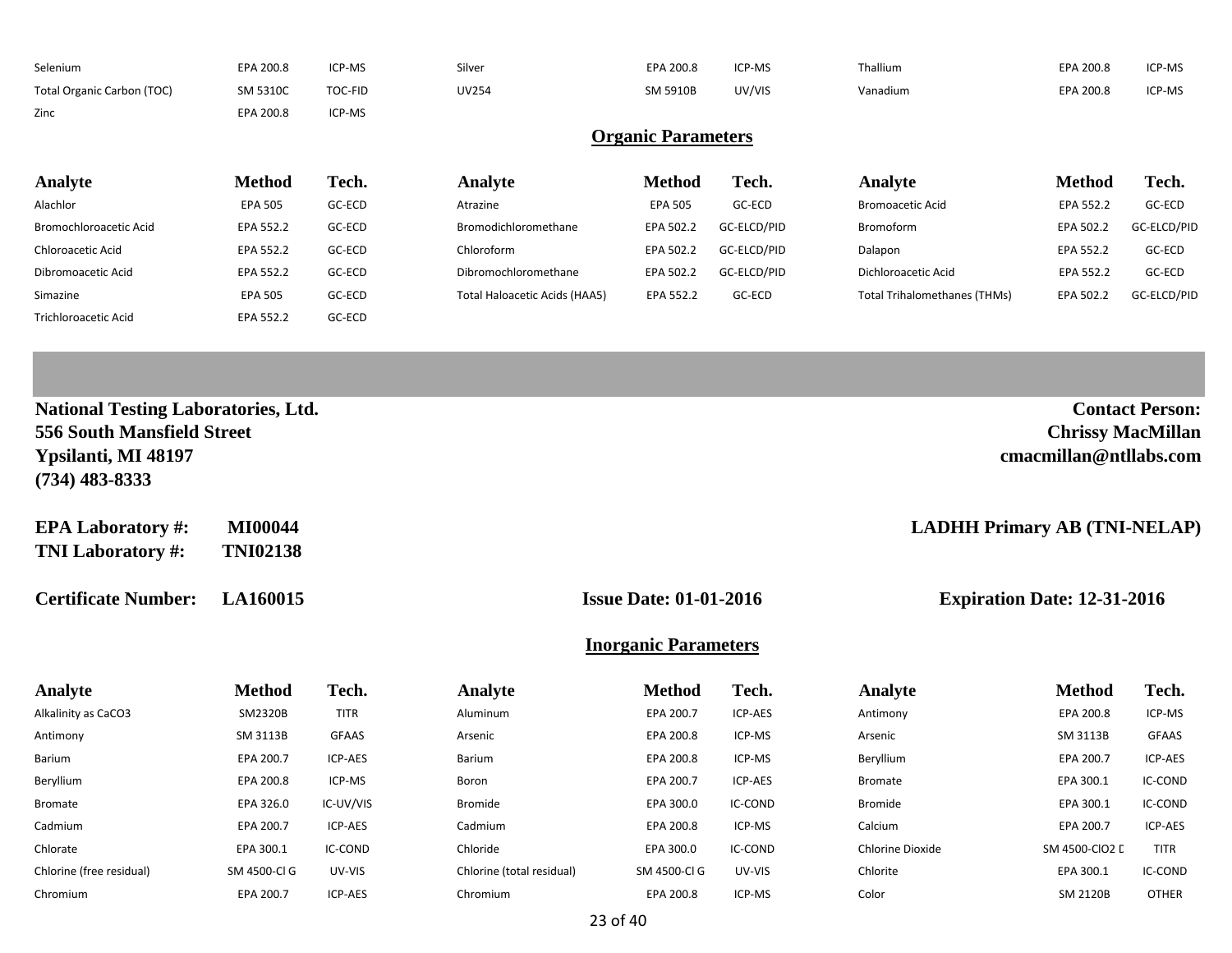| Conductivity                 | SM 2510B        | COND         | Copper                                  | EPA 200.7 | ICP-AES      | Copper                            | EPA 200.8 | ICP-MS       |
|------------------------------|-----------------|--------------|-----------------------------------------|-----------|--------------|-----------------------------------|-----------|--------------|
| Fluoride                     | EPA 300.0       | IC-COND      | Hardness as CaCO <sub>3</sub> (calcium) | SM 2340B  | <b>OTHER</b> | Hardness as $CaCO3$ (total)       | SM 2340C  | TITR         |
| Iron                         | EPA 200.7       | ICP-AES      | Lead                                    | EPA 200.8 | ICP-MS       | Lead                              | SM 3113B  | <b>GFAAS</b> |
| Magnesium                    | EPA 200.7       | ICP-AES      | Manganese                               | EPA 200.7 | ICP-AES      | Manganese                         | EPA 200.8 | ICP-MS       |
| Mercury                      | EPA 200.8       | ICP-MS       | Nickel                                  | EPA 200.7 | ICP-AES      | Nickel                            | EPA 200.8 | ICP-MS       |
| Nitrate as N                 | EPA 300.0       | IC-COND      | Nitrate-Nitrite as N                    | EPA 300.0 | IC-COND      | Nitrite as N                      | EPA 300.0 | IC-COND      |
| Odor                         | SM 2150B        | <b>OTHER</b> | Orthophosphate as P                     | EPA 300.0 | IC-COND      | pH                                | EPA 150.1 | <b>ISE</b>   |
| Potassium                    | EPA 200.7       | ICP-AES      | Selenium                                | EPA 200.8 | ICP-MS       | Selenium                          | SM 3113B  | <b>GFAAS</b> |
| Silica as SiO <sub>2</sub>   | EPA 200.7       | ICP-AES      | Silver                                  | EPA 200.7 | ICP-AES      | Silver                            | EPA 200.8 | ICP-MS       |
| Sodium                       | EPA 200.7       | ICP-AES      | Sulfate                                 | EPA 300.0 | IC-COND      | Surfactants-MBAS                  | SM 5540C  | UV-VIS       |
| Thallium                     | EPA 200.8       | ICP-MS       | Total Dissolved Solids (TDS)            | SM 2540C  | GRAV         | <b>Total Organic Carbon (TOC)</b> | SM 5310C  | TOC-FID      |
| Total Suspended Solids (TSS) | <b>SM 2540C</b> | GRAV         | Turbidity                               | SM 2130B  | <b>TURB</b>  | Uranium                           | EPA 200.8 | ICP-MS       |
| Vanadium                     | EPA 200.7       | ICP-AES      | Vanadium                                | EPA 200.8 | ICP-MS       | Zinc                              | EPA 200.7 | ICP-AES      |
| Zinc                         | EPA 200.8       | ICP-MS       |                                         |           |              |                                   |           |              |

| Analyte                     | <b>Method</b>  | Tech.             | Analyte                  | <b>Method</b>  | Tech.             | Analyte                           | <b>Method</b> | Tech.             |
|-----------------------------|----------------|-------------------|--------------------------|----------------|-------------------|-----------------------------------|---------------|-------------------|
| 1,1,1,2-Tetrachloroethane   | EPA 524.2      | GC-MS             | 1,1,1-Trichloroethane    | EPA 524.2      | GC-MS             | 1,1,2,2-Tetrachloroethane         | EPA 524.2     | GC-MS             |
| 1,1,2-Trichloroethane       | EPA 524.2      | GC-MS             | 1,1-Dichloroethane       | EPA 524.2      | GC-MS             | 1,1-Dichloroethylene              | EPA 524.2     | GC-MS             |
| 1,1-Dichloropropene         | EPA 524.2      | GC-MS             | 1,2,3-Trichlorobenzene   | EPA 524.2      | GC-MS             | 1,2,3-Trichloropropane            | EPA 504.1     | GC-ECD            |
| 1,2,4-Trichlorobenzene      | EPA 524.2      | GC-MS             | 1,2,4-Trimethylbenzene   | EPA 524.2      | GC-MS             | 1,2-Dibromo-3-chloropropane (DBCP | EPA 504.1     | GC-ECD            |
| 1,2-Dibromoethane (EDB)     | EPA 504.1      | GC-ECD            | 1.2-Dichlorobenzene      | EPA 524.2      | GC-MS             | 1,2-Dichloroethane                | EPA 524.2     | GC-MS             |
| 1,2-Dichloropropane         | EPA 524.2      | GC-MS             | 1,3,5-Trimethylbenzene   | EPA 524.2      | GC-MS             | 1,3-Dichlorobenzene               | EPA 524.2     | GC-MS             |
| 1,3-Dichloropropane         | EPA 524.2      | GC-MS             | 1,4-Dichlorobenzene      | EPA 524.2      | GC-MS             | 2,2-Dichloropropane               | EPA 524.2     | GC-MS             |
| $2,4-D$                     | EPA 515.4      | GC-ECD            | 2-Chlorotoluene          | EPA 524.2      | GC-MS             | 3-Hydroxycarbofuran               | EPA 531.2     | <b>HPLC-FLUOR</b> |
| 4-Chlorotoluene             | EPA 524.2      | GC-MS             | 4-Isopropyltoluene       | EPA 524.2      | GC-MS             | Alachlor                          | EPA 525.2     | GC-MS             |
| Aldicarb                    | EPA 531.2      | <b>HPLC-FLUOR</b> | Aldicarb Sulfone         | EPA 531.2      | <b>HPLC-FLUOR</b> | Aldicarb Sulfoxide                | EPA 531.2     | HPLC-FLUOR        |
| Aldrin                      | <b>EPA 505</b> | GC-ECD            | Aldrin                   | EPA 525.2      | GC-MS             | Atrazine                          | EPA 525.2     | GC-MS             |
| Bentazon                    | EPA 515.4      | GC-ECD            | Benzene                  | EPA 524.2      | GC-MS             | Benzo(a)pyrene (PAHs)             | EPA 525.2     | GC-MS             |
| Bis(2-ethylhexyl) phthalate | EPA 525.2      | GC-MS             | <b>Bromoacetic Acid</b>  | EPA 552.2      | GC-ECD            | Bromobenzene                      | EPA 524.2     | GC-MS             |
| Bromochloromethane          | EPA 524.2      | GC-MS             | Bromodichloromethane     | EPA 524.2      | GC-MS             | Bromoform                         | EPA 524.2     | GC-MS             |
| Butachlor                   | EPA 525.2      | GC-MS             | Carbaryl                 | EPA 531.2      | <b>HPLC-FLUOR</b> | Carbofuran                        | EPA 531.2     | <b>HPLC-FLUOR</b> |
| Carbon Tetrachloride        | EPA 524.2      | GC-MS             | Chlordane (tech.)        | <b>EPA 505</b> | GC-ECD            | <b>Chloroacetic Acid</b>          | EPA 552.2     | GC-ECD            |
| Chlorobenzene               | EPA 524.2      | GC-MS             | Chloroethane             | EPA 524.2      | GC-MS             | Chloroform                        | EPA 524.2     | GC-MS             |
| cis-1,2-Dichloroethylene    | EPA 524.2      | GC-MS             | cis-1,3-Dichloropropene  | EPA 524.2      | GC-MS             | Dalapon                           | EPA 515.4     | GC-ECD            |
| Dalapon                     | EPA 552.2      | GC-ECD            | Di(2-ethylhexyl) Adipate | EPA 525.2      | GC-MS             | Dibromoacetic Acid                | EPA 552.2     | GC-ECD            |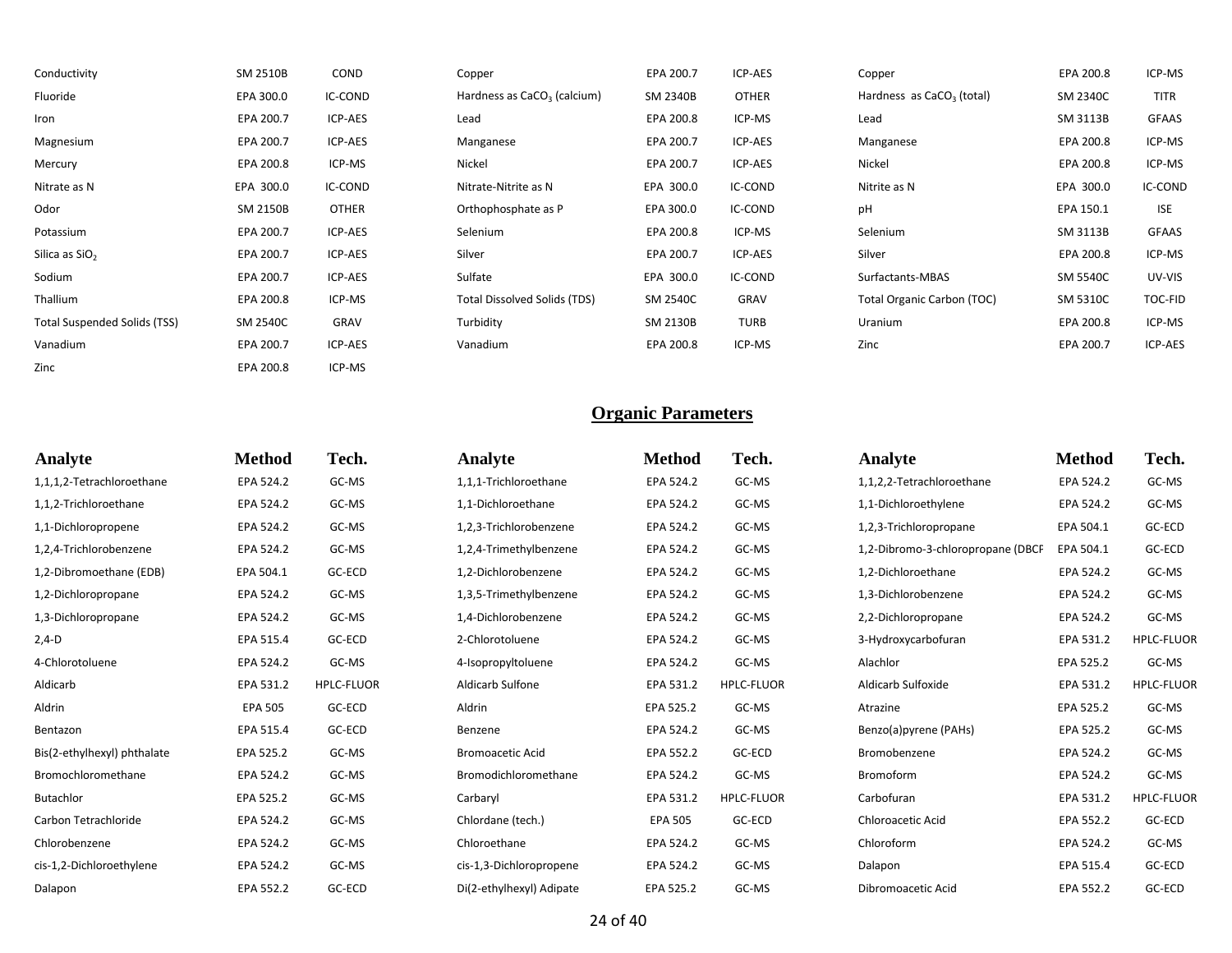| Dibromochloromethane          | EPA 524.2      | GC-MS             | Dibromomethane                  | EPA 524.2      | GC-MS             | Dicamba                             | EPA 515.4      | GC-ECD |
|-------------------------------|----------------|-------------------|---------------------------------|----------------|-------------------|-------------------------------------|----------------|--------|
| Dichloroacetic Acid           | EPA 552.2      | GC-ECD            | Dichlorodifluoromethane         | EPA 524.2      | GC-MS             | Dichloromethane                     | EPA 524.2      | GC-MS  |
| Dieldrin                      | <b>EPA 505</b> | GC-ECD            | Dieldrin                        | EPA 525.2      | GC-MS             | Dinoseb                             | EPA 515.4      | GC-ECD |
| Diquat                        | EPA 549.2      | HPLC-UV           | Endothall                       | EPA 548.1      | GC-MS             | Endrin                              | <b>EPA 505</b> | GC-ECD |
| Endrin                        | EPA 525.2      | GC-MS             | Ethylbenzene                    | EPA 524.2      | GC-MS             | gamma-BHC (Lindane)                 | <b>EPA 505</b> | GC-ECD |
| gamma-BHC (Lindane)           | EPA 525.2      | GC-MS             | Glyphosate                      | <b>EPA 547</b> | <b>HPLC-FLUOR</b> | Heptachlor                          | <b>EPA 505</b> | GC-ECD |
| Heptachlor                    | EPA 525.2      | GC-MS             | <b>Heptachlor Epoxide</b>       | <b>EPA 505</b> | GC-ECD            | <b>Heptachlor Epoxide</b>           | EPA 525.2      | GC-MS  |
| Hexachlorobenzene             | <b>EPA 505</b> | GC-ECD            | Hexachlorobenzene               | EPA 525.2      | GC-MS             | Hexachlorobutadiene                 | EPA 524.2      | GC-MS  |
| Hexachlorocyclopentadiene     | <b>EPA 505</b> | GC-ECD            | Hexachlorocyclopentadiene       | EPA 525.2      | GC-MS             | Isopropylbenzene                    | EPA 524.2      | GC-MS  |
| Methomyl                      | EPA 531.2      | <b>HPLC-FLUOR</b> | Methoxychlor                    | <b>EPA 505</b> | GC-ECD            | Methoxychlor                        | EPA 525.2      | GC-MS  |
| Methyl Bromide (Bromomethane) | EPA 524.2      | GC-MS             | Methyl Chloride (Chloromethane) | EPA 524.2      | GC-MS             | Methyl tert-butyl Ether (MTBE)      | EPA 524.2      | GC-MS  |
| Metolachlor                   | EPA 525.2      | GC-MS             | Metribuzin                      | EPA 525.2      | GC-MS             | Molinate                            | EPA 525.2      | GC-MS  |
| Naphthalene                   | EPA 524.2      | GC-MS             | n-Butylbenzene                  | EPA 524.2      | GC-MS             | n-Propylbenzene                     | EPA 524.2      | GC-MS  |
| Oxamyl                        | EPA 531.2      | <b>HPLC-FLUOR</b> | PCBs as Aroclors (screen)       | <b>EPA 505</b> | GC-ECD            | Pentachlorophenol                   | EPA 515.4      | GC-ECD |
| Picloram                      | EPA 515.4      | GC-ECD            | Propachlor                      | EPA 525.2      | GC-MS             | sec-Butylbenzene                    | EPA 524.2      | GC-MS  |
| Silvex (2,4,5-TP)             | EPA 515.4      | GC-ECD            | Simazine                        | EPA 525.2      | GC-MS             | Styrene                             | EPA 524.2      | GC-MS  |
| tert-Butylbenzene             | EPA 524.2      | GC-MS             | Tetrachloroethylene             | EPA 524.2      | GC-MS             | Thiobencarb                         | EPA 525.2      | GC-MS  |
| Toluene                       | EPA 524.2      | GC-MS             | Total Haloacetic Acids (HAA5)   | EPA 552.2      | GC-ECD            | <b>Total Trihalomethanes (THMs)</b> | EPA 524.2      | GC-MS  |
| Toxaphene                     | <b>EPA 505</b> | GC-ECD            | trans-1,2-Dichloroethylene      | EPA 524.2      | GC-MS             | trans-1,3-Dichloropropene           | EPA 524.2      | GC-MS  |
| Trichloroacetic Acid          | EPA 552.2      | GC-ECD            | Trichloroethylene               | EPA 524.2      | GC-MS             | Trichlorofluoromethane              | EPA 524.2      | GC-MS  |
| Trifluralin                   | <b>EPA 505</b> | GC-ECD            | Trifluralin                     | EPA 525.2      | GC-MS             | Vinyl Chloride                      | EPA 524.2      | GC-MS  |
| Xylenes (total)               | EPA 524.2      | GC-MS             |                                 |                |                   |                                     |                |        |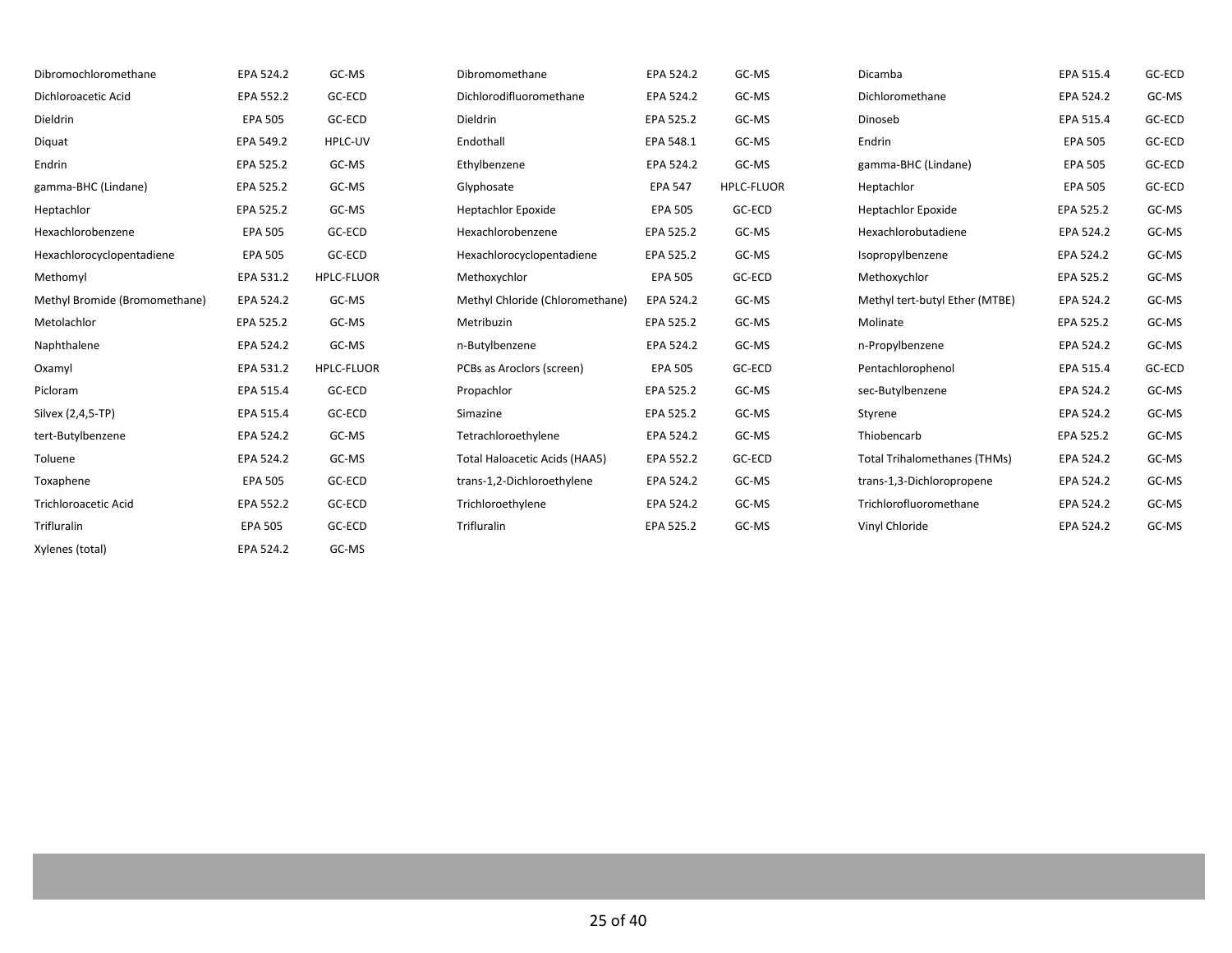| <b>NovaChem Laboratories, Inc.</b><br>5172 College Corner Pike<br><b>Oxford, OH 45056</b><br>$(513) 523 - 3605$           |                                         |                             |                           |                               |                  |                     | <b>Contact Person:</b><br><b>Bernard Bubnis</b><br>bbubnis@novachemlabs.com |                    |
|---------------------------------------------------------------------------------------------------------------------------|-----------------------------------------|-----------------------------|---------------------------|-------------------------------|------------------|---------------------|-----------------------------------------------------------------------------|--------------------|
| <b>EPA Laboratory #:</b><br>TNI Laboratory #:                                                                             | <b>OH00286</b><br><b>TNI01198</b>       |                             |                           |                               |                  |                     | <b>LADHH Primary AB (TNI-NELAP)</b>                                         |                    |
| <b>Certificate Number:</b>                                                                                                | <b>LA160018</b>                         |                             |                           | <b>Issue Date: 01-01-2016</b> |                  |                     | <b>Expiration Date: 12-31-2016</b>                                          |                    |
|                                                                                                                           |                                         |                             |                           | <b>Inorganic Parameters</b>   |                  |                     |                                                                             |                    |
| Analyte<br><b>Bromate</b><br>Chlorite                                                                                     | <b>Method</b><br>EPA 300.1<br>EPA 300.1 | Tech.<br>IC-COND<br>IC-COND | Analyte<br><b>Bromide</b> | <b>Method</b><br>EPA 300.1    | Tech.<br>IC-COND | Analyte<br>Chlorate | <b>Method</b><br>EPA 300.1                                                  | Tech.<br>IC-COND   |
|                                                                                                                           |                                         |                             |                           |                               |                  |                     |                                                                             |                    |
| <b>Pace Analytical Services, Inc.-Florida</b><br><b>8 East Tower Circle</b><br>Ormond Beach, FL 32174<br>$(386)$ 672-5668 |                                         |                             |                           |                               |                  |                     | <b>Contact Person:</b><br>lynn.baylor@pacelabs.com                          | <b>Lynn Baylor</b> |
| <b>EPA Laboratory #:</b><br><b>TNI Laboratory #:</b>                                                                      | <b>FL01264</b><br><b>TNI00459</b>       |                             |                           |                               |                  |                     | <b>LADHH Secondary AB (TNI-NELAP)</b>                                       |                    |
| <b>Certificate Number:</b>                                                                                                | LA160013                                |                             |                           | <b>Issue Date: 01-01-2016</b> |                  |                     | <b>Expiration Date: 12-31-2016</b>                                          |                    |
|                                                                                                                           |                                         |                             |                           | <b>Inorganic Parameters</b>   |                  |                     |                                                                             |                    |
| Analyte                                                                                                                   | <b>Method</b>                           | Tech.                       | Analyte                   | <b>Method</b>                 | Tech.            | Analyte             | <b>Method</b>                                                               | Tech.              |
| Alkalinity as CaCO3                                                                                                       | SM2320B                                 | TITR                        | Aluminum                  | EPA 200.7                     | ICP-AES          | Aluminum            | EPA 200.8                                                                   | ICP-MS             |
| Antimony                                                                                                                  | EPA 200.8                               | ICP-MS                      | Arsenic                   | EPA 200.8                     | ICP-MS           | Barium              | EPA 200.7                                                                   | ICP-AES            |
| Barium                                                                                                                    | EPA 200.8                               | ICP-MS                      | Beryllium                 | EPA 200.7                     | ICP-AES          | Beryllium           | EPA 200.8                                                                   | ICP-MS             |
| <b>Bromate</b>                                                                                                            | EPA 300.1                               | IC-COND                     | Bromide                   | EPA 300.0                     | IC-COND          | <b>Bromide</b>      | EPA 300.1                                                                   | IC-COND            |
| Cadmium                                                                                                                   | EPA 200.7                               | ICP-AES                     | Cadmium                   | EPA 200.8                     | ICP-MS           | Calcium             | EPA 200.7                                                                   | ICP-AES            |

26 of 40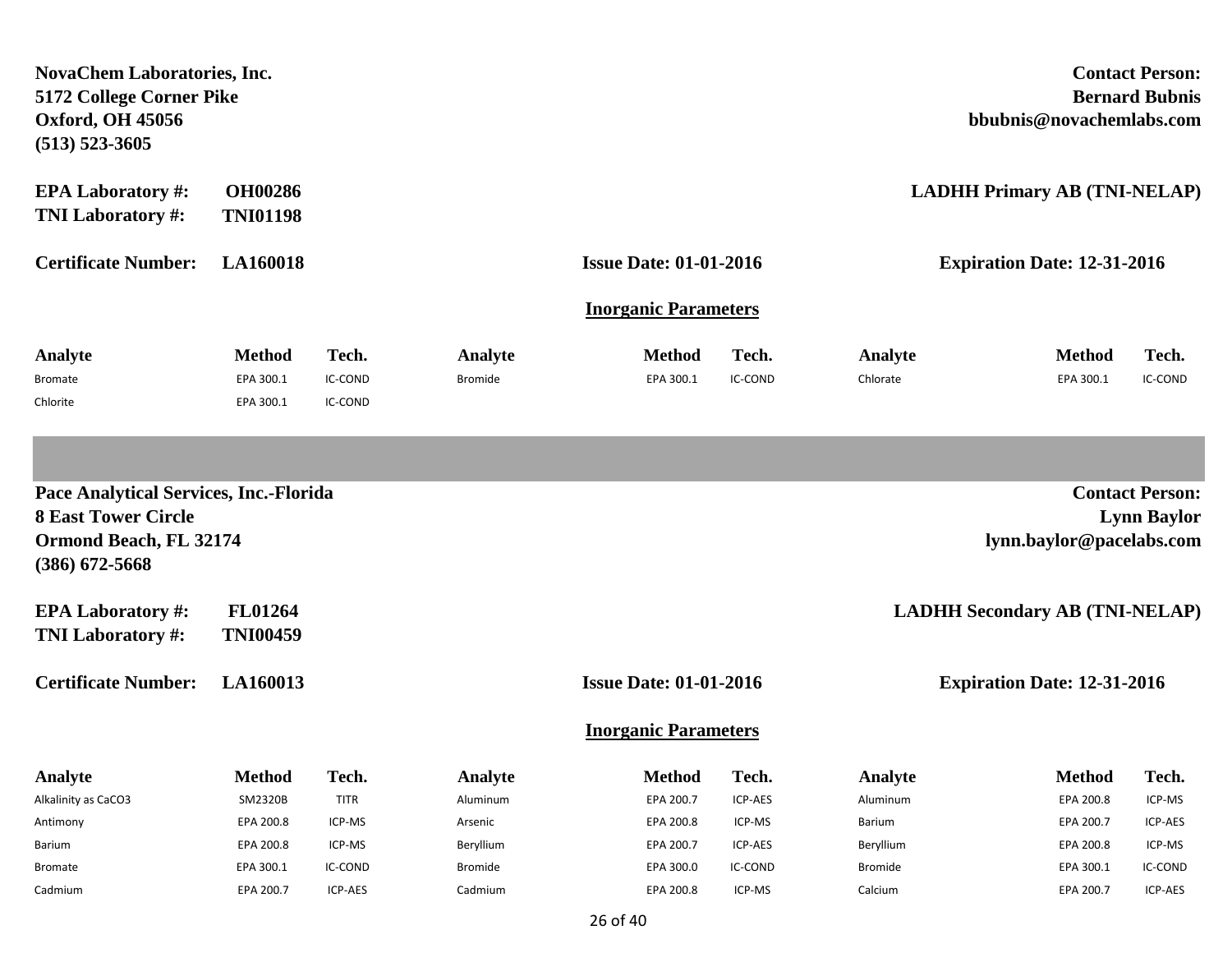| Chlorate                                | EPA 300.1       | IC-COND        | Chloride                                | EPA 300.0                | <b>IC-COND</b> | Chlorine Dioxide                  | SM 4500-CIO2 D  | <b>TITR</b>  |
|-----------------------------------------|-----------------|----------------|-----------------------------------------|--------------------------|----------------|-----------------------------------|-----------------|--------------|
| Chlorine (free residual)                | SM 4500-CID     | AMP            | Chlorine (total residual)               | SM 4500-CI D             | AMP            | Chlorite                          | EPA 300.1       | IC-COND      |
| Chromium                                | EPA 200.7       | ICP-AES        | Chromium                                | EPA 200.8                | ICP-MS         | Chromium (VI) (dissolved)         | EPA 218.6       | IC-UV        |
| Chromium (VI)                           | EPA 218.7       | IC-UV          | Color                                   | SM 2120B                 | <b>OTHER</b>   | Conductivity                      | <b>SM 2510B</b> | COND         |
| Copper                                  | EPA 200.7       | ICP-AES        | Copper                                  | EPA 200.8                | ICP-MS         | Corrosivity (Langlier Index)      | <b>SM 2330B</b> | <b>OTHER</b> |
| Cyanide                                 | EPA 335.4       | <b>AUTO</b>    | Dissolved Organic Carbon (DOC)          | <b>SM 5310B</b>          | TOC-IR         | Fluoride                          | EPA 300.0       | IC-COND      |
| Hardness as CaCO <sub>3</sub> (calcium) | EPA 200.7       | ICP-AES        | Hardness as CaCO <sub>3</sub> (calcium) | <b>SM 2340B</b>          | <b>OTHER</b>   | Hardness as $CaCO3$ (total)       | EPA 200.7       | ICP-AES      |
| Hardness as CaCO <sub>3</sub> (total)   | SM 2340B        | <b>OTHER</b>   | Iron                                    | EPA 200.7                | ICP-AES        | Lead                              | EPA 200.8       | ICP-MS       |
| Magnesium                               | EPA 200.7       | ICP-AES        | Manganese                               | EPA 200.7                | ICP-AES        | Manganese                         | EPA 200.8       | ICP-MS       |
| Mercury                                 | EPA 245.1       | <b>CVAAS</b>   | Nickel                                  | EPA 200.7                | ICP-AES        | Nickel                            | EPA 200.8       | ICP-MS       |
| Nitrate as N                            | EPA 300.0       | <b>IC-COND</b> | Nitrate as N                            | EPA 353.2                | AUTO           | Nitrate-Nitrite as N              | EPA 300.0       | IC-COND      |
| Nitrate-Nitrite as N                    | EPA 353.2       | AUTO           | Nitrite as N                            | EPA 300.0                | IC-COND        | Nitrite as N                      | EPA 353.2       | <b>AUTO</b>  |
| Odor                                    | SM 2150B        | <b>OTHER</b>   | Orthophosphate as P                     | EPA 300.0                | IC-COND        | Orthophosphate as P               | EPA 365.1       | AUTO         |
| Perchlorate                             | EPA 331.0       | LC/ESI/MS      | pH                                      | SM 4500-H <sup>+</sup> B | <b>ISE</b>     | Potassium                         | EPA 200.7       | ICP-AES      |
| Residue-Filterable (TDS)                | <b>SM 2540C</b> | GRAV           | Selenium                                | EPA 200.8                | ICP-MS         | Silica as SiO <sub>2</sub>        | EPA 200.7       | ICP-AES      |
| Silica as SiO <sub>2</sub>              | SM 4500-Si D    | UV-VIS         | Silver                                  | EPA 200.7                | ICP-AES        | Silver                            | EPA 200.8       | ICP-MS       |
| Sodium                                  | EPA 200.7       | ICP-AES        | Sulfate                                 | EPA 300.0                | IC-COND        | Surfactants-MBAS                  | <b>SM 5540C</b> | UV-VIS       |
| Thallium                                | EPA 200.8       | ICP-MS         | <b>Total Dissolved Solids (TDS)</b>     | <b>SM 2540C</b>          | GRAV           | <b>Total Organic Carbon (TOC)</b> | SM 5310B        | TOC-IR       |
| Turbidity                               | EPA 180.1       | <b>TURB</b>    | Uranium                                 | EPA 200.8                | ICP-MS         | <b>UV254</b>                      | SM 5910B        | UV/VIS       |
| Zinc                                    | EPA 200.7       | ICP-AES        | Zinc                                    | EPA 200.8                | ICP-MS         |                                   |                 |              |

| Analyte                           | <b>Method</b>  | Tech.             | Analyte                 | <b>Method</b> | Tech.             | Analyte                   | <b>Method</b> | Tech.             |
|-----------------------------------|----------------|-------------------|-------------------------|---------------|-------------------|---------------------------|---------------|-------------------|
| 1,1,1,2-Tetrachloroethane         | EPA 524.2      | GC-MS             | 1,1,1-Trichloroethane   | EPA 524.2     | GC-MS             | 1,1,2,2-Tetrachloroethane | EPA 524.2     | GC-MS             |
| 1,1,2-Trichloroethane             | EPA 524.2      | GC-MS             | 1,1-Dichloroethane      | EPA 524.2     | GC-MS             | 1,1-Dichloroethylene      | EPA 524.2     | GC-MS             |
| 1,1-Dichloropropene               | EPA 524.2      | GC-MS             | 1,2,3-Trichlorobenzene  | EPA 524.2     | GC-MS             | 1,2,3-Trichloropropane    | EPA 504.1     | GC-ECD            |
| 1,2,3-Trichloropropane            | EPA 524.2      | GC-MS             | 1,2,4-Trichlorobenzene  | EPA 524.2     | GC-MS             | 1,2,4-Trimethylbenzene    | EPA 524.2     | GC-MS             |
| 1,2-Dibromo-3-chloropropane (DBCI | EPA 504.1      | GC-ECD            | 1,2-Dibromoethane (EDB) | EPA 504.1     | GC-ECD            | 1,2-Dichlorobenzene       | EPA 524.2     | GC-MS             |
| 1,2-Dichloroethane                | EPA 524.2      | GC-MS             | 1,2-Dichloropropane     | EPA 524.2     | GC-MS             | 1,3,5-Trimethylbenzene    | EPA 524.2     | GC-MS             |
| 1,3-Dichlorobenzene               | EPA 524.2      | GC-MS             | 1,3-Dichloropropane     | EPA 524.2     | GC-MS             | 1,4-Dichlorobenzene       | EPA 524.2     | GC-MS             |
| 1,4-Dioxane                       | <b>EPA 522</b> | GC-MS             | 2,2-Dichloropropane     | EPA 524.2     | GC-MS             | $2,4,5-T$                 | EPA 515.3     | GC-ECD            |
| $2,4-D$                           | EPA 515.3      | GC-ECD            | $2,4-DB$                | EPA 515.3     | GC-ECD            | 2-Chlorotoluene           | EPA 524.2     | GC-MS             |
| 3-Hydroxycarbofuran               | EPA 531.1      | <b>HPLC-FLUOR</b> | 4-Chlorotoluene         | EPA 524.2     | GC-MS             | 4-Isopropyltoluene        | EPA 524.2     | GC-MS             |
| Acifluorfen                       | EPA 515.3      | GC-ECD            | Alachlor                | EPA 508.1     | GC-ECD            | Aldicarb                  | EPA 531.1     | <b>HPLC-FLUOR</b> |
| Aldicarb Sulfone                  | EPA 531.1      | <b>HPLC-FLUOR</b> | Aldicarb Sulfoxide      | EPA 531.1     | <b>HPLC-FLUOR</b> | Aldrin                    | EPA 525.2     | GC-MS             |
| Atrazine                          | EPA 508.1      | GC-ECD            | Bentazon                | EPA 515.3     | GC-ECD            | Benzene                   | EPA 524.2     | GC-MS             |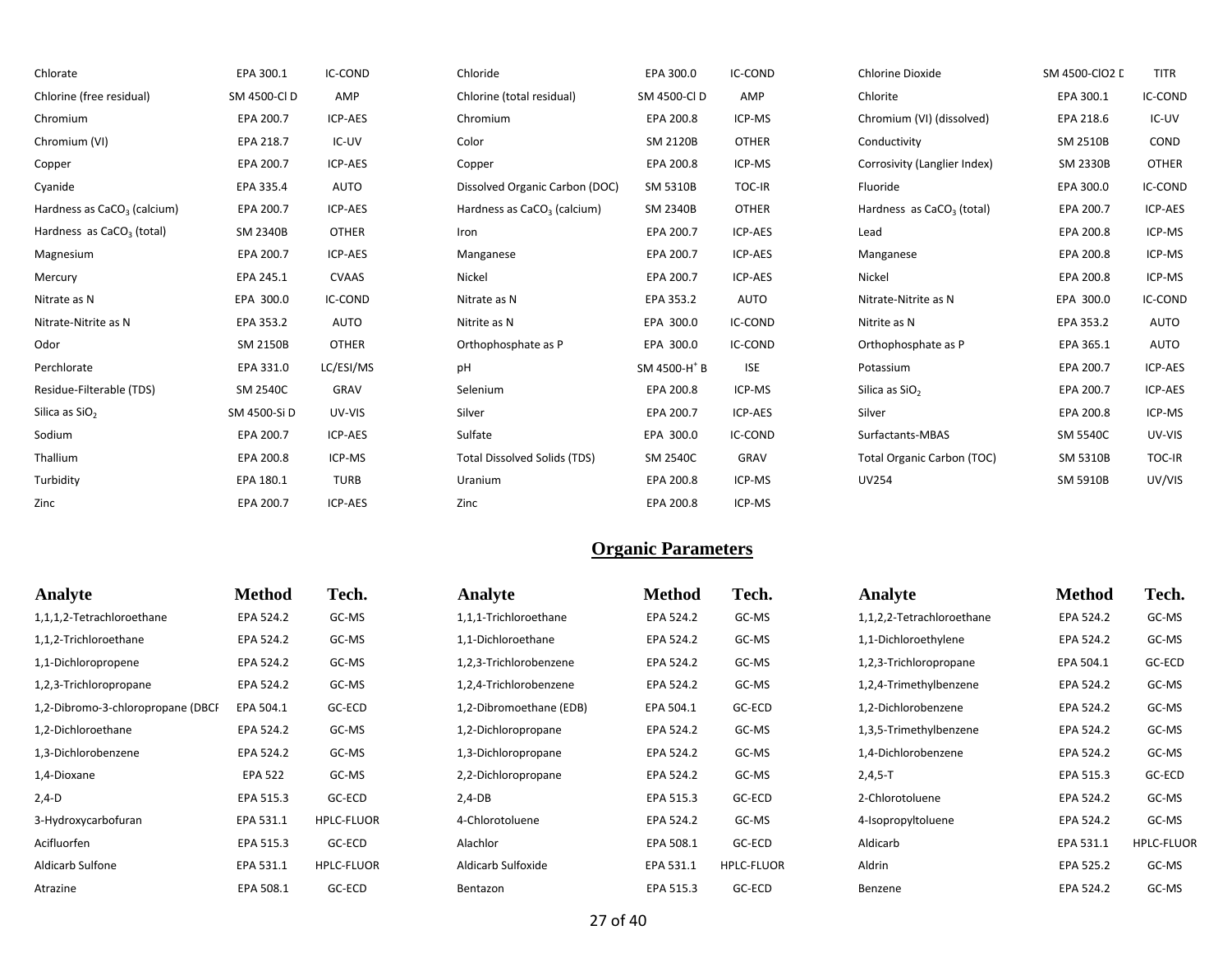| Benzo(a)pyrene (PAHs)               | EPA 525.2 | GC-MS   | Bis(2-ethylhexyl) phthalate   | EPA 525.2 | GC-MS             | <b>Bromoacetic Acid</b>         | EPA 552.2      | GC-ECD            |
|-------------------------------------|-----------|---------|-------------------------------|-----------|-------------------|---------------------------------|----------------|-------------------|
| Bromobenzene                        | EPA 524.2 | GC-MS   | Bromochloroacetic Acid        | EPA 552.2 | GC-ECD            | Bromochloromethane              | EPA 524.2      | GC-MS             |
| Bromodichloromethane                | EPA 524.2 | GC-MS   | <b>Bromoform</b>              | EPA 524.2 | GC-MS             | Butachlor                       | EPA 508.1      | GC-ECD            |
| Butachlor                           | EPA 525.2 | GC-MS   | Carbaryl                      | EPA 531.1 | <b>HPLC-FLUOR</b> | Carbofuran                      | EPA 531.1      | <b>HPLC-FLUOR</b> |
| Carbon Tetrachloride                | EPA 524.2 | GC-MS   | Chlordane (tech.)             | EPA 508.1 | GC-ECD            | <b>Chloroacetic Acid</b>        | EPA 552.2      | GC-ECD            |
| Chlorobenzene                       | EPA 524.2 | GC-MS   | Chloroethane                  | EPA 524.2 | GC-MS             | Chloroform                      | EPA 524.2      | GC-MS             |
| cis-1,2-Dichloroethylene            | EPA 524.2 | GC-MS   | cis-1,3-Dichloropropene       | EPA 524.2 | GC-MS             | Dalapon                         | EPA 515.3      | GC-ECD            |
| Di(2-ethylhexyl) Adipate            | EPA 525.2 | GC-MS   | Dibromoacetic Acid            | EPA 552.2 | GC-ECD            | Dibromochloromethane            | EPA 524.2      | GC-MS             |
| Dibromomethane                      | EPA 524.2 | GC-MS   | Dicamba                       | EPA 515.3 | GC-ECD            | Dichloroacetic Acid             | EPA 552.2      | GC-ECD            |
| Dichlorodifluoromethane             | EPA 524.2 | GC-MS   | Dichloromethane               | EPA 524.2 | GC-MS             | Dichloroprop                    | EPA 515.3      | GC-ECD            |
| Dieldrin                            | EPA 508.1 | GC-ECD  | Dieldrin                      | EPA 525.2 | GC-MS             | Diethyl phthalate               | EPA 525.2      | GC-MS             |
| Dimethyl phthalate                  | EPA 525.2 | GC-MS   | Di-n-butyl phthalate          | EPA 525.2 | GC-MS             | Dinoseb                         | EPA 515.3      | GC-ECD            |
| Diquat                              | EPA 549.2 | HPLC-UV | Endothall                     | EPA 548.1 | GC-MS             | Endrin                          | EPA 508.1      | GC-ECD            |
| Ethylbenzene                        | EPA 524.2 | GC-MS   | Fluorene                      | EPA 525.2 | GC-MS             | gamma-BHC (Lindane)             | EPA 508.1      | GC-ECD            |
| Ethylbenzene                        | EPA 524.2 | GC-MS   | gamma-BHC (Lindane)           | EPA 508.1 | GC-ECD            | Glyphosate                      | <b>EPA 547</b> | <b>HPLC-FLUOR</b> |
| Heptachlor                          | EPA 508.1 | GC-ECD  | <b>Heptachlor Epoxide</b>     | EPA 508.1 | GC-ECD            | Hexachlorobenzene               | EPA 508.1      | GC-ECD            |
| Hexachlorobutadiene                 | EPA 524.2 | GC-MS   | Hexachlorocyclopentadiene     | EPA 508.1 | GC-ECD            | Indeno(1,2,3-cd)pyrene          | EPA 524.2      | GC-MS             |
| Isopropylbenzene                    | EPA 524.2 | GC-MS   | Methiocarb                    | EPA 531.1 | <b>HPLC-FLUOR</b> | Methomyl                        | EPA 531.1      | HPLC-FLUOR        |
| Methoxychlor                        | EPA 508.1 | GC-ECD  | Methyl Bromide (Bromomethane) | EPA 524.2 | GC-MS             | Methyl Chloride (Chloromethane) | EPA 524.2      | GC-MS             |
| Methyl tert-butyl Ether (MTBE)      | EPA 524.2 | GC-MS   | Metolachlor                   | EPA 508.1 | GC-ECD            | Metolachlor                     | EPA 525.2      | GC-MS             |
| Metribuzin                          | EPA 508.1 | GC-ECD  | Naphthalene                   | EPA 524.2 | GC-MS             | n-Butylbenzene                  | EPA 524.2      | GC-MS             |
| n-Propylbenzene                     | EPA 524.2 | GC-MS   | Oxamyl                        | EPA 531.1 | HPLC-FLUOR        | PCBs as Aroclors (screen)       | EPA 508.1      | GC-ECD            |
| Pentachlorophenol                   | EPA 515.3 | GC-ECD  | Picloram                      | EPA 515.3 | GC-ECD            | Propachlor                      | EPA 508.1      | GC-ECD            |
| Propachlor                          | EPA 525.2 | GC-MS   | sec-Butylbenzene              | EPA 524.2 | GC-MS             | Silvex (2,4,5-TP)               | EPA 515.3      | GC-ECD            |
| Simazine                            | EPA 508.1 | GC-ECD  | Styrene                       | EPA 524.2 | GC-MS             | tert-Butylbenzene               | EPA 524.2      | GC-MS             |
| Tetrachloroethylene                 | EPA 524.2 | GC-MS   | Toluene                       | EPA 524.2 | GC-MS             | Total Haloacetic Acids (HAA5)   | EPA 552.2      | GC-ECD            |
| <b>Total Trihalomethanes (THMs)</b> | EPA 524.2 | GC-MS   | Toxaphene                     | EPA 508.1 | GC-ECD            | trans-1,2-Dichloroethylene      | EPA 524.2      | GC-MS             |
| trans-1,3-Dichloropropene           | EPA 524.2 | GC-MS   | <b>Trichloroacetic Acid</b>   | EPA 552.1 | GC-ECD            | Trichloroethylene               | EPA 524.2      | GC-MS             |
| Trichlorofluoromethane              | EPA 524.2 | GC-MS   | Trifluralin                   | EPA 525.2 | GC-MS             | Vinyl Chloride                  | EPA 524.2      | GC-MS             |
| Xylenes (total)                     | EPA 524.2 | GC-MS   |                               |           |                   |                                 |                |                   |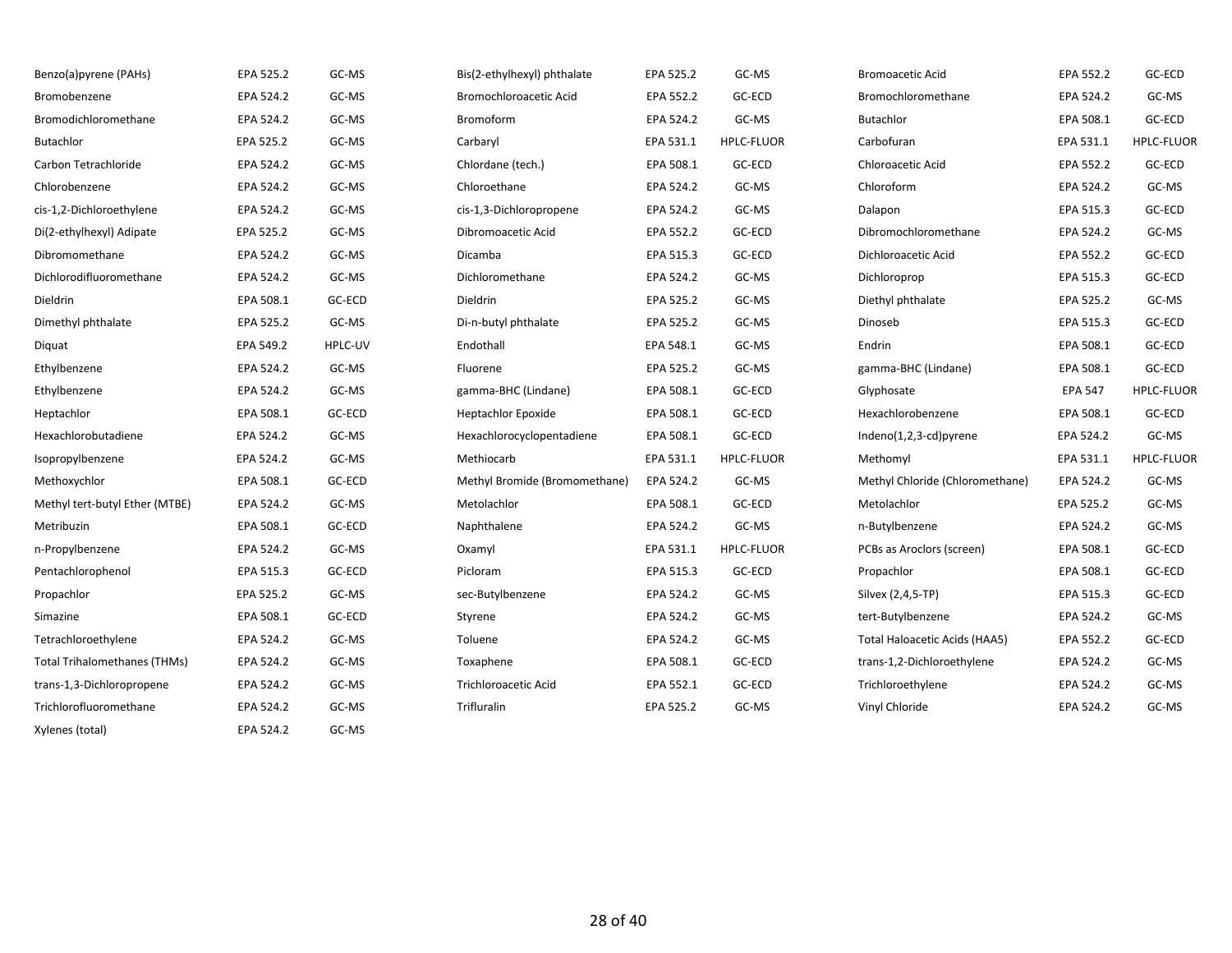**Pace Analytical Services, Inc.-Minneapolis Contact Person: 1700 Elm Street SE Suite 200 Melanie Ollila Minneapolis, MN 55414 melanie.ollola@pacelabs.com (612) 607-1700**

| <b>EPA Laboratory #:</b> | <b>MN00064</b>  |
|--------------------------|-----------------|
| <b>TNI Laboratory #:</b> | <b>TNI00223</b> |

**Certificate Number: LA160021 Issue Date: 01-01-2016 Expiration Date: 12-31-2016**

#### **EADHH Secondary AB (TNI-NELAP)**

#### **Inorganic Parameters**

| Analyte   | <b>Method</b> | Tech.   | Analyte                     | <b>Method</b> | Tech.        | Analyte      | <b>Method</b> | Tech.        |
|-----------|---------------|---------|-----------------------------|---------------|--------------|--------------|---------------|--------------|
| Aluminum  | EPA 200.8     | ICP-MS  | Antimony                    | EPA 200.8     | ICP-MS       | Arsenic      | EPA 200.8     | ICP-MS       |
| Barium    | EPA 200.8     | ICP-MS  | Beryllium                   | EPA 200.8     | ICP-MS       | Cadmium      | EPA 200.8     | ICP-MS       |
| Chloride  | EPA 300.0     | IC-COND | Chromium                    | EPA 200.8     | ICP-MS       | Copper       | EPA 200.8     | ICP-MS       |
| Fluoride  | EPA 300.0     | IC-COND | Hardness as $CaCO3$ (total) | SM 2340B      | <b>OTHER</b> | Lead         | EPA 200.8     | ICP-MS       |
| Manganese | EPA 200.8     | ICP-MS  | Mercury                     | EPA 200.8     | ICP-MS       | Mercury      | EPA 245.1     | <b>CVAAS</b> |
| Nickel    | EPA 200.8     | ICP-MS  | Nitrate as N                | EPA 300.0     | IC-COND      | Nitrite as N | EPA 300.0     | IC-COND      |
| Selenium  | EPA 200.8     | ICP-MS  | Silver                      | EPA 200.8     | ICP-MS       | Sulfate      | EPA 300.0     | IC-COND      |
| Thallium  | EPA 200.8     | ICP-MS  | Zinc                        | EPA 200.8     | ICP-MS       |              |               |              |

| Analyte                   | <b>Method</b> | Tech. | Analyte                | <b>Method</b> | Tech. | Analyte                   | <b>Method</b> | Tech.   |
|---------------------------|---------------|-------|------------------------|---------------|-------|---------------------------|---------------|---------|
| 1,1,1,2-Tetrachloroethane | EPA 524.2     | GC-MS | 1,1,1-Trichloroethane  | EPA 524.2     | GC-MS | 1,1,2,2-Tetrachloroethane | EPA 524.2     | GC-MS   |
| 1,1,2-Trichloroethane     | EPA 524.2     | GC-MS | 1.1-Dichloroethane     | EPA 524.2     | GC-MS | 1,1-Dichloroethylene      | EPA 524.2     | GC-MS   |
| 1,1-Dichloropropene       | EPA 524.2     | GC-MS | 1,2,3-Trichlorobenzene | EPA 524.2     | GC-MS | 1,2,3-Trichloropropane    | EPA 524.2     | GC-MS   |
| 1,2,4-Trichlorobenzene    | EPA 524.2     | GC-MS | 1,2,4-Trimethylbenzene | EPA 524.2     | GC-MS | 1.2-Dichlorobenzene       | EPA 524.2     | GC-MS   |
| 1.2-Dichloroethane        | EPA 524.2     | GC-MS | 1,2-Dichloropropane    | EPA 524.2     | GC-MS | 1.3-Dichlorobenzene       | EPA 524.2     | GC-MS   |
| 1.4-Dichlorobenzene       | EPA 524.2     | GC-MS | 2,2-Dichloropropane    | EPA 524.2     | GC-MS | 2,3,7,8-TCDD (Dioxin)     | EPA 1613      | GC-HRMS |
| 2-Chlorotoluene           | EPA 524.2     | GC-MS | 4-Chlorotoluene        | EPA 524.2     | GC-MS | Benzene                   | EPA 524.2     | GC-MS   |
| Bromobenzene              | EPA 524.2     | GC-MS | Bromochloromethane     | EPA 524.2     | GC-MS | Bromodichloromethane      | EPA 524.2     | GC-MS   |
| <b>Bromoform</b>          | EPA 524.2     | GC-MS | Carbon Tetrachloride   | EPA 524.2     | GC-MS | Chlorobenzene             | EPA 524.2     | GC-MS   |
| Chloroethane              | EPA 524.2     | GC-MS | Chloroform             | EPA 524.2     | GC-MS | cis-1,2-Dichloroethylene  | EPA 524.2     | GC-MS   |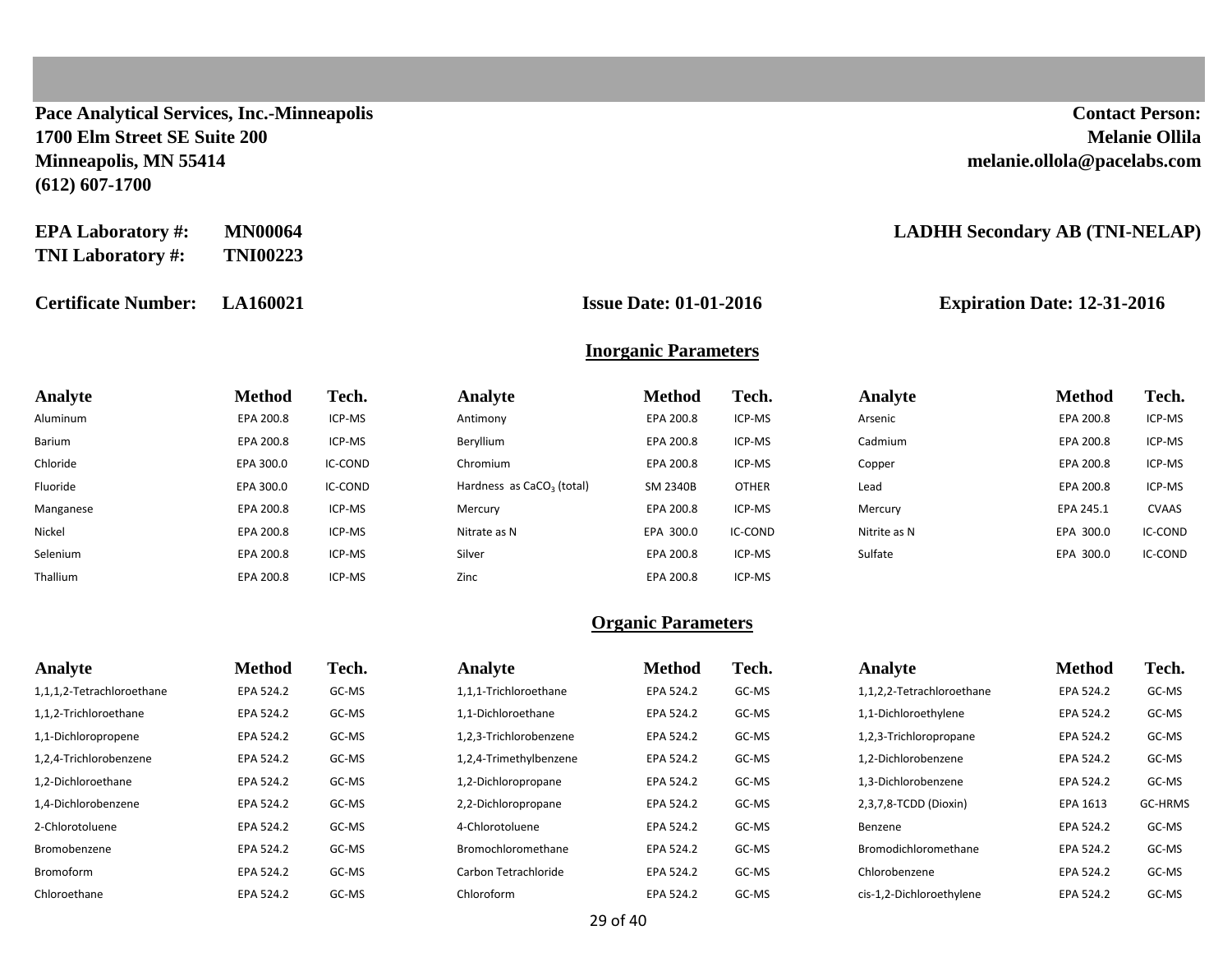| cis-1,3-Dichloropropene         | EPA 524.2 | GC-MS | Dibromochloromethane           | EPA 524.2 | GC-MS | Dibromomethane                | EPA 524.2 | GC-MS |
|---------------------------------|-----------|-------|--------------------------------|-----------|-------|-------------------------------|-----------|-------|
| Dichlorodifluoromethane         | EPA 524.2 | GC-MS | Dichloromethane                | EPA 524.2 | GC-MS | Ethylbenzene                  | EPA 524.2 | GC-MS |
| Hexachlorobutadiene             | EPA 524.2 | GC-MS | Isopropylbenzene               | EPA 524.2 | GC-MS | Methyl Bromide (Bromomethane) | EPA 524.2 | GC-MS |
| Methyl Chloride (Chloromethane) | EPA 524.2 | GC-MS | Methyl tert-butyl Ether (MTBE) | EPA 524.2 | GC-MS | Naphthalene                   | EPA 524.2 | GC-MS |
| n-Butylbenzene                  | EPA 524.2 | GC-MS | n-Propylbenzene                | EPA 524.2 | GC-MS | sec-Butylbenzene              | EPA 524.2 | GC-MS |
| Styrene                         | EPA 524.2 | GC-MS | tert-Butylbenzene              | EPA 524.2 | GC-MS | Tetrachloroethylene           | EPA 524.2 | GC-MS |
| Toluene                         | EPA 524.2 | GC-MS | Total Trihalomethanes (THMs)   | EPA 524.2 | GC-MS | trans-1,2-Dichloroethylene    | EPA 524.2 | GC-MS |
| trans-1,3-Dichloropropene       | EPA 524.2 | GC-MS | Trichloroethylene              | EPA 524.2 | GC-MS | Trichlorofluoromethane        | EPA 524.2 | GC-MS |
| Vinyl Chloride                  | EPA 524.2 | GC-MS | Xylenes (total)                | EPA 524.2 | GC-MS |                               |           |       |

| Pace Analytical Services, Inc.-Pittsburgh<br>1638 Roseytown Road Suites 2,3, & 4<br>Greensburg, PA 15601<br>$(724)$ 850-5600 |                            |       |             |                                |                                                                     |             | <b>Nasreen DeRubeis</b><br>nasreen.derubeis@pacelabs.com | <b>Contact Person:</b> |
|------------------------------------------------------------------------------------------------------------------------------|----------------------------|-------|-------------|--------------------------------|---------------------------------------------------------------------|-------------|----------------------------------------------------------|------------------------|
| <b>EPA Laboratory #:</b><br><b>TNI Laboratory #:</b>                                                                         | PA01457<br><b>TNI02141</b> |       |             |                                |                                                                     |             | <b>LADHH Secondary AB (TNI-NELAP)</b>                    |                        |
| <b>Certificate Number:</b>                                                                                                   | <b>LA160004</b>            |       |             |                                | <b>Issue Date: 01-01-2016</b><br><b>Expiration Date: 12-31-2016</b> |             |                                                          |                        |
|                                                                                                                              |                            |       |             | <b>Radiological Parameters</b> |                                                                     |             |                                                          |                        |
| Analyte                                                                                                                      | <b>Method</b>              | Tech. | Analyte     | <b>Method</b>                  | Tech.                                                               | Analyte     | <b>Method</b>                                            | Tech.                  |
| <b>Gamma Emitters</b>                                                                                                        | EPA 901.1                  | GS-HR | Gross Alpha | EPA 900.0                      | PC                                                                  | Gross Alpha | SM 7110C                                                 | PC                     |
| Gross Beta                                                                                                                   | EPA 900.0                  | PC    | Radium-226  | EPA 903.1                      | <b>ASC</b>                                                          | Radium-228  | EPA 904.0                                                | PC                     |

Radon-222 SM 7500-Rn B LSC Strontium-90 EPA 905.0 PC Total Alpha Radium EPA 903.0 PC Tritium EPA 906.0 LSC Uranium (nat) ASTM D5174-97 LP Uranium (nat) EPA 908.0 PC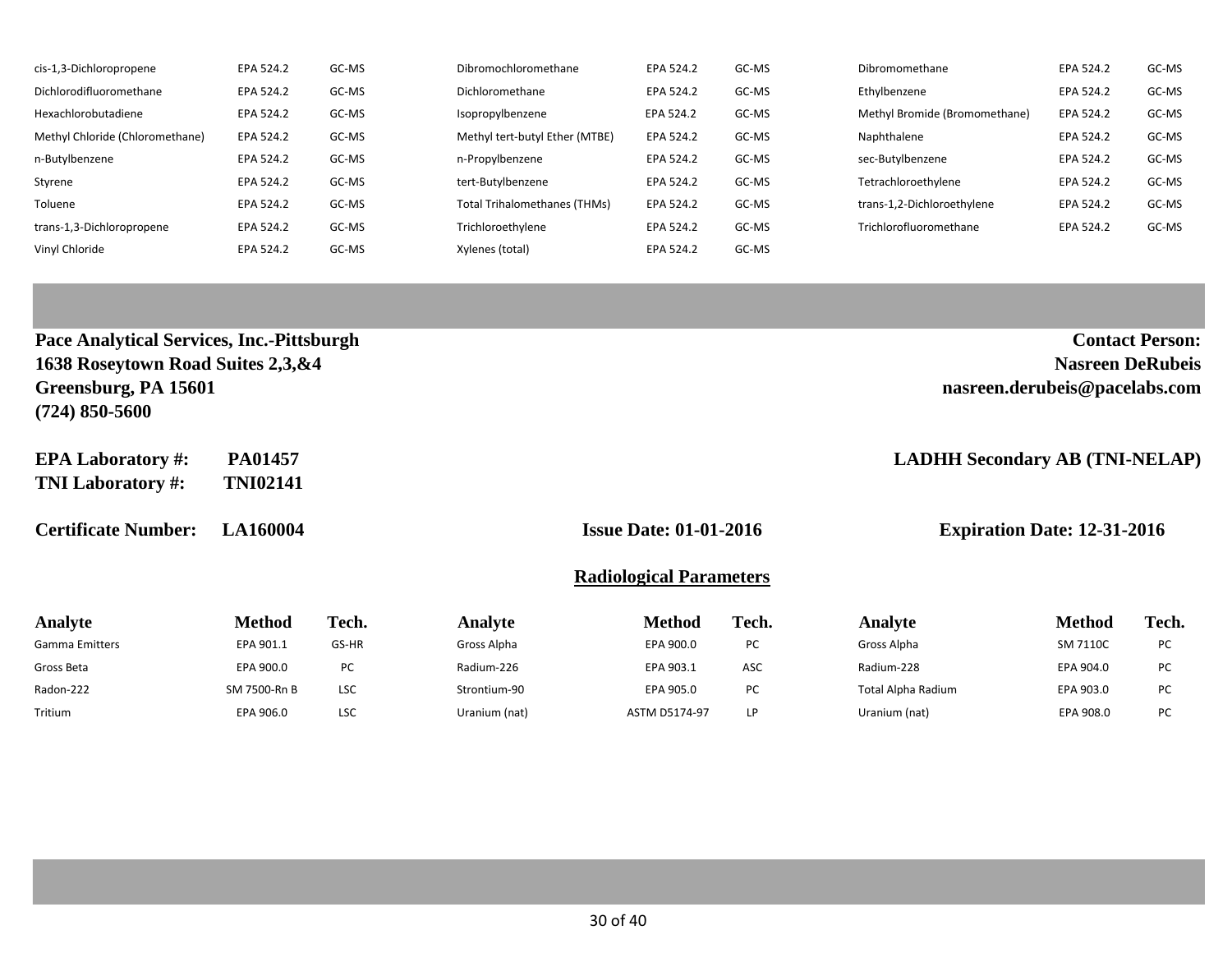### **SGS Accutest Inc. – Lafayette Contact Person: 500 Ambassador Caffery Pkwy Karen Rodrigue-Varnado Scott, LA 70583-8544 karenrv@accutest.com (337) 237-4775**

| <b>EPA Laboratory #:</b> | <b>LA00013</b>  |
|--------------------------|-----------------|
| <b>TNI Laboratory #:</b> | <b>TNI01404</b> |

**Certificate Number: LA160020 Issue Date: 01-01-2016 Expiration Date: 12-31-2016**

Zinc **EPA 200.8** ICP-MS

#### **EXADHH Primary AB (TNI-NELAP)**

#### **Inorganic Parameters**

| Analyte             | Method    | Tech.       | Analyte                           | <b>Method</b>   | Tech.        | Analyte             | <b>Method</b> | Tech.   |
|---------------------|-----------|-------------|-----------------------------------|-----------------|--------------|---------------------|---------------|---------|
| Alkalinity as CaCO3 | SM2320B   | <b>TITR</b> | Aluminum                          | EPA 200.8       | ICP-MS       | Antimony            | EPA 200.8     | ICP-MS  |
| Arsenic             | EPA 200.8 | ICP-MS      | Barium                            | EPA 200.8       | ICP-MS       | Beryllium           | EPA 200.8     | ICP-MS  |
| Cadmium             | EPA 200.8 | ICP-MS      | Chloride                          | EPA 300.0       | IC-COND      | Chromium            | EPA 200.8     | ICP-MS  |
| Copper              | EPA 200.8 | ICP-MS      | Fluoride                          | EPA 300.0       | IC-COND      | Lead                | EPA 200.8     | ICP-MS  |
| Manganese           | EPA 200.8 | ICP-MS      | Mercury                           | EPA 245.1       | <b>CVAAS</b> | Molybdenum          | EPA 200.8     | ICP-MS  |
| Nickel              | EPA 200.8 | ICP-MS      | Nitrate as N                      | EPA 300.0       | IC-COND      | Nitrate-Nitrite asN | SM 4500-NO3 E | UV-VIS  |
| Selenium            | EPA 200.8 | ICP-MS      | Silver                            | EPA 200.8       | ICP-MS       | Sulfate             | EPA 300.0     | IC-COND |
| Thallium            | EPA 200.8 | ICP-MS      | <b>Total Organic Carbon (TOC)</b> | <b>SM 5310B</b> | TOC-IR       | Vanadium            | EPA 200.8     | ICP-MS  |

| Analyte                   | <b>Method</b> | Tech.  | Analyte                 | <b>Method</b> | Tech.  | Analyte                           | <b>Method</b> | Tech.  |
|---------------------------|---------------|--------|-------------------------|---------------|--------|-----------------------------------|---------------|--------|
| 1,1,1,2-Tetrachloroethane | EPA 524.2     | GC-MS  | 1,1,1-Trichloroethane   | EPA 524.2     | GC-MS  | 1,1,2,2-Tetrachloroethane         | EPA 524.2     | GC-MS  |
| 1,1,2-Trichloroethane     | EPA 524.2     | GC-MS  | 1,1-Dichloroethane      | EPA 524.2     | GC-MS  | 1,1-Dichloroethylene              | EPA 524.2     | GC-MS  |
| 1,1-Dichloropropene       | EPA 524.2     | GC-MS  | 1,2,3-Trichlorobenzene  | EPA 524.2     | GC-MS  | 1,2,3-Trichloropropane            | EPA 524.2     | GC-MS  |
| 1,2,4-Trichlorobenzene    | EPA 524.2     | GC-MS  | 1,2,4-Trimethylbenzene  | EPA 524.2     | GC-MS  | 1,2-Dibromo-3-chloropropane (DBCP | EPA 504.1     | GC-ECD |
| 1,2-Dibromoethane (EDB)   | EPA 504.1     | GC-ECD | 1,2-Dichlorobenzene     | EPA 524.2     | GC-MS  | 1,2-Dichloroethane                | EPA 524.2     | GC-MS  |
| 1,2-Dichloropropane       | EPA 524.2     | GC-MS  | 1,3,5-Trimethylbenzene  | EPA 524.2     | GC-MS  | 1.3-Dichlorobenzene               | EPA 524.2     | GC-MS  |
| 1,3-Dichloropropane       | EPA 524.2     | GC-MS  | 1.4-Dichlorobenzene     | EPA 524.2     | GC-MS  | 2,2-Dichloropropane               | EPA 524.2     | GC-MS  |
| 2-Chlorotoluene           | EPA 524.2     | GC-MS  | 4-Chlorotoluene         | EPA 524.2     | GC-MS  | 4-Isopropyltoluene                | EPA 524.2     | GC-MS  |
| Benzene                   | EPA 524.2     | GC-MS  | <b>Bromoacetic Acid</b> | EPA 552.3     | GC-ECD | Bromobenzene                      | EPA 524.2     | GC-MS  |
| Bromochloromethane        | EPA 524.2     | GC-MS  | Bromodichloromethane    | EPA 524.2     | GC-MS  | Bromoform                         | EPA 524.2     | GC-MS  |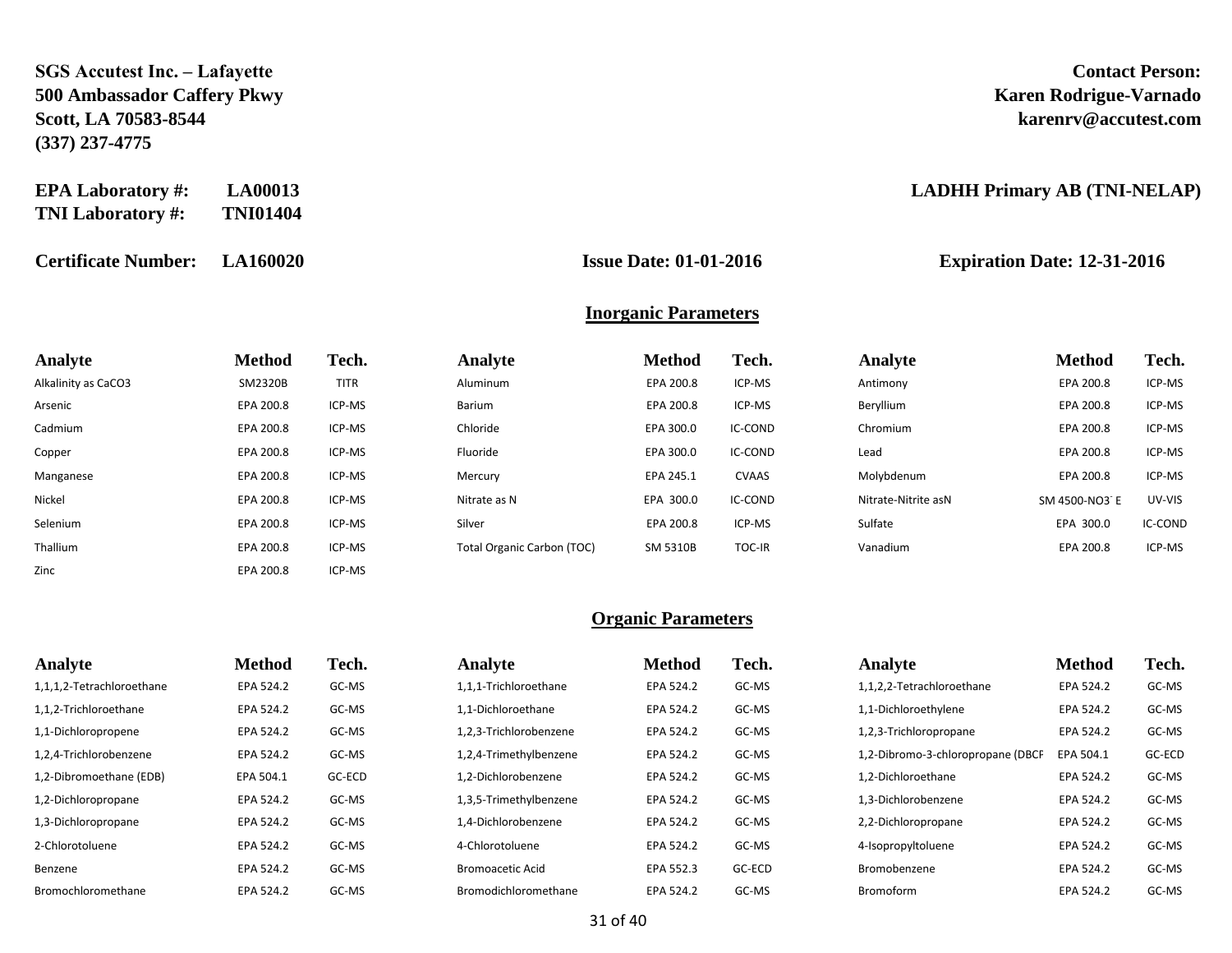| Carbon Tetrachloride           | EPA 524.2 | GC-MS  | Chloroacetic Acid             | EPA 552.2 | GC-ECD | Chlorobenzene                   | EPA 524.2 | GC-MS |
|--------------------------------|-----------|--------|-------------------------------|-----------|--------|---------------------------------|-----------|-------|
| Chloroethane                   | EPA 524.2 | GC-MS  | Chloroform                    | EPA 524.2 | GC-MS  | cis-1,2-Dichloroethylene        | EPA 524.2 | GC-MS |
| cis-1,3-Dichloropropene        | EPA 524.2 | GC-MS  | Dibromoacetic Acid            | EPA 552.3 | GC-ECD | Dibromochloromethane            | EPA 524.2 | GC-MS |
| Dibromomethane                 | EPA 524.2 | GC-MS  | Dichloroacetic Acid           | EPA 552.2 | GC-ECD | Dichlorodifluoromethane         | EPA 524.2 | GC-MS |
| Dichloromethane                | EPA 524.2 | GC-MS  | Ethylbenzene                  | EPA 524.2 | GC-MS  | Hexachlorobutadiene             | EPA 524.2 | GC-MS |
| Isopropylbenzene               | EPA 524.2 | GC-MS  | Methyl Bromide (Bromomethane) | EPA 524.2 | GC-MS  | Methyl Chloride (Chloromethane) | EPA 524.2 | GC-MS |
| Methyl tert-butyl Ether (MTBE) | EPA 524.2 | GC-MS  | Naphthalene                   | EPA 524.2 | GC-MS  | n-Butylbenzene                  | EPA 524.2 | GC-MS |
| n-Propylbenzene                | EPA 524.2 | GC-MS  | sec-Butylbenzene              | EPA 524.2 | GC-MS  | Styrene                         | EPA 524.2 | GC-MS |
| tert-Butylbenzene              | EPA 524.2 | GC-MS  | Tetrachloroethylene           | EPA 524.2 | GC-MS  | Toluene                         | EPA 524.2 | GC-MS |
| Total Haloacetic Acids (HAA5)  | EPA 552.3 | GC-ECD | Total Trihalomethanes (THMs)  | EPA 524.2 | GC-MS  | trans-1,2-Dichloroethylene      | EPA 524.2 | GC-MS |
| trans-1,3-Dichloropropene      | EPA 524.2 | GC-MS  | <b>Trichloroacetic Acid</b>   | EPA 552.3 | GC-ECD | Trichloroethylene               | EPA 524.2 | GC-MS |
| Trichlorofluoromethane         | EPA 524.2 | GC-MS  | Vinyl Chloride                | EPA 524.2 | GC-MS  | Xylenes (total)                 | EPA 524.2 | GC-MS |

| <b>SGS Accutest Inc. - Wheat Ridge</b> | <b>Contact Person:</b>   |
|----------------------------------------|--------------------------|
| 4039 Youngfield Street                 | <b>Kaprie Surprenant</b> |
| Wheat Ridge, CO 80033                  | kapries@accutest.com     |
| $(303)$ 425-6021                       |                          |
|                                        |                          |

| <b>EPA Laboratory#:</b>  | CO00049         |
|--------------------------|-----------------|
| <b>TNI Laboratory #:</b> | <b>TNI01950</b> |

**Certificate Number: LA160025 Issue Date: 01-01-2016 Expiration Date: 12-31-2016**

 $\bf{LADHH}$  Secondary AB (TNI-NELAP)

### **Inorganic Parameters**

| <b>Analyte</b>                        | <b>Method</b>   | Tech.        | Analyte      | <b>Method</b> | Tech.          | Analyte        | <b>Method</b> | Tech.   |
|---------------------------------------|-----------------|--------------|--------------|---------------|----------------|----------------|---------------|---------|
| Alkalinity as CaCO3                   | SM2320B         | <b>TITR</b>  | Aluminum     | EPA 200.7     | ICP-AES        | Aluminum       | EPA 200.8     | ICP-MS  |
| Antimony                              | EPA 200.8       | ICP-MS       | Arsenic      | EPA 200.8     | ICP-MS         | Barium         | EPA 200.7     | ICP-AES |
| Barium                                | EPA 200.8       | ICP-MS       | Beryllium    | EPA 200.8     | ICP-MS         | <b>Bromide</b> | EPA 300.0     | IC-COND |
| Cadmium                               | EPA 200.8       | ICP-MS       | Calcium      | EPA 200.7     | ICP-AES        | Chloride       | EPA 300.0     | IC-COND |
| Chlorine (total residual)             | SM 4500-Cl G    | UV-VIS       | Chromium     | EPA 200.7     | ICP-AES        | Chromium       | EPA 200.8     | ICP-MS  |
| Color                                 | SM 2120B        | <b>OTHER</b> | Conductivity | SM 2510B      | COND           | Copper         | EPA 200.7     | ICP-AES |
| Copper                                | EPA 200.8       | ICP-MS       | Cyanide      | EPA 335.4     | AUTO           | Fluoride       | EPA 300.0     | IC-COND |
| Hardness as CaCO <sub>3</sub> (total) | <b>SM 2340B</b> | <b>OTHER</b> | Iron         | EPA 200.7     | <b>ICP-AES</b> | Lead           | EPA 200.8     | ICP-MS  |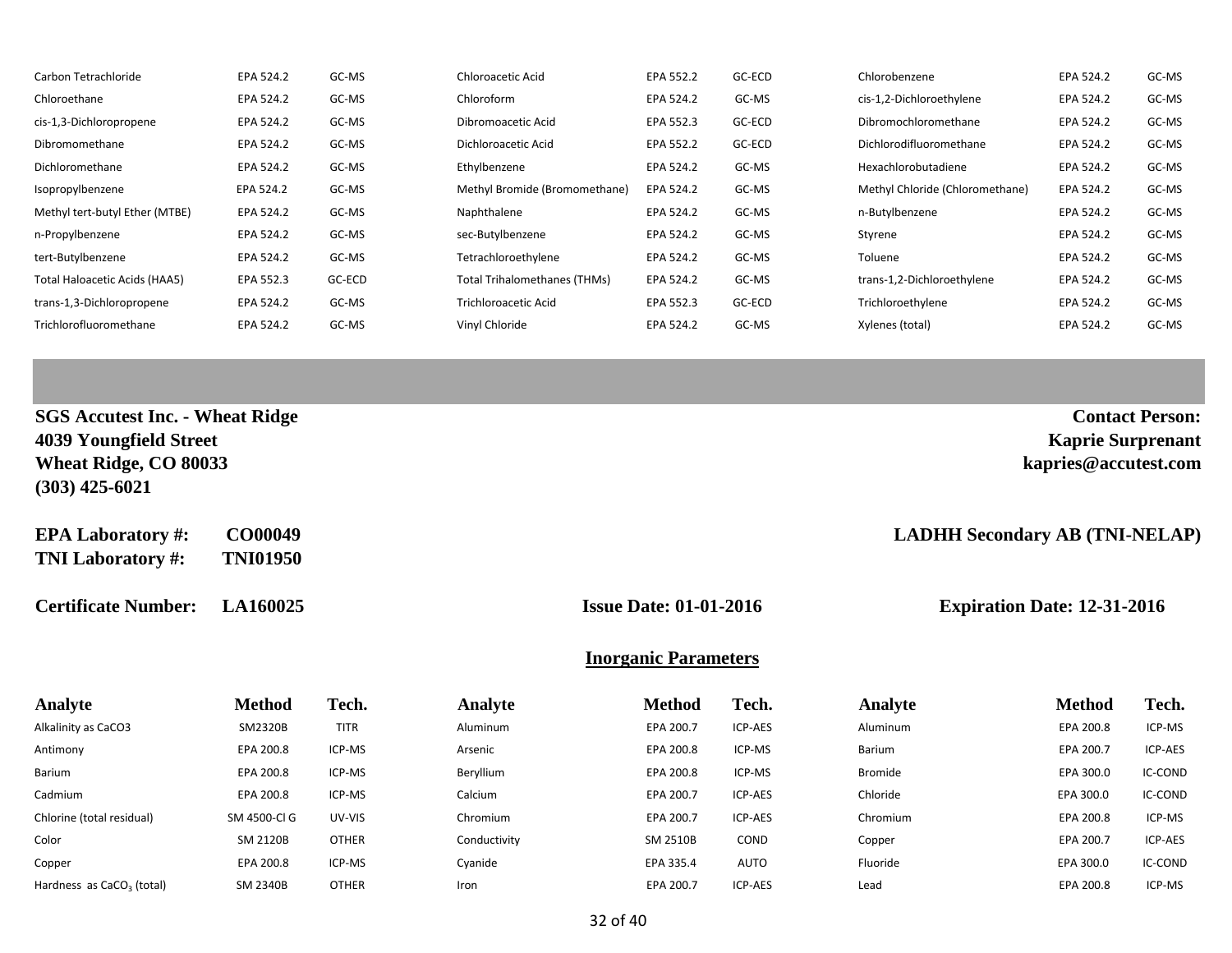| Magnesium                           | EPA 200.7       | <b>ICP-AES</b> | Manganese                  | EPA 200.7                | ICP-AES        | Manganese            | EPA 200.8 | ICP-MS      |
|-------------------------------------|-----------------|----------------|----------------------------|--------------------------|----------------|----------------------|-----------|-------------|
| Mercury                             | EPA 245.1       | <b>CVAAS</b>   | Molybdenum                 | EPA 200.8                | ICP-MS         | Nickel               | EPA 200.7 | ICP-AES     |
| Nickel                              | EPA 200.8       | ICP-MS         | Nitrate as N               | EPA 300.0                | IC-COND        | Nitrate-Nitrite as N | EPA 300.0 | IC-COND     |
| Nitrite as N                        | EPA 300.0       | IC-COND        | Odor                       | SM 2150B                 | <b>OTHER</b>   | Orthophosphate as P  | EPA 300.0 | IC-COND     |
| pH                                  | EPA 150.1       | <b>ISE</b>     | pH                         | SM 4500-H <sup>+</sup> B | <b>ISE</b>     | Potassium            | EPA 200.7 | ICP-AES     |
| Selenium                            | EPA 200.8       | ICP-MS         | Silver                     | EPA 200.7                | <b>ICP-AES</b> | Silver               | EPA 200.8 | ICP-MS      |
| Sodium                              | EPA 200.7       | <b>ICP-AES</b> | Sulfate                    | EPA 300.0                | IC-COND        | Thallium             | EPA 200.8 | ICP-MS      |
| <b>Total Dissolved Solids (TDS)</b> | <b>SM 2540C</b> | GRAV           | Total Organic Carbon (TOC) | <b>SM 5310C</b>          | <b>TOC-FID</b> | Turbidity            | SM 2130B  | <b>TURB</b> |
| Uranium                             | EPA 200.8       | ICP-MS         | <b>UV254</b>               | <b>SM 5910B</b>          | UV/VIS         | Vanadium             | EPA 200.7 | ICP-AES     |
| Zinc                                | EPA 200.8       | ICP-MS         | Zinc                       | EPA 200.8                | ICP-MS         |                      |           |             |

| <b>Analyte</b>              | <b>Method</b> | Tech.             | Analyte                       | <b>Method</b> | Tech.             | Analyte                           | <b>Method</b>  | Tech.             |
|-----------------------------|---------------|-------------------|-------------------------------|---------------|-------------------|-----------------------------------|----------------|-------------------|
| 1,1,1,2-Tetrachloroethane   | EPA 524.2     | GC-MS             | 1,1,1-Trichloroethane         | EPA 524.2     | GC-MS             | 1,1,2,2-Tetrachloroethane         | EPA 524.2      | GC-MS             |
| 1,1,2-Trichloroethane       | EPA 524.2     | GC-MS             | 1,1-Dichloroethane            | EPA 524.2     | GC-MS             | 1,1-Dichloroethylene              | EPA 524.2      | GC-MS             |
| 1,1-Dichloropropene         | EPA 524.2     | GC-MS             | 1,2,3-Trichlorobenzene        | EPA 524.2     | GC-MS             | 1,2,3-Trichloropropane            | EPA 524.2      | GC-MS             |
| 1,2,4-Trichlorobenzene      | EPA 524.2     | GC-MS             | 1,2,4-Trimethylbenzene        | EPA 524.2     | GC-MS             | 1,2-Dibromo-3-chloropropane (DBCP | EPA 504.1      | GC-ECD            |
| 1,2-Dibromoethane (EDB)     | EPA 504.1     | GC-ECD            | 1,2-Dichlorobenzene           | EPA 524.2     | GC-MS             | 1,2-Dichloroethane                | EPA 524.2      | GC-MS             |
| 1,2-Dichloropropane         | EPA 524.2     | GC-MS             | 1,3,5-Trimethylbenzene        | EPA 524.2     | GC-MS             | 1,3-Dichlorobenzene               | EPA 524.2      | GC-MS             |
| 1,3-Dichloropropane         | EPA 524.2     | GC-MS             | 1,4-Dichlorobenzene           | EPA 524.2     | GC-MS             | 2,2-Dichloropropane               | EPA 524.2      | GC-MS             |
| $2,4-D$                     | EPA 515.4     | GC-ECD            | 2-Chlorotoluene               | EPA 524.2     | GC-MS             | 3-Hydroxycarbofuran               | EPA 531.1      | <b>HPLC-FLUOR</b> |
| 4-Chlorotoluene             | EPA 524.2     | GC-MS             | 4-Isopropyltoluene            | EPA 524.2     | GC-MS             | Alachlor                          | EPA 525.2      | GC-MS             |
| Aldicarb                    | EPA 531.1     | <b>HPLC-FLUOR</b> | Aldicarb Sulfone              | EPA 531.1     | <b>HPLC-FLUOR</b> | Aldicarb Sulfoxide                | EPA 531.1      | <b>HPLC-FLUOR</b> |
| Atrazine                    | EPA 525.2     | GC-MS             | Benzene                       | EPA 524.2     | GC-MS             | Benzo(a)pyrene (PAHs)             | EPA 525.2      | GC-MS             |
| Bis(2-ethylhexyl) phthalate | EPA 525.2     | GC-MS             | <b>Bromoacetic Acid</b>       | EPA 552.2     | GC-ECD            | Bromobenzene                      | EPA 524.2      | GC-MS             |
| Bromochloromethane          | EPA 524.2     | GC-MS             | Bromodichloromethane          | EPA 524.2     | GC-MS             | Bromoform                         | EPA 524.2      | GC-MS             |
| Butachlor                   | EPA 525.2     | GC-MS             | Carbaryl                      | EPA 531.1     | <b>HPLC-FLUOR</b> | Carbofuran                        | EPA 531.1      | HPLC-FLUOR        |
| Carbon Tetrachloride        | EPA 524.2     | GC-MS             | Chloroacetic Acid             | EPA 552.2     | GC-ECD            | Chlorobenzene                     | EPA 524.2      | GC-MS             |
| Chloroethane                | EPA 524.2     | GC-MS             | Chloroform                    | EPA 524.2     | GC-MS             | cis-1,2-Dichloroethylene          | EPA 524.2      | GC-MS             |
| cis-1,3-Dichloropropene     | EPA 524.2     | GC-MS             | Dalapon                       | EPA 515.4     | GC-ECD            | Di(2-ethylhexyl) Adipate          | EPA 525.2      | GC-MS             |
| Dibromoacetic Acid          | EPA 552.2     | GC-ECD            | Dibromochloromethane          | EPA 524.2     | GC-MS             | Dibromomethane                    | EPA 524.2      | GC-MS             |
| Dicamba                     | EPA 515.4     | GC-ECD            | Dichloroacetic Acid           | EPA 552.2     | GC-ECD            | Dichlorodifluoromethane           | EPA 524.2      | GC-MS             |
| Dichloromethane             | EPA 524.2     | GC-MS             | Dinoseb                       | EPA 515.4     | GC-ECD            | Diquat                            | EPA 549.2      | HPLC-UV           |
| Endothall                   | EPA 548.1     | GC-MS             | Ethylbenzene                  | EPA 524.2     | GC-MS             | Glyphosate                        | <b>EPA 547</b> | <b>HPLC-FLUOR</b> |
| Hexachlorobutadiene         | EPA 524.2     | GC-MS             | Isopropylbenzene              | EPA 524.2     | GC-MS             | Methiocarb                        | EPA 531.1      | <b>HPLC-FLUOR</b> |
| Methomyl                    | EPA 531.1     | <b>HPLC-FLUOR</b> | Methyl Bromide (Bromomethane) | EPA 524.2     | GC-MS             | Methyl Chloride (Chloromethane)   | EPA 524.2      | GC-MS             |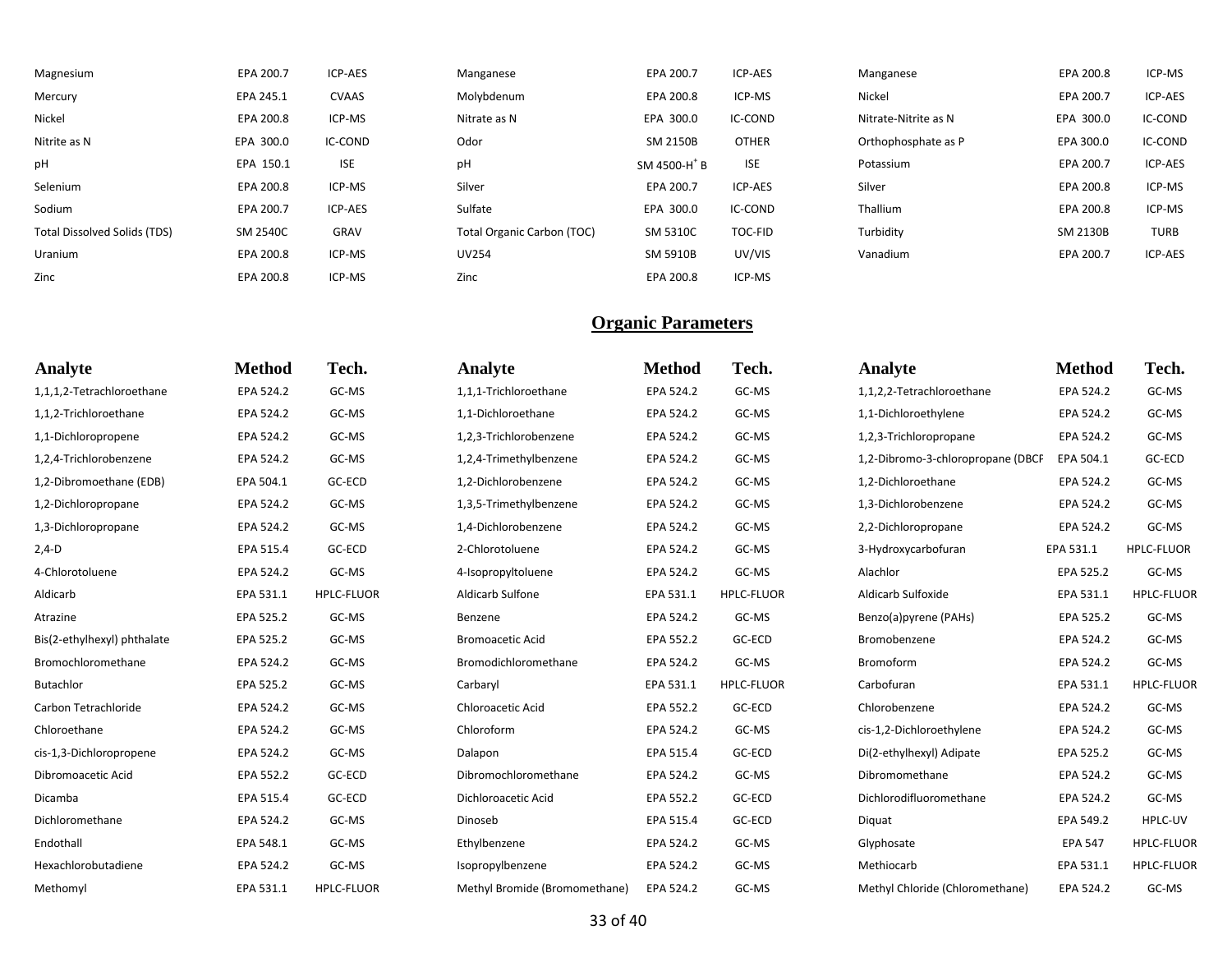| Methyl tert-butyl Ether (MTBE) | EPA 524.2 | GC-MS             | Metolachlor                   | EPA 525.2 | GC-MS   | Metribuzin                          | EPA 525.2 | GC-MS             |
|--------------------------------|-----------|-------------------|-------------------------------|-----------|---------|-------------------------------------|-----------|-------------------|
| Naphthalene                    | EPA 524.2 | GC-MS             | n-Butylbenzene                | EPA 524.2 | GC-MS   | n-Propylbenzene                     | EPA 524.2 | GC-MS             |
| Oxamyl                         | EPA 531.1 | <b>HPLC-FLUOR</b> | Paraguat                      | EPA 549.2 | HPLC-UV | Pentachlorophenol                   | EPA 515.4 | GC-ECD            |
| Picloram                       | EPA 515.4 | GC-ECD            | Propachlor                    | EPA 525.2 | GC-MS   | Propoxur (Baygon)                   | EPA 531.1 | <b>HPLC-FLUOR</b> |
| sec-Butylbenzene               | EPA 524.2 | GC-MS             | Silvex (2,4,5-TP)             | EPA 515.4 | GC-ECD  | Simazine                            | EPA 525.2 | GC-MS             |
| Styrene                        | EPA 524.2 | GC-MS             | tert-Butylbenzene             | EPA 524.2 | GC-MS   | Tetrachloroethylene                 | EPA 524.2 | GC-MS             |
| Toluene                        | EPA 524.2 | GC-MS             | Total Haloacetic Acids (HAA5) | EPA 552.2 | GC-ECD  | <b>Total Trihalomethanes (THMs)</b> | EPA 524.2 | GC-MS             |
| trans-1,2-Dichloroethylene     | EPA 524.2 | GC-MS             | trans-1,3-Dichloropropene     | EPA 524.2 | GC-MS   | <b>Trichloroacetic Acid</b>         | EPA 552.2 | GC-ECD            |
| Trichloroethylene              | EPA 524.2 | GC-MS             | Trichlorofluoromethane        | EPA 524.2 | GC-MS   | Vinyl Chloride                      | EPA 524.2 | GC-MS             |
| Xylenes (total)                | EPA 524.2 | GC-MS             |                               |           |         |                                     |           |                   |

| <b>Summit Environmental Technologies, Inc.</b> | <b>Contact Person:</b>  |
|------------------------------------------------|-------------------------|
| 3310 Win Street                                | <b>Meegan Dougherty</b> |
| Cuyahoga Falls, OH 44223                       | mdougherty@settek.com   |
| $(330)$ 253-8211                               |                         |

**EPA Laboratory #: OH00923 LADHH Secondary AB (TNI-NELAP) TNI Laboratory #: TNI00583**

**Certificate Number: LA160022 Issue Date: 01-01-2016 Expiration Date: 12-31-2016**

### **Inorganic Parameters**

| Analyte                      | <b>Method</b> | Tech.        | Analyte                                 | <b>Method</b> | Tech.        | <b>Analyte</b>                        | <b>Method</b> | Tech.   |
|------------------------------|---------------|--------------|-----------------------------------------|---------------|--------------|---------------------------------------|---------------|---------|
| Alkalinity as CaCO3          | SM2320B       | <b>TITR</b>  | Aluminum                                | EPA 200.7     | ICP-AES      | Aluminum                              | EPA 200.8     | ICP-MS  |
| Antimony                     | EPA 200.8     | ICP-MS       | Arsenic                                 | EPA 200.8     | ICP-MS       | Barium                                | EPA 200.7     | ICP-AES |
| Barium                       | EPA 200.8     | ICP-MS       | Beryllium                               | EPA 200.7     | ICP-AES      | Beryllium                             | EPA 200.8     | ICP-MS  |
| Boron                        | EPA 200.7     | ICP-AES      | <b>Bromate</b>                          | EPA 300.1     | IC-COND      | Bromide                               | EPA 300.0     | IC-COND |
| Bromide                      | EPA 300.1     | IC-COND      | Cadmium                                 | EPA 200.7     | ICP-AES      | Cadmium                               | EPA 200.8     | ICP-MS  |
| Calcium                      | EPA 200.7     | ICP-AES      | Chlorate                                | EPA 300.1     | IC-COND      | Chloride                              | EPA 300.0     | IC-COND |
| Chlorite                     | EPA 300.1     | IC-COND      | Chromium                                | EPA 200.7     | ICP-AES      | Chromium                              | EPA 200.8     | ICP-MS  |
| Conductivity                 | SM 2510B      | COND         | Copper                                  | EPA 200.7     | ICP-AES      | Copper                                | EPA 200.8     | ICP-MS  |
| Corrosivity (Langlier Index) | SM 2330B      | <b>OTHER</b> | Cyanide                                 | SM 4500-CN E  | UV-VIS       | Cyanide (amenable)                    | SM 4500-CN G  | OTHER   |
| Fluoride                     | EPA 300.0     | IC-COND      | Hardness as CaCO <sub>3</sub> (calcium) | SM 2340B      | <b>OTHER</b> | Hardness as CaCO <sub>3</sub> (total) | SM 2340B      | OTHER   |
| Iron                         | EPA 200.7     | ICP-AES      | Lead                                    | EPA 200.8     | ICP-MS       | Magnesium                             | EPA 200.7     | ICP-AES |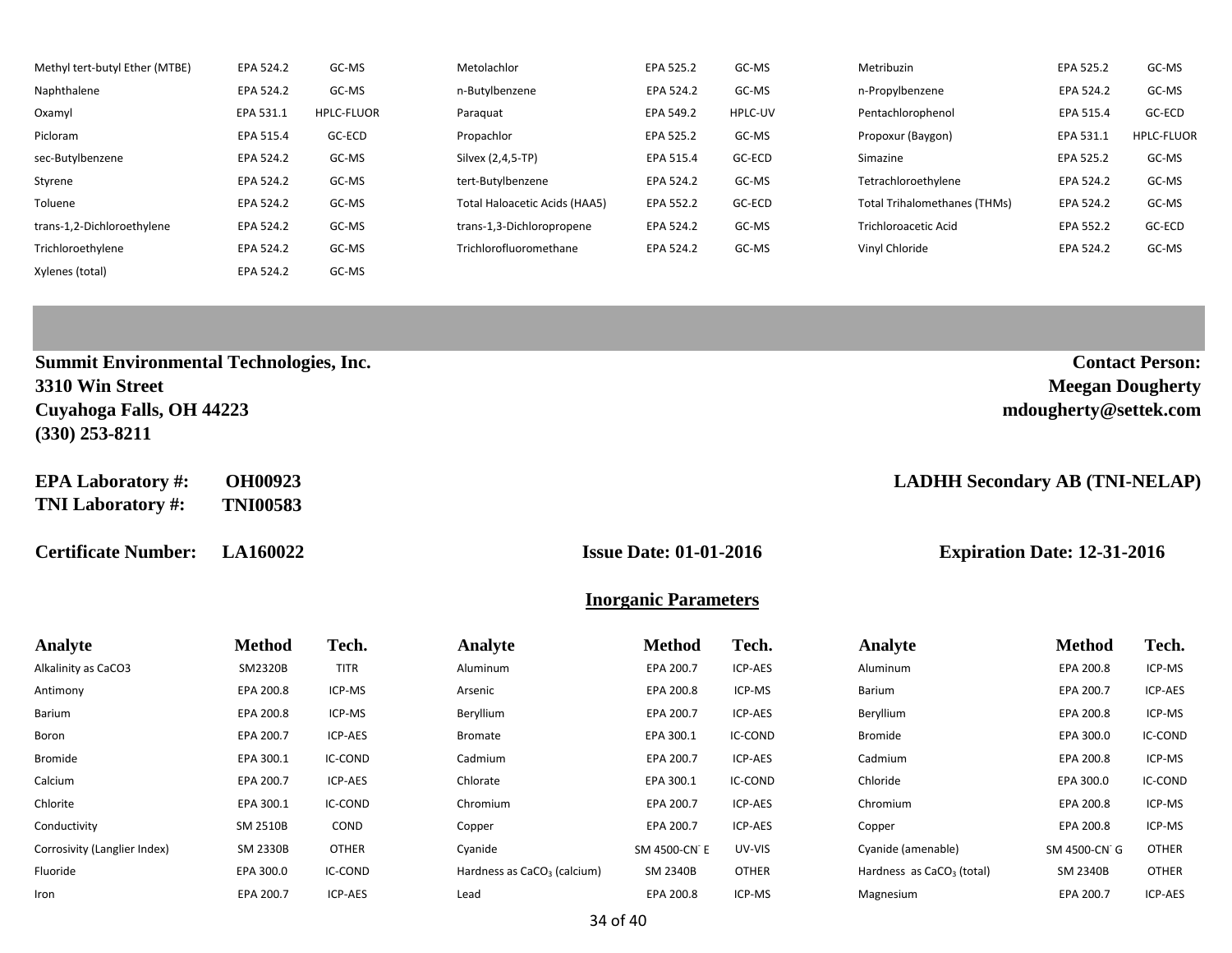| Manganese                  | EPA 200.7       | ICP-AES       | Manganese                  | EPA 200.8                | ICP-MS       | Mercury                             | EPA 245.1 | <b>CVAAS</b> |
|----------------------------|-----------------|---------------|----------------------------|--------------------------|--------------|-------------------------------------|-----------|--------------|
| Molybdenum                 | EPA 200.7       | ICP-AES       | Molybdenum                 | EPA 200.8                | ICP-MS       | Nickel                              | EPA 200.7 | ICP-AES      |
| Nickel                     | EPA 200.8       | ICP-MS        | Nitrate as N               | EPA 300.0                | IC-COND      | Nitrate-Nitrite as N                | EPA 300.0 | IC-COND      |
| Nitrite as N               | EPA 300.0       | IC-COND       | Odor                       | SM 2150B                 | <b>OTHER</b> | Orthophosphate as P                 | EPA 300.0 | IC-COND      |
| Perchlorate                | EPA 314.0       | IC-COND       | рH                         | SM 4500-H <sup>+</sup> B | <b>ISE</b>   | Potassium                           | EPA 200.7 | ICP-AES      |
| Selenium                   | EPA 200.8       | ICP-MS        | Silica as SiO <sub>2</sub> | EPA 200.7                | ICP-AES      | Silver                              | EPA 200.7 | ICP-AES      |
| Silver                     | EPA 200.8       | ICP-MS        | Sodium                     | EPA 200.7                | ICP-AES      | Sulfate                             | EPA 300.0 | IC-COND      |
| Surfactants-MBAS           | <b>SM 5540C</b> | UV-VIS        | Thallium                   | EPA 200.8                | ICP-MS       | <b>Total Dissolved Solids (TDS)</b> | SM 2540C  | GRAV         |
| Total Organic Carbon (TOC) | SM 5310B        | <b>TOC-IR</b> | Turbidity                  | EPA 180.1                | <b>TURB</b>  | Vanadium                            | EPA 200.7 | ICP-AES      |
| Vanadium                   | EPA 200.8       | ICP-MS        | Zinc                       | EPA 200.7                | ICP-AES      | Zinc                                | EPA 200.8 | ICP-MS       |

| Analyte                     | <b>Method</b>  | Tech.             | Analyte                 | <b>Method</b>  | Tech.             | Analyte                           | <b>Method</b>  | Tech.             |
|-----------------------------|----------------|-------------------|-------------------------|----------------|-------------------|-----------------------------------|----------------|-------------------|
| 1,1,1,2-Tetrachloroethane   | EPA 524.2      | GC-MS             | 1,1,1-Trichloroethane   | EPA 524.2      | GC-MS             | 1,1,2,2-Tetrachloroethane         | EPA 524.2      | GC-MS             |
| 1,1,2-Trichloroethane       | EPA 524.2      | GC-MS             | 1,1-Dichloroethane      | EPA 524.2      | GC-MS             | 1,1-Dichloroethylene              | EPA 524.2      | GC-MS             |
| 1,1-Dichloropropene         | EPA 524.2      | GC-MS             | 1,2,3-Trichlorobenzene  | EPA 524.2      | GC-MS             | 1,2,3-Trichloropropane            | EPA 524.2      | GC-MS             |
| 1,2,4-Trichlorobenzene      | EPA 524.2      | GC-MS             | 1,2,4-Trimethylbenzene  | EPA 524.2      | GC-MS             | 1,2-Dibromo-3-chloropropane (DBCP | EPA 504.1      | GC-ECD            |
| 1,2-Dibromoethane (EDB)     | EPA 504.1      | GC-ECD            | 1,2-Dichlorobenzene     | EPA 524.2      | GC-MS             | 1,2-Dichloroethane                | EPA 524.2      | GC-MS             |
| 1,2-Dichloropropane         | EPA 524.2      | GC-MS             | 1,3,5-Trimethylbenzene  | EPA 524.2      | GC-MS             | 1,3-Dichlorobenzene               | EPA 524.2      | GC-MS             |
| 1,3-Dichloropropane         | EPA 524.2      | GC-MS             | 1,4-Dichlorobenzene     | EPA 524.2      | GC-MS             | 2,2-Dichloropropane               | EPA 524.2      | GC-MS             |
| 2,3,7,8-TCDD (Dioxin)       | EPA 1613       | GC-HRMS           | $2,4-D$                 | EPA 515.1      | GC-ECD            | 2-Chlorotoluene                   | EPA 524.2      | GC-MS             |
| 3-Hydroxycarbofuran         | EPA 531.2      | <b>HPLC-FLUOR</b> | 4-Chlorotoluene         | EPA 524.2      | GC-MS             | 4-Isopropyltoluene                | EPA 524.2      | GC-MS             |
| Alachlor                    | EPA 525.2      | GC-MS             | Aldicarb                | EPA 531.2      | <b>HPLC-FLUOR</b> | Aldicarb Sulfone                  | EPA 531.2      | <b>HPLC-FLUOR</b> |
| Aldicarb Sulfoxide          | EPA 531.2      | <b>HPLC-FLUOR</b> | Aldrin                  | <b>EPA 508</b> | GC-ECD            | Aldrin                            | EPA 525.2      | GC-MS             |
| Atrazine                    | EPA 525.2      | GC-MS             | Benzene                 | EPA 524.2      | GC-MS             | Benzo(a)pyrene (PAHs)             | EPA 525.2      | GC-MS             |
| Bis(2-ethylhexyl) phthalate | EPA 525.2      | GC-MS             | <b>Bromoacetic Acid</b> | EPA 552.2      | GC-ECD            | Bromobenzene                      | EPA 524.2      | GC-MS             |
| Bromochloroacetic Acid      | EPA 552.2      | GC-ECD            | Bromochloromethane      | EPA 524.2      | GC-MS             | Bromodichloromethane              | EPA 524.2      | GC-MS             |
| Bromoform                   | EPA 524.2      | GC-MS             | Butachlor               | EPA 525.2      | GC-MS             | Carbaryl                          | EPA 531.2      | <b>HPLC-FLUOR</b> |
| Carbofuran                  | EPA 531.2      | <b>HPLC-FLUOR</b> | Carbon Tetrachloride    | EPA 524.2      | GC-MS             | Chlordane (tech.)                 | <b>EPA 508</b> | GC-ECD            |
| Chloroacetic Acid           | EPA 552.2      | GC-ECD            | Chlorobenzene           | EPA 524.2      | GC-MS             | Chloroform                        | EPA 524.2      | GC-MS             |
| cis-1,2-Dichloroethylene    | EPA 524.2      | GC-MS             | cis-1,3-Dichloropropene | EPA 524.2      | GC-MS             | Dalapon                           | EPA 515.1      | GC-ECD            |
| Di(2-ethylhexyl) Adipate    | EPA 525.2      | GC-MS             | Dibromoacetic Acid      | EPA 552.2      | GC-ECD            | Dibromochloromethane              | EPA 524.2      | GC-MS             |
| Dibromomethane              | EPA 524.2      | GC-MS             | Dicamba                 | EPA 515.1      | GC-ECD            | Dichloroacetic Acid               | EPA 552.2      | GC-ECD            |
| Dichlorodifluoromethane     | EPA 524.2      | GC-MS             | Dichloromethane         | EPA 524.2      | GC-MS             | Dieldrin                          | <b>EPA 508</b> | GC-ECD            |
| Dinoseb                     | EPA 515.1      | GC-ECD            | Diquat                  | EPA 549.2      | HPLC-UV           | Endothall                         | EPA 548.1      | GC-MS             |
| Endrin                      | <b>EPA 508</b> | GC-ECD            | Ethylbenzene            | EPA 524.2      | GC-MS             | gamma-BHC (Lindane)               | <b>EPA 508</b> | GC-ECD            |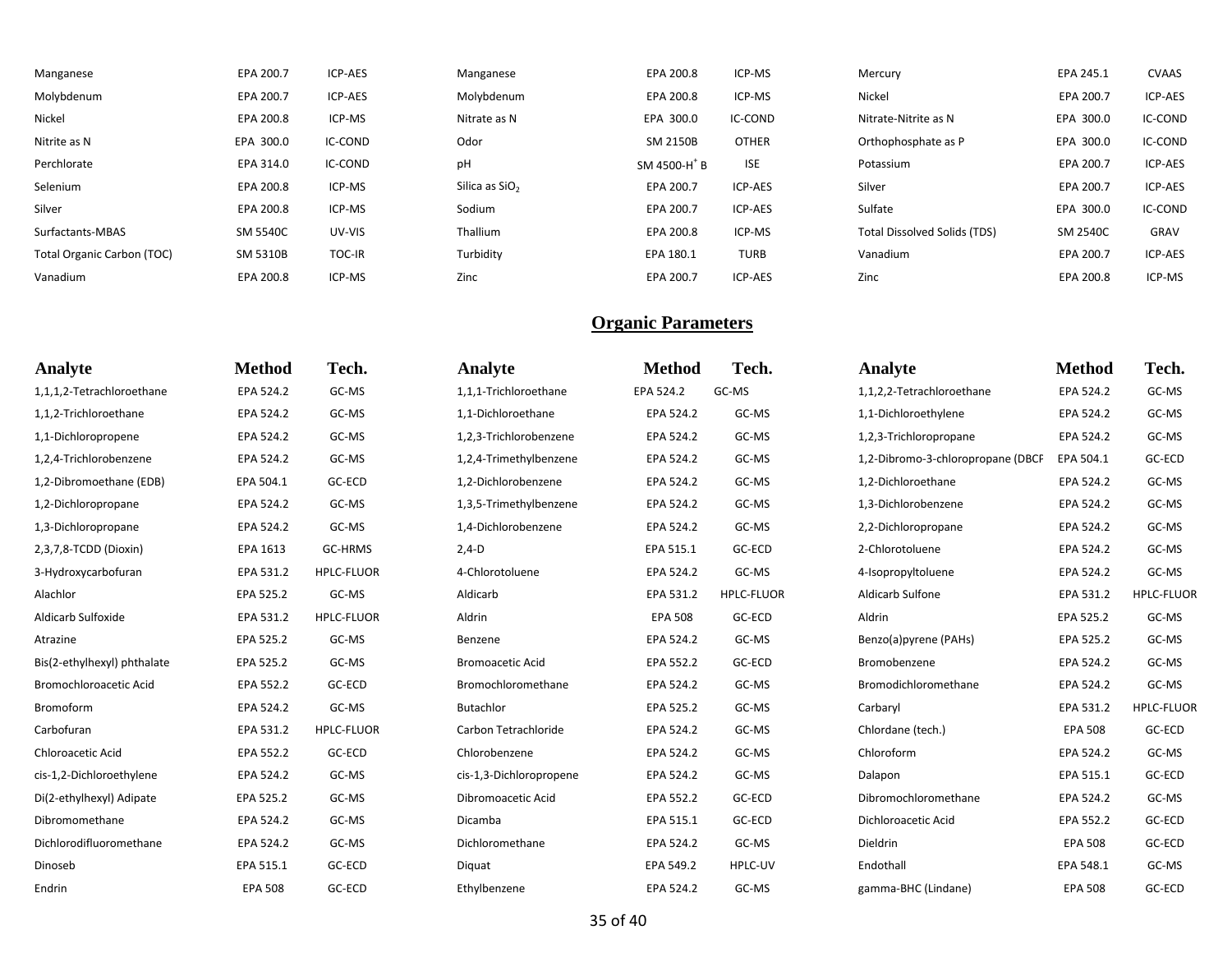| Glyphosate                     | <b>EPA 547</b> | <b>HPLC-FLUOR</b> | Heptachlor                          | <b>EPA 508</b> | GC-ECD            | <b>Heptachlor Epoxide</b>       | <b>EPA 508</b> | GC-ECD |
|--------------------------------|----------------|-------------------|-------------------------------------|----------------|-------------------|---------------------------------|----------------|--------|
| Hexachlorobenzene              | EPA 525.2      | GC-MS             | Hexachlorocyclopentadiene           | EPA 525.2      | GC-MS             | Isopropylbenzene                | EPA 524.2      | GC-MS  |
| Methiocarb                     | EPA 531.2      | <b>HPLC-FLUOR</b> | Methomyl                            | EPA 531.2      | <b>HPLC-FLUOR</b> | Methoxychlor                    | <b>EPA 508</b> | GC-ECD |
| Methoxychlor                   | EPA 525.2      | GC-MS             | Methyl Bromide (Bromomethane)       | EPA 524.2      | GC-MS             | Methyl Chloride (Chloromethane) | EPA 524.2      | GC-MS  |
| Methyl tert-butyl Ether (MTBE) | EPA 524.2      | GC-MS             | Metolachlor                         | EPA 525.2      | GC-MS             | Metribuzin                      | EPA 525.2      | GC-MS  |
| Molinate                       | EPA 525.2      | GC-MS             | Naphthalene                         | EPA 524.2      | GC-MS             | n-Butylbenzene                  | EPA 524.2      | GC-MS  |
| n-Propylbenzene                | EPA 524.2      | GC-MS             | Oxamyl                              | EPA 531.2      | <b>HPLC-FLUOR</b> | PCBs as Aroclors (screen)       | <b>EPA 508</b> | GC-ECD |
| Pentachlorophenol              | EPA 515.1      | GC-ECD            | Pentachlorophenol                   | EPA 525.2      | GC-MS             | Picloram                        | EPA 515.1      | GC-ECD |
| Propachlor                     | EPA 525.2      | GC-MS             | Propoxur (Baygon)                   | EPA 531.2      | <b>HPLC-FLUOR</b> | sec-Butylbenzene                | EPA 524.2      | GC-MS  |
| Silvex (2,4,5-TP)              | EPA 515.1      | GC-ECD            | Simazine                            | EPA 525.2      | GC-MS             | Styrene                         | EPA 524.2      | GC-MS  |
| tert-Butylbenzene              | EPA 524.2      | GC-MS             | Tetrachloroethylene                 | EPA 524.2      | GC-MS             | Toluene                         | EPA 524.2      | GC-MS  |
| Total Haloacetic Acids (HAA5)  | EPA 552.2      | GC-ECD            | <b>Total Trihalomethanes (THMs)</b> | EPA 524.2      | GC-MS             | Toxaphene                       | <b>EPA 508</b> | GC-ECD |
| trans-1,2-Dichloroethylene     | EPA 524.2      | GC-MS             | <b>Trichloroacetic Acid</b>         | EPA 552.2      | GC-ECD            | Trichloroethylene               | EPA 524.2      | GC-MS  |
| Trichlorofluoromethane         | EPA 524.2      | GC-MS             | Vinyl Chloride                      | EPA 524.2      | GC-MS             | Xylenes (total)                 | EPA 524.2      | GC-MS  |
|                                |                |                   |                                     |                |                   |                                 |                |        |

### **Radiological Parameters**

| Analyte       | Method    | Tech. | Analvte     | <b>Method</b> | Tech. | Analvte       | <b>Method</b> | Tech.     |
|---------------|-----------|-------|-------------|---------------|-------|---------------|---------------|-----------|
| Gross Alpha   | EPA 900.0 | PC    | Gross Alpha | SM 7110C      | PC    | Gross Beta    | EPA 900.0     | <b>PC</b> |
| Radium-226    | EPA 903.0 | PC    | Radium-228  | EPA 904.0     | PC    | Uranium (nat) | EPA 200.8     | ICP-MS    |
| Uranium (nat) | EPA 908.0 | PC    |             |               |       |               |               |           |

| <b>TestAmerica-Knoxville</b><br>5815 Middlebrook Pike<br>Knoxville, TN 37921<br>$(865)$ 291-3000 |                                   |                  |         |                               |       |         | kevin.mcgee@testamericainc.com        | <b>Contact Person:</b><br><b>Kevin McGee</b> |
|--------------------------------------------------------------------------------------------------|-----------------------------------|------------------|---------|-------------------------------|-------|---------|---------------------------------------|----------------------------------------------|
| <b>EPA Laboratory #:</b><br><b>TNI Laboratory #:</b>                                             | <b>TN00009</b><br><b>TNI00189</b> |                  |         |                               |       |         | <b>LADHH Secondary AB (TNI-NELAP)</b> |                                              |
| <b>Certificate Number:</b>                                                                       | <b>LA160005</b>                   |                  |         | <b>Issue Date: 01-01-2016</b> |       |         | <b>Expiration Date: 12-31-2016</b>    |                                              |
|                                                                                                  |                                   |                  |         | <b>Organic Parameters</b>     |       |         |                                       |                                              |
| Analyte<br>2,3,7,8-TCDD (Dioxin)                                                                 | <b>Method</b><br>EPA 1613         | Tech.<br>GC-HRMS | Analyte | <b>Method</b>                 | Tech. | Analyte | <b>Method</b>                         | Tech.                                        |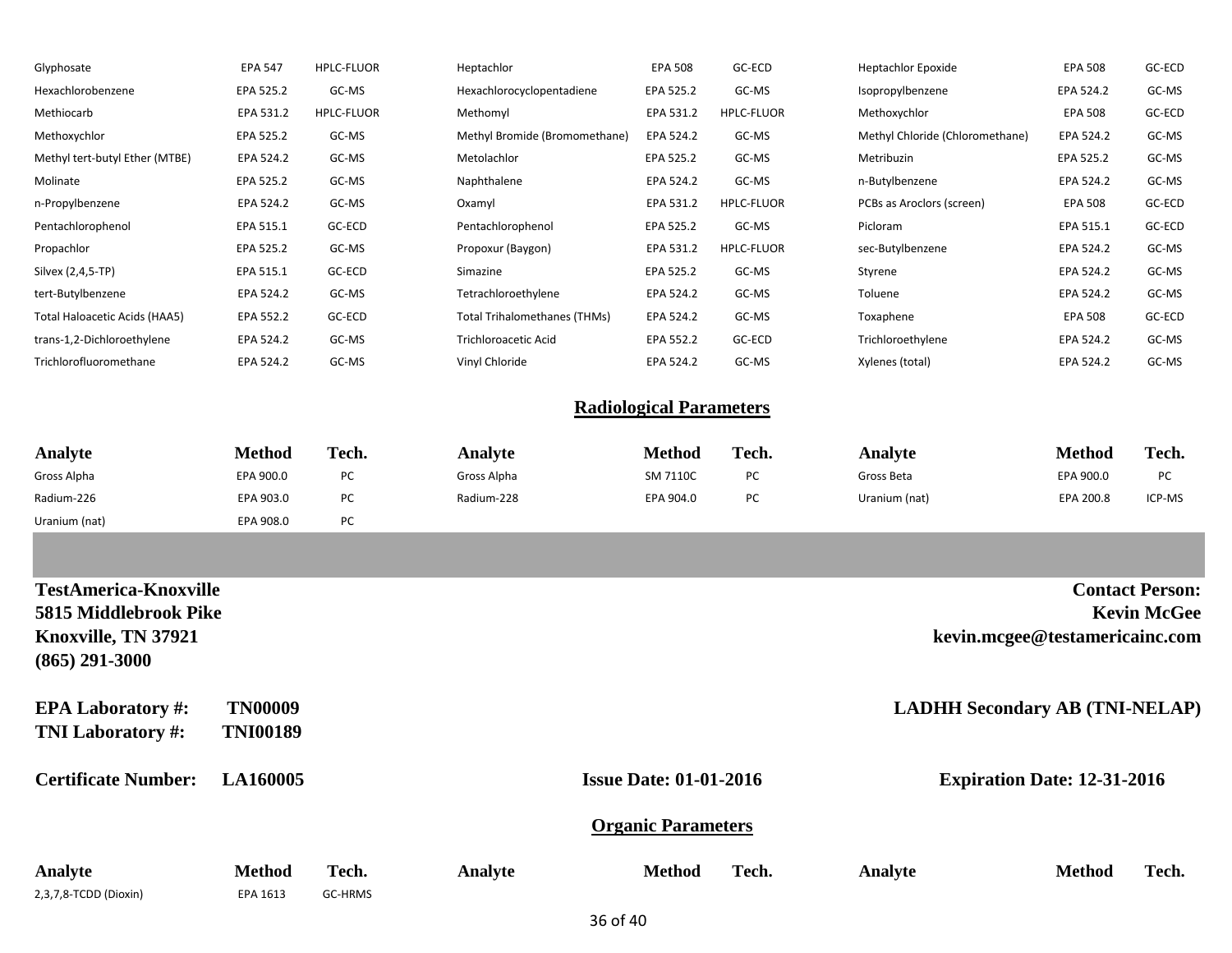**(912) 354-7858**

**TNI Laboratory #: TNI00593**

**Certificate Number: LA160019 Issue Date: 01-01-2016 Expiration Date: 12-31-2016**

**TestAmerica-Savannah Contact Person: 5102 LaRoche Avenue Dianne Mosley Savannah, GA 31404 dianne.mosley@testamericainc.com**

#### **EPA Laboratory #: GA00006 LADHH Secondary AB (TNI-NELAP)**

#### **Inorganic Parameters**

| Analyte                               | <b>Method</b>            | Tech.        | Analyte                               | <b>Method</b>   | Tech.          | Analyte                               | <b>Method</b> | Tech.        |
|---------------------------------------|--------------------------|--------------|---------------------------------------|-----------------|----------------|---------------------------------------|---------------|--------------|
| Alkalinity as CaCO3                   | SM2320B                  | <b>TITR</b>  | Aluminum                              | EPA 200.7       | ICP-AES        | Aluminum                              | EPA 200.8     | ICP-MS       |
| Antimony                              | EPA 200.8                | ICP-MS       | Arsenic                               | EPA 200.8       | ICP-MS         | Barium                                | EPA 200.7     | ICP-AES      |
| <b>Barium</b>                         | EPA 200.8                | ICP-MS       | Beryllium                             | EPA 200.7       | ICP-AES        | Beryllium                             | EPA 200.8     | ICP-MS       |
| Boron                                 | EPA 200.7                | ICP-AES      | <b>Bromate</b>                        | EPA 300.1       | IC-COND        | <b>Bromide</b>                        | EPA 300.1     | IC-COND      |
| Cadmium                               | EPA 200.7                | ICP-AES      | Cadmium                               | EPA 200.8       | ICP-MS         | Calcium                               | EPA 200.7     | ICP-AES      |
| Chlorate                              | EPA 300.1                | IC-COND      | Chloride                              | EPA 300.0       | IC-COND        | Chloride                              | EPA 325.2     | AUTO         |
| Chlorite                              | EPA 300.1                | IC-COND      | Chromium                              | EPA 200.7       | <b>ICP-AES</b> | Chromium                              | EPA 200.8     | ICP-MS       |
| Color                                 | EPA 110.2                | <b>OTHER</b> | Color                                 | <b>SM 2120B</b> | <b>OTHER</b>   | Conductivity                          | SM 2510B      | COND         |
| Copper                                | EPA 200.7                | ICP-AES      | Copper                                | EPA 200.8       | ICP-MS         | Corrosivity (Langlier Index)          | SM 2330B      | <b>OTHER</b> |
| Cyanide                               | EPA 335.4                | AUTO         | Cyanide                               | SM 4500-CN E    | UV-VIS         | Cyanide (amenable)                    | SM 4500-CN G  | <b>OTHER</b> |
| Dissolved Organic Carbon (DOC)        | SM 5310B                 | TOC-IR       | Fluoride                              | EPA 300.0       | IC-COND        | Hardness as CaCO <sub>3</sub> (total) | EPA 130.2     | <b>TITR</b>  |
| Hardness as CaCO <sub>3</sub> (total) | <b>SM 2340B</b>          | <b>OTHER</b> | Hardness as CaCO <sub>3</sub> (total) | SM 2340C        | <b>TITR</b>    | Iron                                  | EPA 200.7     | ICP-AES      |
| Lead                                  | EPA 200.8                | ICP-MS       | Magnesium                             | EPA 200.7       | ICP-AES        | Manganese                             | EPA 200.7     | ICP-AES      |
| Manganese                             | EPA 200.8                | ICP-MS       | Mercury                               | EPA 200.8       | ICP-MS         | Mercury                               | EPA 245.1     | <b>CVAAS</b> |
| Molybdenum                            | EPA 200.7                | ICP-AES      | Molybdenum                            | EPA 200.8       | ICP-MS         | Nickel                                | EPA 200.7     | ICP-AES      |
| Nickel                                | EPA 200.8                | ICP-MS       | Nitrate as N                          | EPA 300.0       | IC-COND        | Nitrate as N                          | EPA 353.2     | AUTO         |
| Nitrate-Nitrite as N                  | EPA 300.0                | IC-COND      | Nitrate-Nitrite as N                  | EPA 353.2       | AUTO           | Nitrite as N                          | EPA 300.0     | IC-COND      |
| Nitrite as N                          | EPA 353.2                | <b>AUTO</b>  | Odor                                  | EPA 140.1       | <b>OTHER</b>   | Odor                                  | SM 2150B      | <b>OTHER</b> |
| Orthophosphate as P                   | EPA 365.1                | AUTO         | Orthophosphate as P                   | SM 4500-P F     | AUTO           | pH                                    | EPA 150.1     | <b>ISE</b>   |
| pH                                    | SM 4500-H <sup>+</sup> B | <b>ISE</b>   | Potassium                             | EPA 200.7       | ICP-AES        | Selenium                              | EPA 200.8     | ICP-MS       |
| Silica as SiO <sub>2</sub>            | EPA 200.7                | ICP-AES      | Silver                                | EPA 200.7       | ICP-AES        | Silver                                | EPA 200.8     | ICP-MS       |
| Sodium                                | EPA 200.7                | ICP-AES      | Sulfate                               | EPA 300.0       | IC-COND        | Surfactants-MBAS                      | EPA 425.1     | UV-VIS       |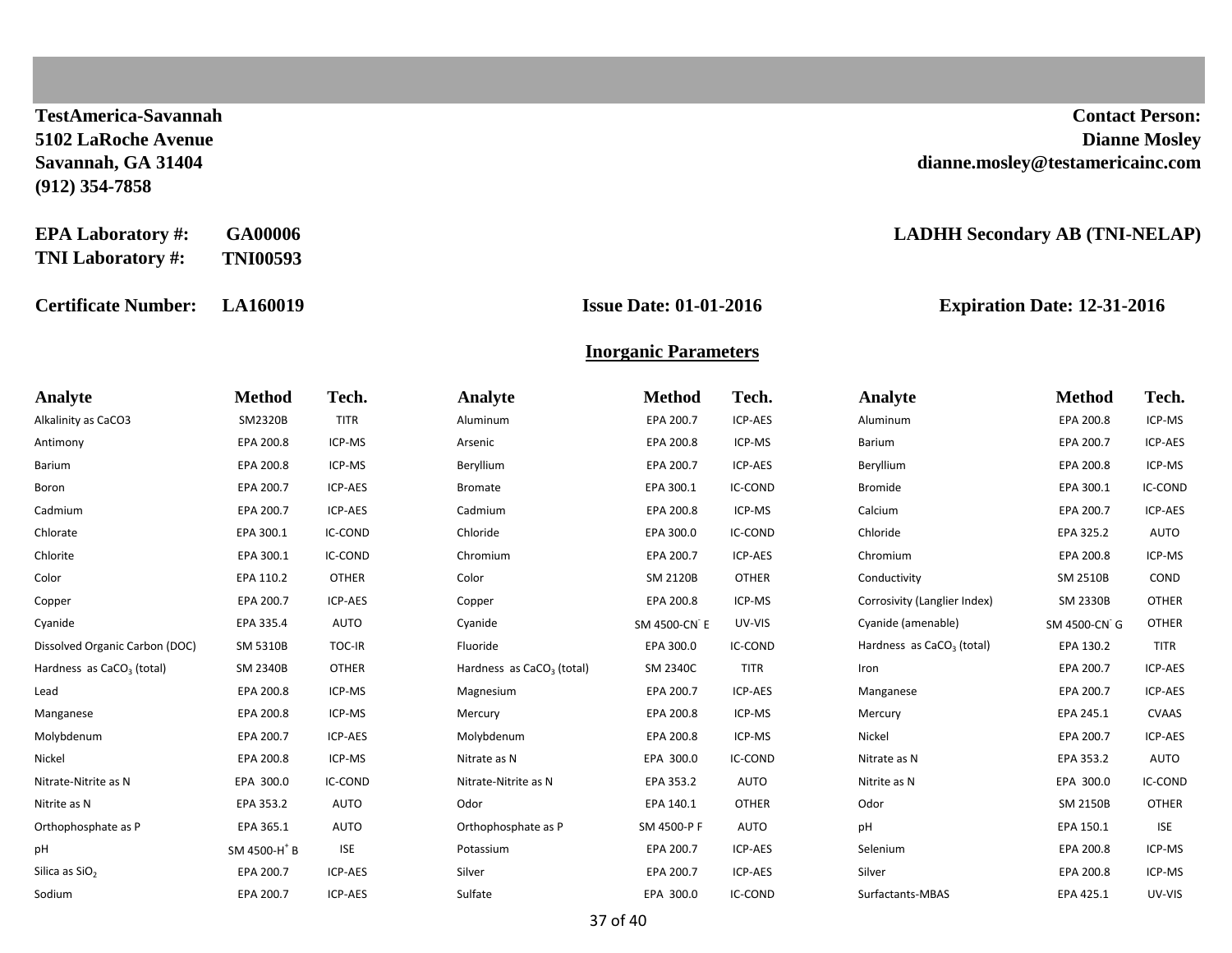| Surfactants-MBAS             | <b>SM 5540C</b>  | UV-VIS      | <b>Thallium</b>            | EPA 200.8 | ICP-MS         | Total Dissolved Solids (TDS) | EPA 160.1 | <b>GRAV</b> |
|------------------------------|------------------|-------------|----------------------------|-----------|----------------|------------------------------|-----------|-------------|
| Total Dissolved Solids (TDS) | <b>SM 2540C</b>  | <b>GRAV</b> | Total Organic Carbon (TOC) | SM 5310B  | TOC-IR         | Turbidity                    | EPA 180.1 | TURB        |
| Turbidity                    | SM 2130B         | TURB        | UV254                      | SM 5910B  | UV/VIS         | Vanadium                     | EPA 200.7 | ICP-AES     |
| Vanadium                     | <b>EPA 200.8</b> | ICP-MS      | Zinc                       | EPA 200.7 | <b>ICP-AES</b> | Zinc                         | EPA 200.8 | ICP-MS      |

| <b>Analyte</b>                    | <b>Method</b>  | Tech.             | Analyte                     | <b>Method</b>  | Tech.             | Analyte                   | <b>Method</b> | Tech.             |
|-----------------------------------|----------------|-------------------|-----------------------------|----------------|-------------------|---------------------------|---------------|-------------------|
| 1,1,1,2-Tetrachloroethane         | EPA 524.2      | GC-MS             | 1,1,1-Trichloroethane       | EPA 524.2      | GC-MS             | 1,1,2,2-Tetrachloroethane | EPA 524.2     | GC-MS             |
| 1,1,2-Trichloroethane             | EPA 524.2      | GC-MS             | 1,1-Dichloroethane          | EPA 524.2      | GC-MS             | 1,1-Dichloroethylene      | EPA 524.2     | GC-MS             |
| 1,1-Dichloropropene               | EPA 524.2      | GC-MS             | 1,2,3-Trichlorobenzene      | EPA 524.2      | GC-MS             | 1,2,3-Trichloropropane    | EPA 504.1     | GC-ECD            |
| 1,2,3-Trichloropropane            | EPA 524.2      | GC-MS             | 1,2,4-Trichlorobenzene      | EPA 524.2      | GC-MS             | 1,2,4-Trimethylbenzene    | EPA 524.2     | GC-MS             |
| 1,2-Dibromo-3-chloropropane (DBCF | EPA 504.1      | GC-ECD            | 1,2-Dibromoethane (EDB)     | EPA 504.1      | GC-ECD            | 1,2-Dichlorobenzene       | EPA 524.2     | GC-MS             |
| 1,2-Dichloroethane                | EPA 524.2      | GC-MS             | 1,2-Dichloropropane         | EPA 524.2      | GC-MS             | 1,3,5-Trimethylbenzene    | EPA 524.2     | GC-MS             |
| 1,3-Dichlorobenzene               | EPA 524.2      | GC-MS             | 1,3-Dichloropropane         | EPA 524.2      | GC-MS             | 1,4-Dichlorobenzene       | EPA 524.2     | GC-MS             |
| 2,2-Dichloropropane               | EPA 524.2      | GC-MS             | $2,4-D$                     | EPA 515.1      | GC-ECD            | 2-Chlorotoluene           | EPA 524.2     | GC-MS             |
| 3-Hydroxycarbofuran               | EPA 531.1      | <b>HPLC-FLUOR</b> | 4-Chlorotoluene             | EPA 524.2      | GC-MS             | 4-Isopropyltoluene        | EPA 524.2     | GC-MS             |
| Alachlor                          | EPA 525.2      | GC-MS             | Aldicarb                    | EPA 531.1      | <b>HPLC-FLUOR</b> | Aldicarb Sulfone          | EPA 531.1     | <b>HPLC-FLUOR</b> |
| Aldicarb Sulfoxide                | EPA 531.1      | <b>HPLC-FLUOR</b> | Aldrin                      | <b>EPA 508</b> | GC-ECD            | Aldrin                    | EPA 525.2     | GC-MS             |
| Atrazine                          | EPA 525.2      | GC-MS             | Bentazon                    | EPA 515.1      | GC-ECD            | Benzene                   | EPA 524.2     | GC-MS             |
| Benzo(a)pyrene (PAHs)             | EPA 525.2      | GC-MS             | Bis(2-ethylhexyl) phthalate | EPA 525.2      | GC-MS             | <b>Bromoacetic Acid</b>   | EPA 552.2     | GC-ECD            |
| Bromobenzene                      | EPA 524.2      | GC-MS             | Bromochloromethane          | EPA 524.2      | GC-MS             | Bromodichloromethane      | EPA 524.2     | GC-MS             |
| Bromoform                         | EPA 524.2      | GC-MS             | <b>Butachlor</b>            | EPA 525.2      | GC-MS             | Butyl benzyl phthalate    | EPA 525.2     | GC-MS             |
| Carbaryl                          | EPA 531.1      | <b>HPLC-FLUOR</b> | Carbofuran                  | EPA 531.1      | <b>HPLC-FLUOR</b> | Carbon Tetrachloride      | EPA 524.2     | GC-MS             |
| Chlordane (tech.)                 | <b>EPA 508</b> | GC-ECD            | Chloroacetic Acid           | EPA 552.2      | GC-ECD            | Chlorobenzene             | EPA 524.2     | GC-MS             |
| Chloroethane                      | EPA 524.2      | GC-MS             | Chloroform                  | EPA 524.2      | GC-MS             | cis-1,2-Dichloroethylene  | EPA 524.2     | GC-MS             |
| cis-1,2-Dichloropropene           | EPA 524.2      | GC-MS             | Dalapon                     | EPA 515.1      | GC-ECD            | Di(2-ethylhexyl) Adipate  | EPA 525.2     | GC-MS             |
| Dibromoacetic Acid                | EPA 552.2      | GC-ECD            | Dibromochloromethane        | EPA 524.2      | GC-MS             | Dibromomethane            | EPA 524.2     | GC-MS             |
| Dicamba                           | EPA 515.1      | GC-ECD            | Dichloroacetic Acid         | EPA 552.2      | GC-ECD            | Dichlorodifluoromethane   | EPA 524.2     | GC-MS             |
| Dichloromethane                   | EPA 524.2      | GC-MS             | Dieldrin                    | <b>EPA 508</b> | GC-ECD            | Dieldrin                  | EPA 525.2     | GC-MS             |
| Diethyl phthalate                 | EPA 525.2      | GC-MS             | Dimethyl phthalate          | EPA 525.2      | GC-MS             | Di-n-butyl phthalate      | EPA 525.2     | GC-MS             |
| Dinoseb                           | EPA 515.1      | GC-ECD            | Diquat                      | EPA 549.2      | HPLC-UV           | Endothall                 | EPA 548.1     | GC-MS             |
| Endrin                            | <b>EPA 508</b> | GC-ECD            | Endrin                      | EPA 525.2      | GC-MS             | Ethylbenzene              | EPA 524.2     | GC-MS             |
| Fluorene                          | EPA 525.2      | GC-MS             | gamma-BHC (Lindane)         | <b>EPA 508</b> | GC-ECD            | gamma-BHC (Lindane)       | EPA 525.2     | GC-MS             |
| Glyphosate                        | <b>EPA 547</b> | <b>HPLC-FLUOR</b> | Heptachlor                  | <b>EPA 508</b> | GC-ECD            | Heptachlor                | EPA 525.2     | GC-MS             |
| <b>Heptachlor Epoxide</b>         | <b>EPA 508</b> | GC-ECD            | <b>Heptachlor Epoxide</b>   | EPA 525.2      | GC-MS             | Hexachlorobenzene         | EPA 525.2     | GC-MS             |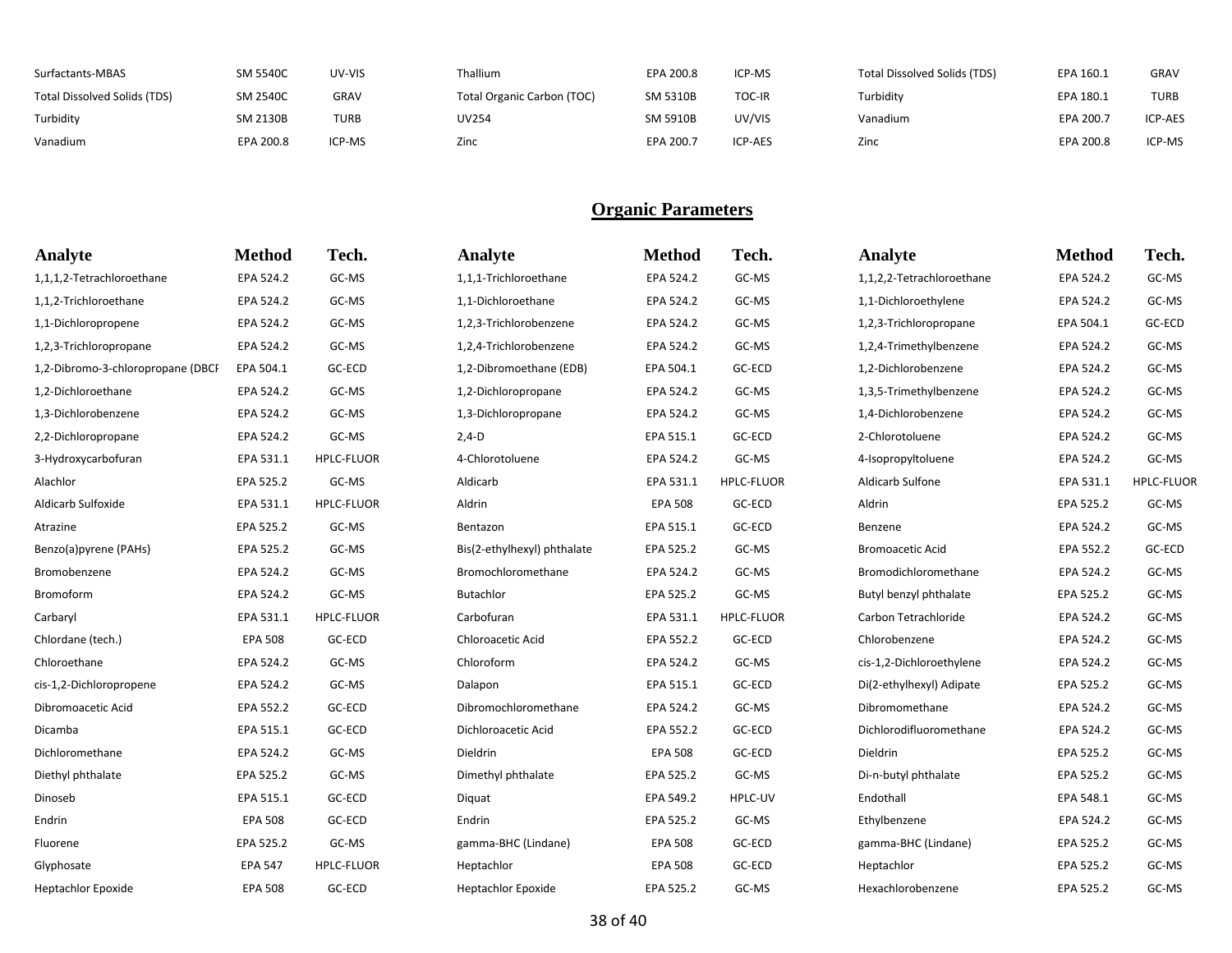| Hexachlorobutadiene            | EPA 524.2 | GC-MS             | Hexachlorocyclopentadiene           | EPA 525.2 | GC-MS             | Isopropylbenzene                | EPA 524.2      | GC-MS  |
|--------------------------------|-----------|-------------------|-------------------------------------|-----------|-------------------|---------------------------------|----------------|--------|
| Methiocarb                     | EPA 531.1 | <b>HPLC-FLUOR</b> | Methomyl                            | EPA 531.1 | <b>HPLC-FLUOR</b> | Methoxychlor                    | <b>EPA 508</b> | GC-ECD |
| Methoxychlor                   | EPA 525.2 | GC-MS             | Methyl Bromide (Bromomethane)       | EPA 524.2 | GC-MS             | Methyl Chloride (Chloromethane) | EPA 524.2      | GC-MS  |
| Methyl tert-butyl Ether (MTBE) | EPA 524.2 | GC-MS             | Metolachlor                         | EPA 525.2 | GC-MS             | Metribuzin                      | EPA 525.2      | GC-MS  |
| Molinate                       | EPA 525.2 | GC-MS             | Naphthalene                         | EPA 524.2 | GC-MS             | n-Butylbenzene                  | EPA 524.2      | GC-MS  |
| n-Propylbenzene                | EPA 524.2 | GC-MS             | Oxamyl                              | EPA 531.1 | <b>HPLC-FLUOR</b> | PCBs as Aroclors (screen)       | <b>EPA 508</b> | GC-ECD |
| Pentachlorophenol              | EPA 515.1 | GC-ECD            | Picloram                            | EPA 515.1 | GC-ECD            | Propachlor                      | EPA 525.2      | GC-MS  |
| Propoxur (Baygon)              | EPA 531.1 | HPLC-FLUOR        | Pyrene                              | EPA 525.2 | GC-MS             | sec-Butylbenzene                | EPA 524.2      | GC-MS  |
| Silvex (2,4,5-TP)              | EPA 515.1 | GC-ECD            | Simazine                            | EPA 525.2 | GC-MS             | Styrene                         | EPA 524.2      | GC-MS  |
| tert-Butylbenzene              | EPA 524.2 | GC-MS             | Tetrachloroethylene                 | EPA 524.2 | GC-MS             | Toluene                         | EPA 524.2      | GC-MS  |
| Total Haloacetic Acids (HAA5)  | EPA 552.2 | GC-ECD            | <b>Total Trihalomethanes (THMs)</b> | EPA 524.2 | GC-MS             | Toxaphene                       | <b>EPA 508</b> | GC-ECD |
| trans-1,2-Dichloroethylene     | EPA 524.2 | GC-MS             | trans-1,3-Dichloropropene           | EPA 524.2 | GC-MS             | <b>Trichloroacetic Acid</b>     | EPA 552.2      | GC-ECD |
| Trichloroethylene              | EPA 524.2 | GC-MS             | Trichlorofluoromethane              | EPA 524.2 | GC-MS             | Trifluralin                     | EPA 525.2      | GC-MS  |
| Vinyl Chloride                 | EPA 524.2 | GC-MS             | Xylenes (total)                     | EPA 524.2 | GC-MS             |                                 |                |        |

| <b>TestAmerica-St. Louis</b><br>13715 Rider Trail North<br>Earth City, MO 63045<br>$(314)$ 298-8566 |                                   |            |              |                                |       | <b>Contact Person:</b><br><b>Marti Ward</b><br>marti.ward@testamericainc.com |                                       |       |  |
|-----------------------------------------------------------------------------------------------------|-----------------------------------|------------|--------------|--------------------------------|-------|------------------------------------------------------------------------------|---------------------------------------|-------|--|
| <b>EPA Laboratory #:</b><br><b>TNI Laboratory #:</b>                                                | <b>MO00054</b><br><b>TNI00602</b> |            |              |                                |       |                                                                              | <b>LADHH Secondary AB (TNI-NELAP)</b> |       |  |
| <b>LA160008</b><br><b>Certificate Number:</b>                                                       |                                   |            |              | <b>Issue Date: 01-01-2016</b>  |       |                                                                              | <b>Expiration Date: 12-31-2016</b>    |       |  |
|                                                                                                     |                                   |            |              | <b>Radiological Parameters</b> |       |                                                                              |                                       |       |  |
| Analyte                                                                                             | <b>Method</b>                     | Tech.      | Analyte      | <b>Method</b>                  | Tech. | Analyte                                                                      | <b>Method</b>                         | Tech. |  |
| Gamma Emitters                                                                                      | EPA 901.1                         | GS-HR      | Gross Beta   | EPA 900.0                      | PC    | Radium-226                                                                   | EPA 903.0                             | PC    |  |
| Radium-228                                                                                          | EPA 904.0                         | PC         | Strontium-90 | DOE Sr-02                      | PC    | Strontium-90                                                                 | EPA 905.0                             | PC    |  |
| Tritium                                                                                             | EPA 906.0                         | <b>LSC</b> |              |                                |       |                                                                              |                                       |       |  |